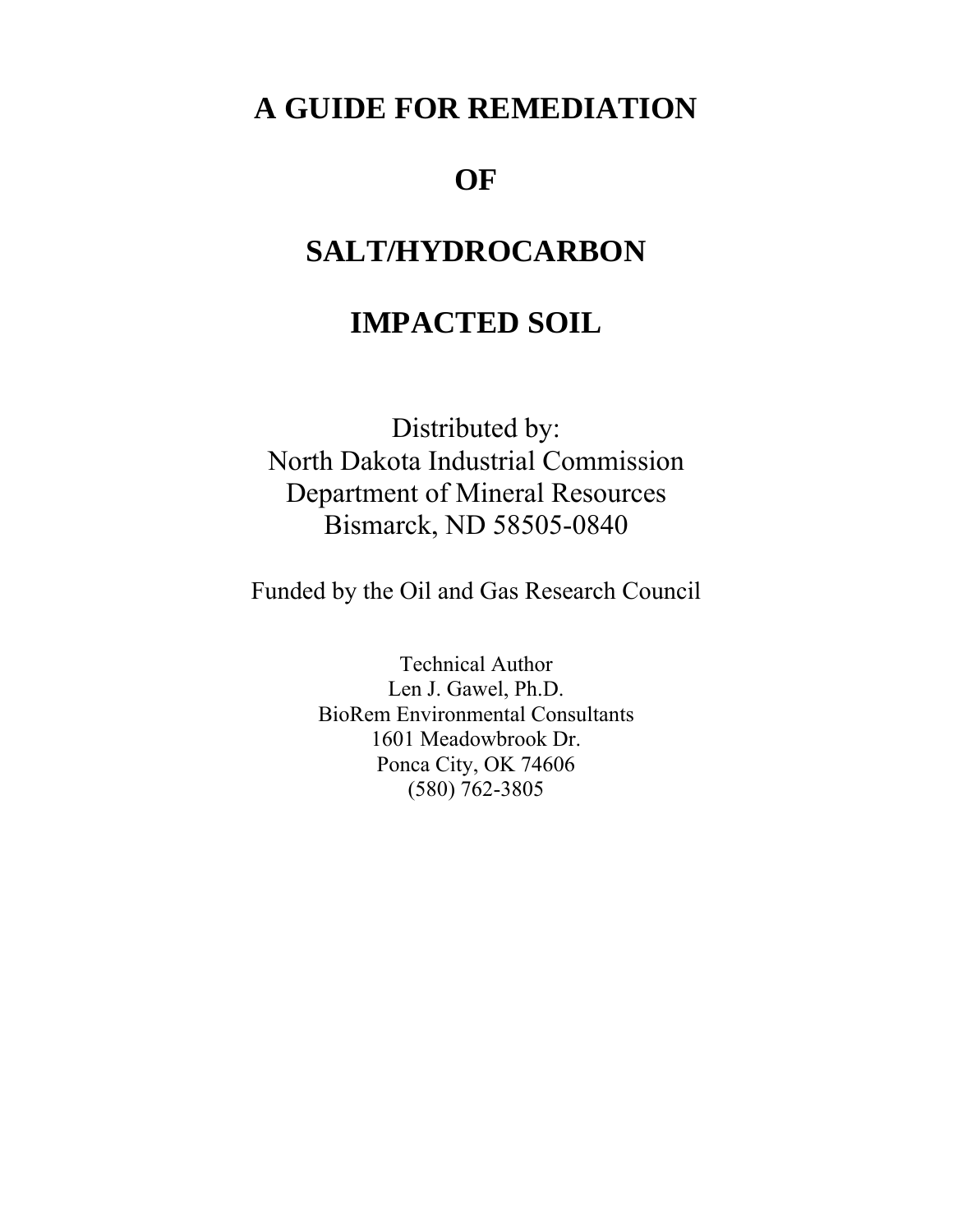# **Remediation Philosophy**

### *Goal: Return the site to a state consistent with original land-use.*

- Based on practical, accurate, and reproducible procedures.
- Use of select analyses, measurement of key indicators, recommended treatment, and a follow-up program.
- Remediation process presented is continually being evaluated and improved.
- Depending on various factors, plan on 3-4 year remediation duration.

### *"Remediation requires patience."*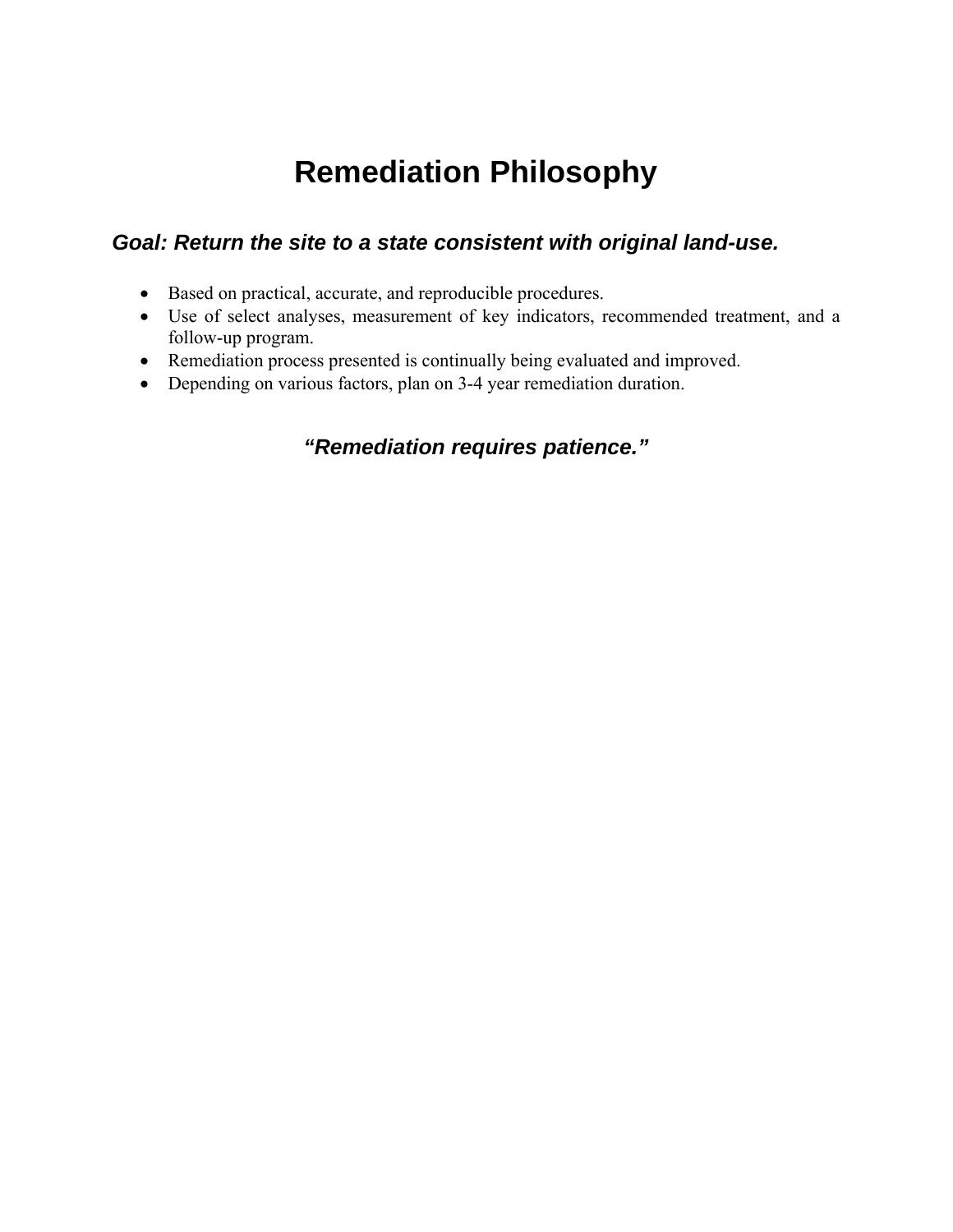# **Acknowledgements**

Funding for the remediation guide was provided by:

- 1. Oil and Gas Research Council
- 2. North Dakota Industrial Commission
- 3. Amerada Hess Corporation
- 4. BioRem Environmental Consultants

In addition, the author appreciates the use of data derived from remediation projects conducted for Amerada Hess Corporation, Williston, ND, in the development of the remediation guide.

# **Disclaimer**

This remediation guide is published to be used as an aid to the petroleum industry to remediate soil contaminated with salt water or petroleum hydrocarbons.

The author and contributors to the publication are not responsible for any consequences or results that occur upon implementing any recommendation stated in this guide or stated in any oral presentation of this guide.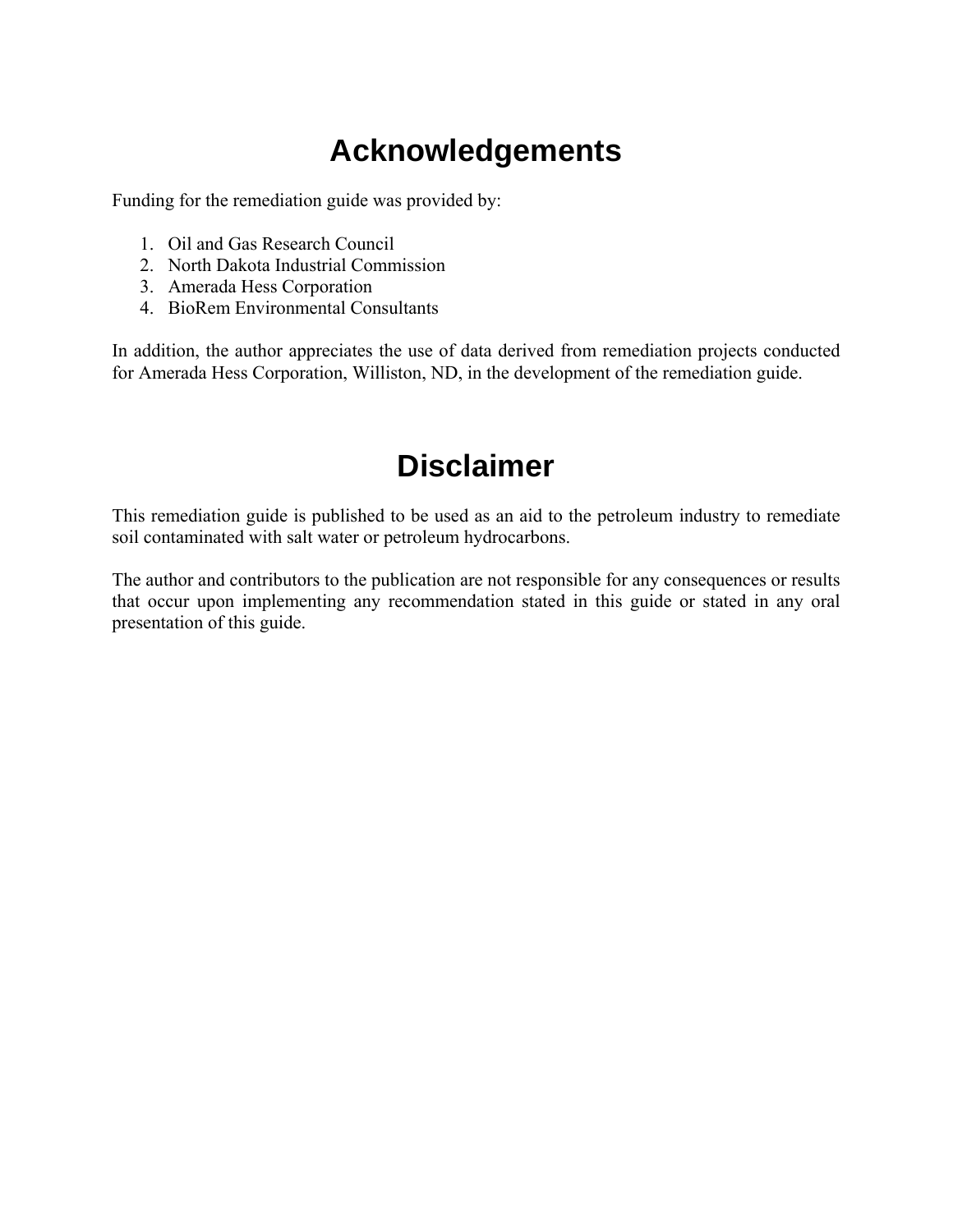# **Tips For Use of the Field Guide:**

- 1. Read and understand the various steps in the remediation guide before using the field guide.
- 2. Establish a record keeping system. Record all data, observations, and processes as soon as possible.
- 3. Maintain consistency in all tests and observations. Remember you are comparing data points to the control sample and to samples over time.
- 4. Always take the control sample first.
- 5. Accuracy and consistency will increase the rate of success.
- 6. The procedures used in this guide are designed to remediate a site over a 3 to 4 year period.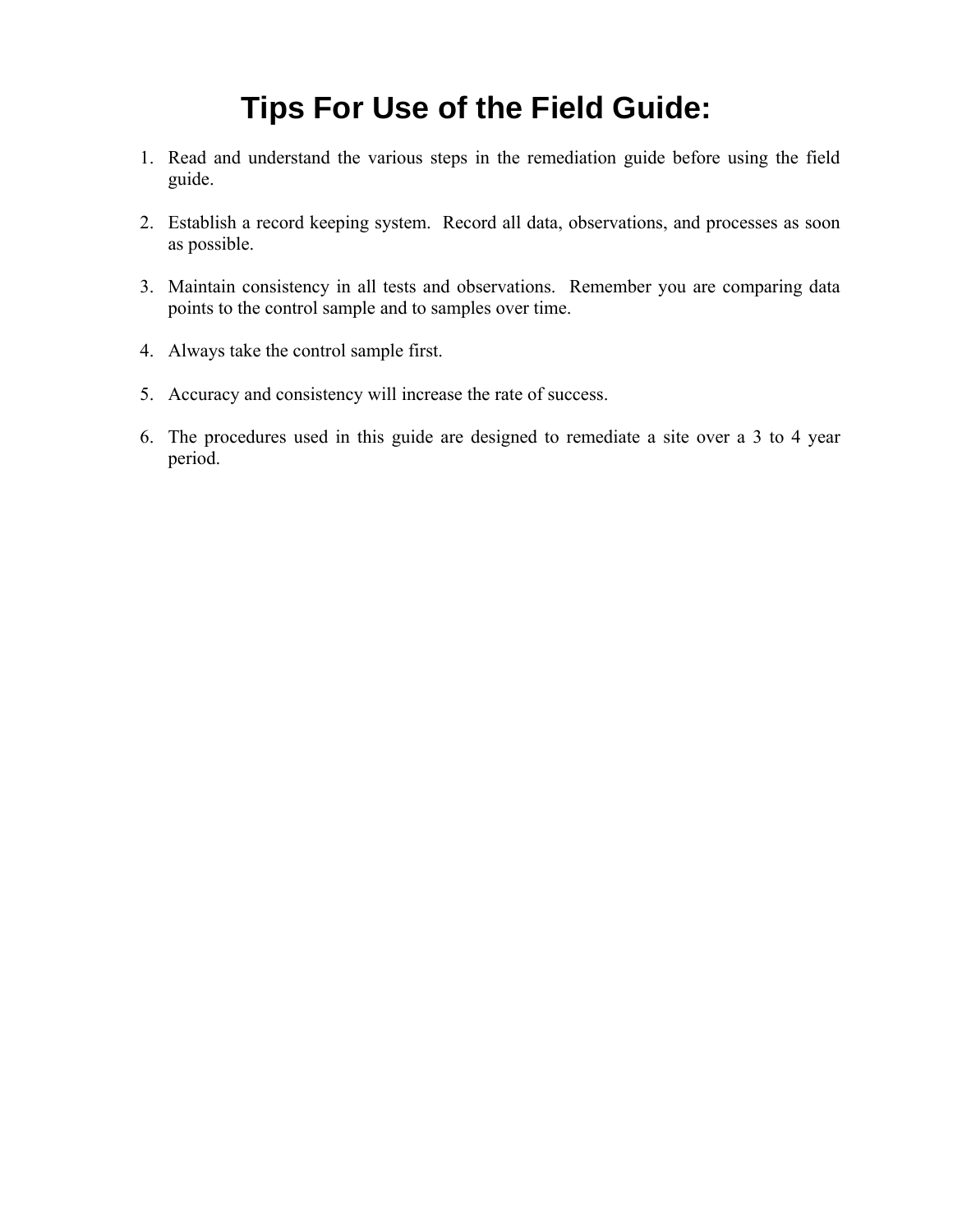## **TABLE OF CONTENTS**

### **INTRODUCTION**

### **I. IMPACT OF SALT/HYDROCARBONS ON SOIL**

- A. Impact of Salt on Soil
- B. Impact of Hydrocarbon on Soil
- C. Process of Remediation

### **II. SITE EVALUATION**

- A. Measurement of the Site
- B. Type of Impact
- C. Area Topography
- D. Soil Surface
- E. Record Keeping

### **III. SOIL SAMPLING**

- A. Number and Location of Samples
	- 1. Number of Samples
	- 2. Site Uniformity
- B. Procedures for Taking Soil Samples

### **IV. PROCEDURE FOR CONDUCTING PHYSICAL EVALUATION OF SOIL**

- A. Percent Aggregation
- B. Biological Activity
- C. Clay Content of Soil
- D. Depth of Topsoil

### **V. SOIL ANALYTICAL TESTS**

- A. Analytical Procedure to Determine the Electrical Conductivity (EC) of Soil
- B. Ribbon Test

### **VI. SELECTION OF REMEDIATION AMENDMENTS**

- A. Generic Amendments
- B. Site Preparation
	- 1. Initial Preparation
- C. Addition of Amendments
	- 1. Work Soil
	- 2. Select Amendments
	- 3. Incorporate Amendments
- D. Remediation Amendments
	- 1. Gypsum
	- 2.  $H$ umex<sup>TM</sup>
	- 3. Fertilizer
	- 4. Sulfur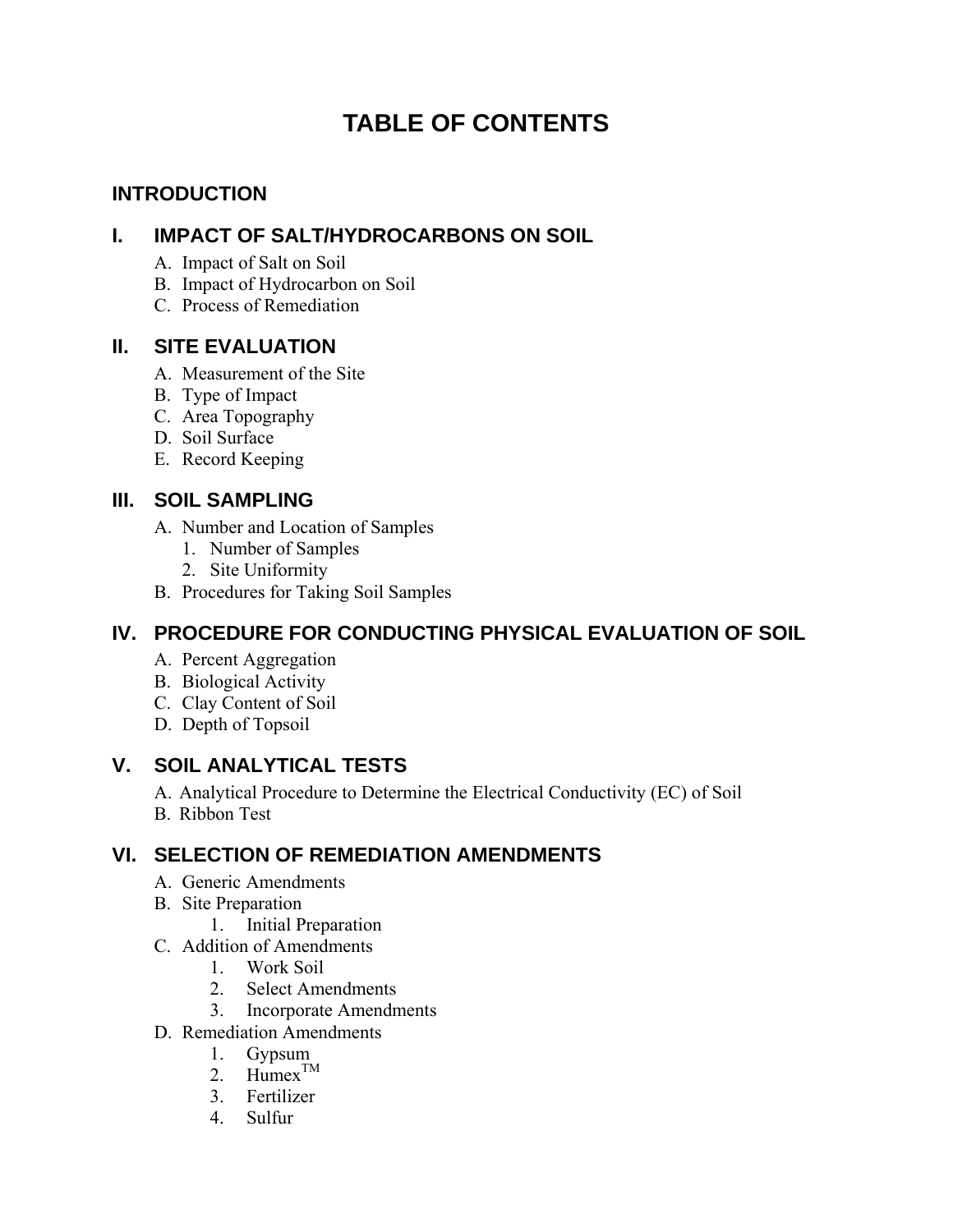- E. Adjustment of Amendments
	- 1. Clay Content
	- 2. Depth of Topsoil
	- 3. pH
- F. Winter Remediation
- G. Hydrocarbon/Salt Water Spill Remediation

### **VII. ALTERNATIVE REMEDIATION OPTIONS**

- A. Soil Removal
- B. Manure Amendments

### **VIII. REMEDIATION MONITORING AND CLOSURE**

- A. Monitoring
- B. Site Closure

### **IX. SUMMARY OF REMEDIATION GUIDE**

### **X. GLOSSARY OF TERMS**

### **XI. APPENDICES**

- A. Environmental Equipment List
- B. Analytical Equipment and Amendment Suppliers
- C. References and Additional Resources
- D. Record Keeping Form Example
- E. Soil Properties
	- A. Physical Components of Soil
		- 1. Inorganic Solids
		- 2. Soil Triangle
		- 3. Soil Clays
		- 4. Organic Content of Soil
		- 5. Sand and Silt
	- B. Soil Profile
	- C. Soil Aggregation
	- D. Soil pH
	- E. Soil Moisture
- F. Soil Chemistry
	- A. Chemical Elements
	- B. Dispersion in Soils
	- C. Acidity/Alkalinity of Soils
	- D. Amendments in Remediation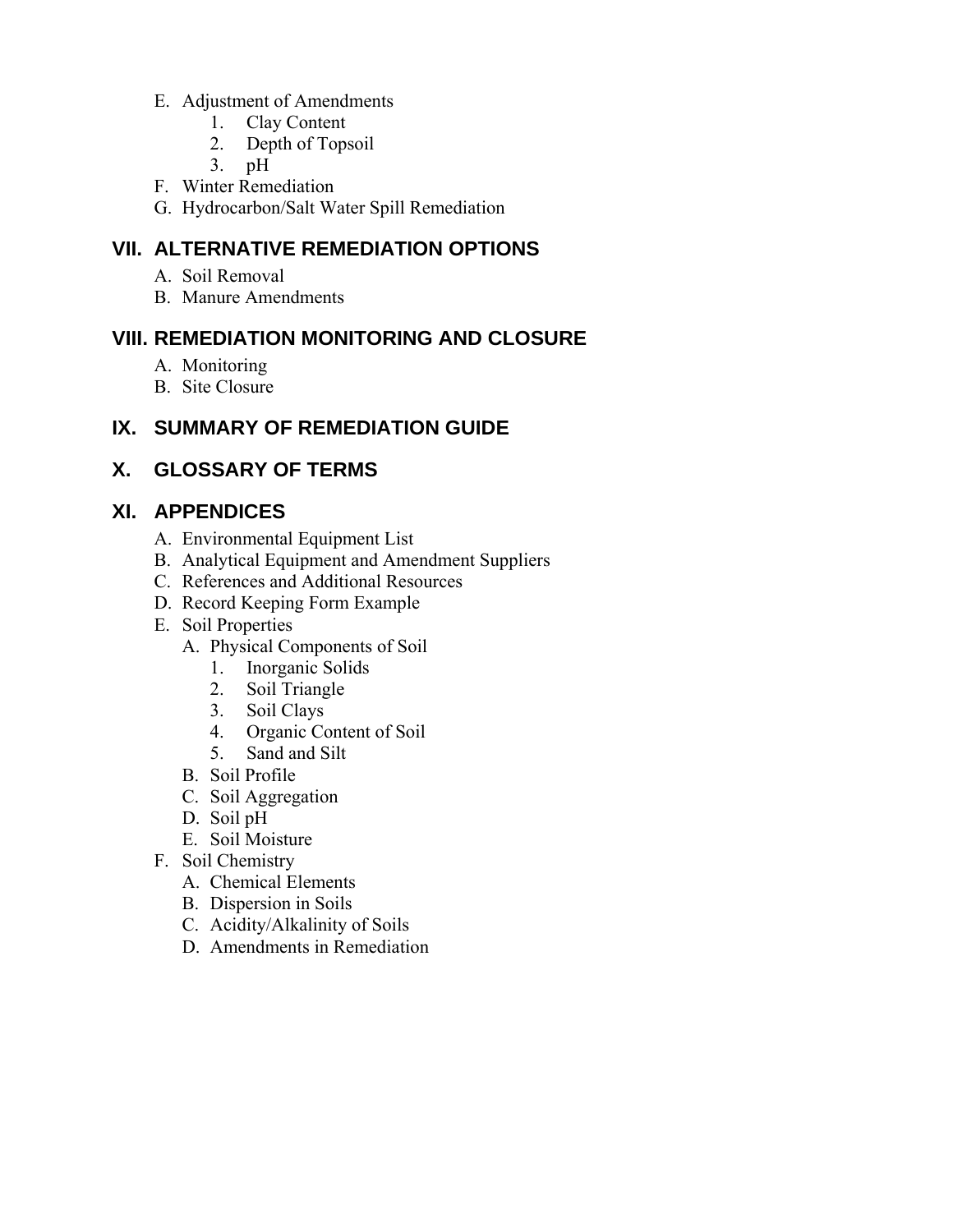## **INTRODUCTION**

The goal of this Remediation Guide is to assist field personnel in restoring impacted soil to a state consistent with the original land use. Sections I through IX of the guide are intended as a field reference for remediation of salt and/or hydrocarbon impacted soils. Documentation of basic soil science used to develop the field guide is included as appendices E (Soil Properties) and F (Soil Chemistry).

This remediation guide is based on practical, reproducible, and field-friendly procedures. The remediation method requires a limited amount of analytical data to formulate a remediation procedure. The analytical methods can be conducted in the field by a trained technician or in a local laboratory. A nominal investment of time and equipment are required to perform these analyses and obtain accurate data. Steps detailing these analyses are outlined in the guide.

When the impact of a produced water or hydrocarbon discharge is examined, a number of critical factors can indicate the immediate and long-term impacts on soil structure and fertility. The use of and response to these factors are key to a successful remediation.

Field experience has demonstrated a success rate greater than 80% when the methods in this guide are properly followed. The remediation is based on a 3 to 4 year duration, with the exception of difficult problem sites, where only partial remediation may be obtained. In these cases, additional remedial actions may be warranted.

The remediation method in this guide utilizes naturally occurring soil amendments, basic soil chemistry, and time to achieve success. Gypsum, the major remediation amendment, is a naturally occurring product in the earth's crust. Additionally, Humex<sup>TM</sup>, (also known as leonardite) is a secondary amendment that is also naturally-derived.

Cost of the remediation process is an important part of the remediation plan; however, cost may vary significantly from area to area. Therefore, costs are not included in this guide.

Record keeping can be tailored to the unique needs of each operator. There is an example of a record keeping form in Appendix D to help organize and archive site and remediation information. The record keeper may prefer to develop their own format and strategies for documentation depending on company requirements and data needs. The use of a GPS unit, a computer, and appropriate software will increase accuracy and reduce time spent on documentation.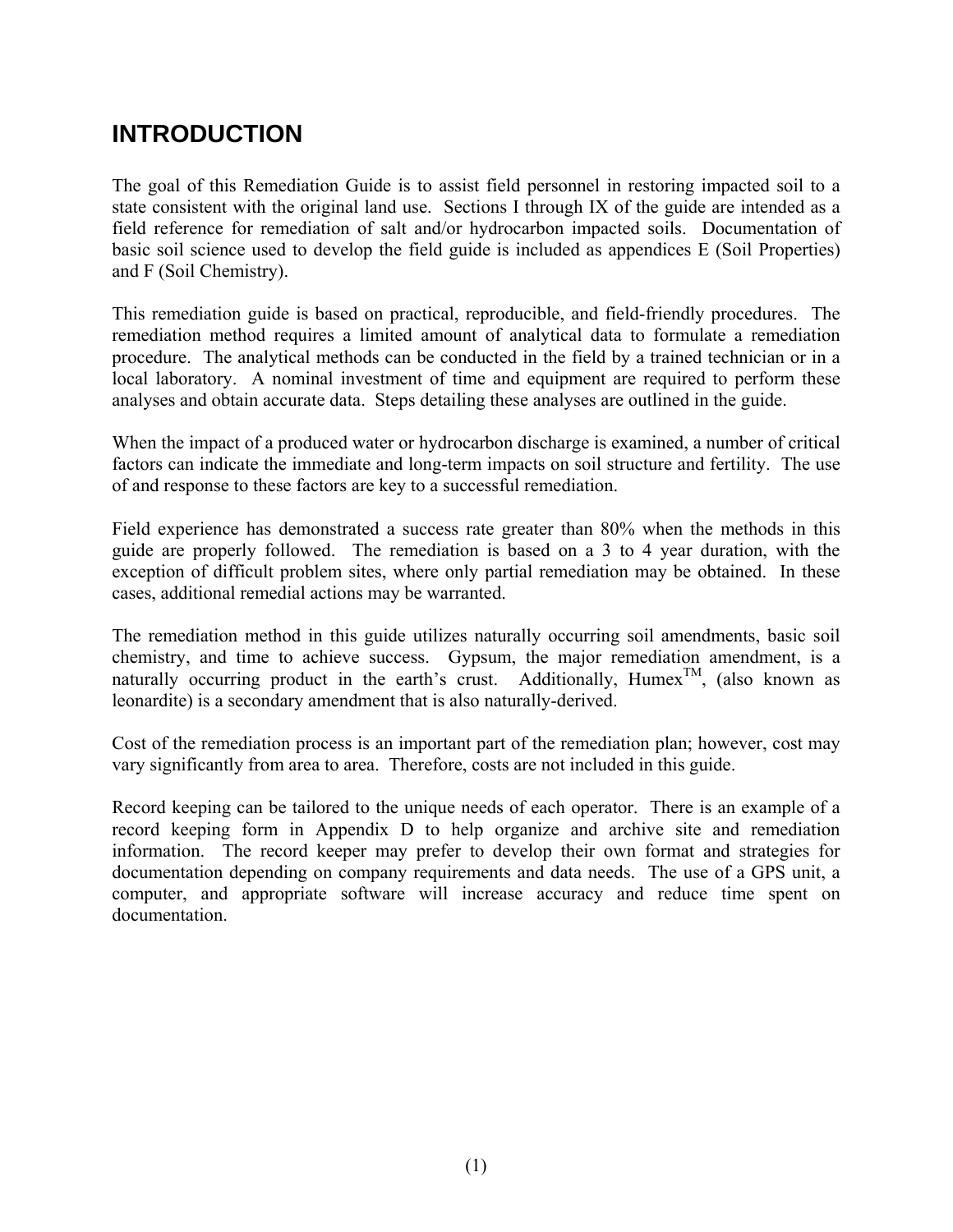## **I. IMPACT OF SALT/HYDROCARBONS ON SOIL**

### **A. Impact of Salt on Soil**

There are three major impacts on soil and plants when salt water spills occur.

- Soil particles are dispersed which destroys aggregation
- Osmotic potential reduces the plants ability to up take water
- Ionic balance of the soil solution is impacted reducing nutrient absorption
- 1. Impact of sodium on soil and plants

The Na<sup>+</sup> ion of sodium chloride causes the dispersion of the soil. Due to the large number of Na<sup>+</sup> ions available, the Na<sup>+</sup> ions are able to exchange with a sufficient number of the Ca<sup>++</sup> and Mg<sup>++</sup> ions. The  $Na<sup>+</sup>$  ion is a large ion therefore weakening the normal soil aggregate stability. The major impact of a salt water spill is the destruction of the soil aggregates by dispersion. Dispersion will occur when more than 15% of the cation exchange capacity sites on clays are occupied by sodium ions and when the total EC in the soil solution is low. The potential dispersion of a soil can be determined by the exchangeable sodium percentage (ESP).

Soil dispersion results in:

- Loss of soil structure
- Loss of pore structure
- Reduced air and water movement
- Reduced bioactivity
- Reduced nutrient transfer
- Increased water run off and erosion of soil

Due to the major impact of the  $Na<sup>+</sup>$  ion in the soil root zone, the remediation process is focused on restoring the soil aggregation. When the soil aggregation is restored the secondary impact due to osmotic pressure will also be reduced.

In the remediation process it is very important to treat the soil as soon as possible. Rain on the spill site before gypsum is added will increase the rate of soil dispersion.

As the salt (NaCl) concentration in the water solution increases, the change in osmotic potential makes the roots work harder to take in water. The amount of water intake by a plant will directly affect plant growth. As rain fall events occur salt in the water solution will be diluted. In most cases the first year rain fall (12-14 inches of rain) will significantly reduce the salt concentration in the soil solution.

2. Impact of chloride on soil and plants

Depending on the chloride concentration in the spill event, direct chloride toxicity can occur at high levels of Cl ions. Sensitivity to the Cl ion will depend on the plant species. The Cl ion in the soil water solution is usually flushed below the root zone by the first year of rain fall.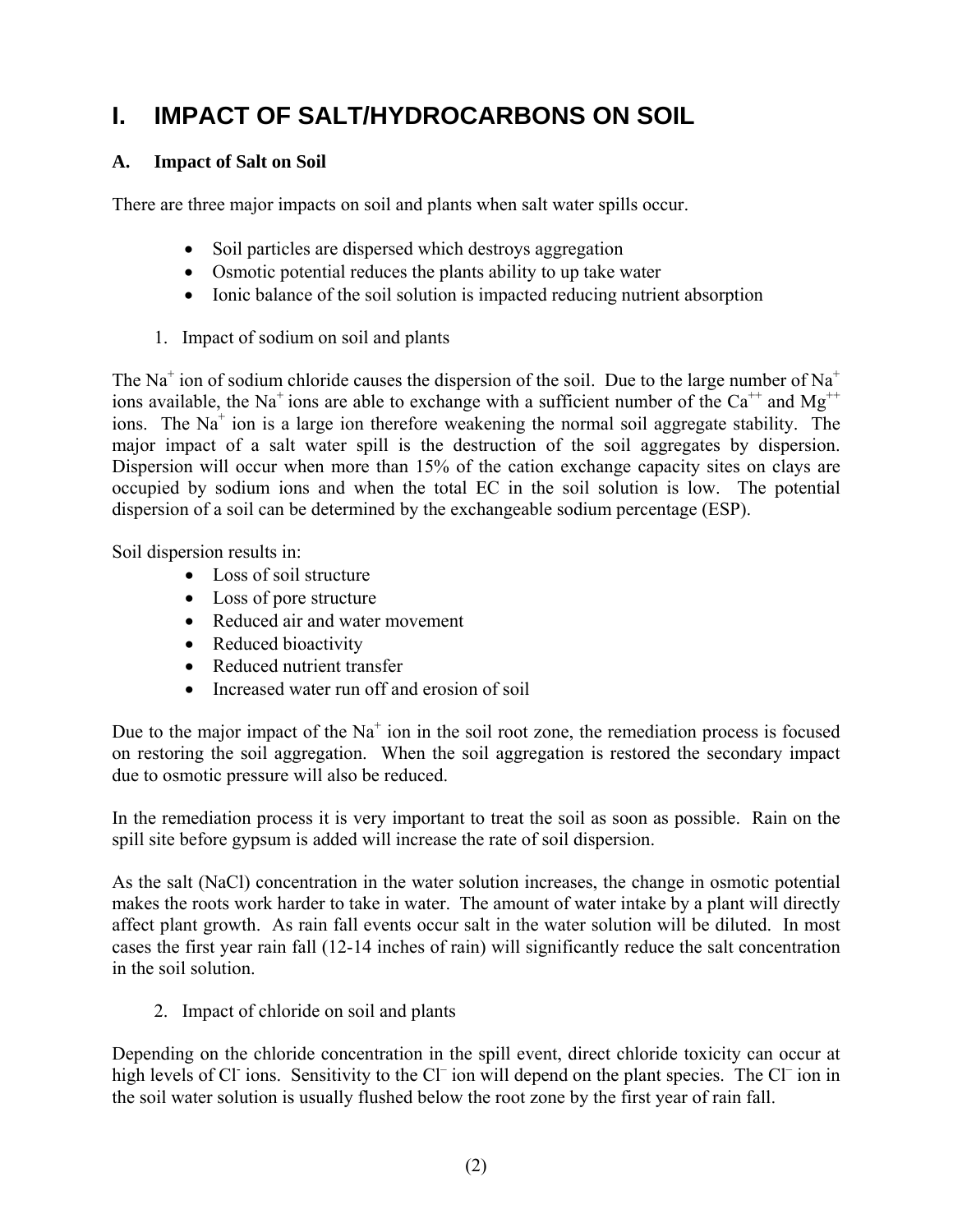The Cl<sup>-</sup> ion, due to its negative charge, moves rapidly out of the root zone through the negatively charged soil aggregates. Chloride concentration does not have a direct impact on soil structure except for being one of the ions which increases the osmotic potential in the soil solution.

### **B. Impact of Hydrocarbon on Soil**

When a hydrocarbon spill occurs, in most cases, salt water is also involved. These spills can be considered an emulsion spill. The impact from both sodium chloride and hydrocarbon affects soil structure and plant growth.

1. Impact of hydrocarbon on soil structure

When hydrocarbons are spilled on soil, the light hydrocarbons will evaporate according to the type of hydrocarbon, temperature, and wind conditions. It is not uncommon to see 20 to 30% of the hydrocarbon evaporate. As might be expected, the higher the API gravity of the crude, the higher the evaporation rate.

The hydrocarbons which do not evaporate will move through the soil. Soil texture and moisture content will determine how fast and how far the hydrocarbons will migrate into the soil profile.

Hydrocarbons move rapidly in moist soil conditions. When soils are saturated (pores filled with water), hydrocarbon movement is reduced. Similarly, in dry soil conditions hydrocarbon movement through the soil will also be reduced. In general, hydrocarbon moves as a contact front through the soil matrix. As the soil wets, the hydrocarbon front moves forward. Hydrocarbon movement through soil is not homogeneous.

Hydrocarbon spills impact soil by:

- Affecting soil physical structure by coating soil aggregates
- Affecting soil water holding capacity
- Reducing and diverting water infiltration into the soil
- Obstructing air and water movement in the soil matrix
- Reducing cation/anion ion exchange on soil aggregates

At low hydrocarbon concentrations, the impact on plants is due to the physical impact on soil structure. Soils contaminated with 1 to 2% hydrocarbon can be remediated with the normal salt spill remediation process. At hydrocarbon concentrations of 4% or greater, some direct toxicity to plants occurs. At hydrocarbon concentrations of 7%, direct toxicity to plants occurs. These actual hydrocarbon concentrations will vary depending on the type of hydrocarbon, type of soil and the species of plants. At hydrocarbon concentrations greater than 2%, additional remediation steps are required which are described in the remediation amendments section.

2. Impact of fresh water on salt water spills

During clean up of hydrocarbons, water or hot water is often used to assist the hydrocarbon removal. DO NOT USE FRESH WATER TO CLEAN UP HYDROCARBONS WITHOUT A CALCIUM AMENDMENT. The most efficient method is to add "BioCal" to the wash water. BioCal primarily contains calcium nitrate  $(Ca(NO_3)_2)$  and can be diluted with fresh water at a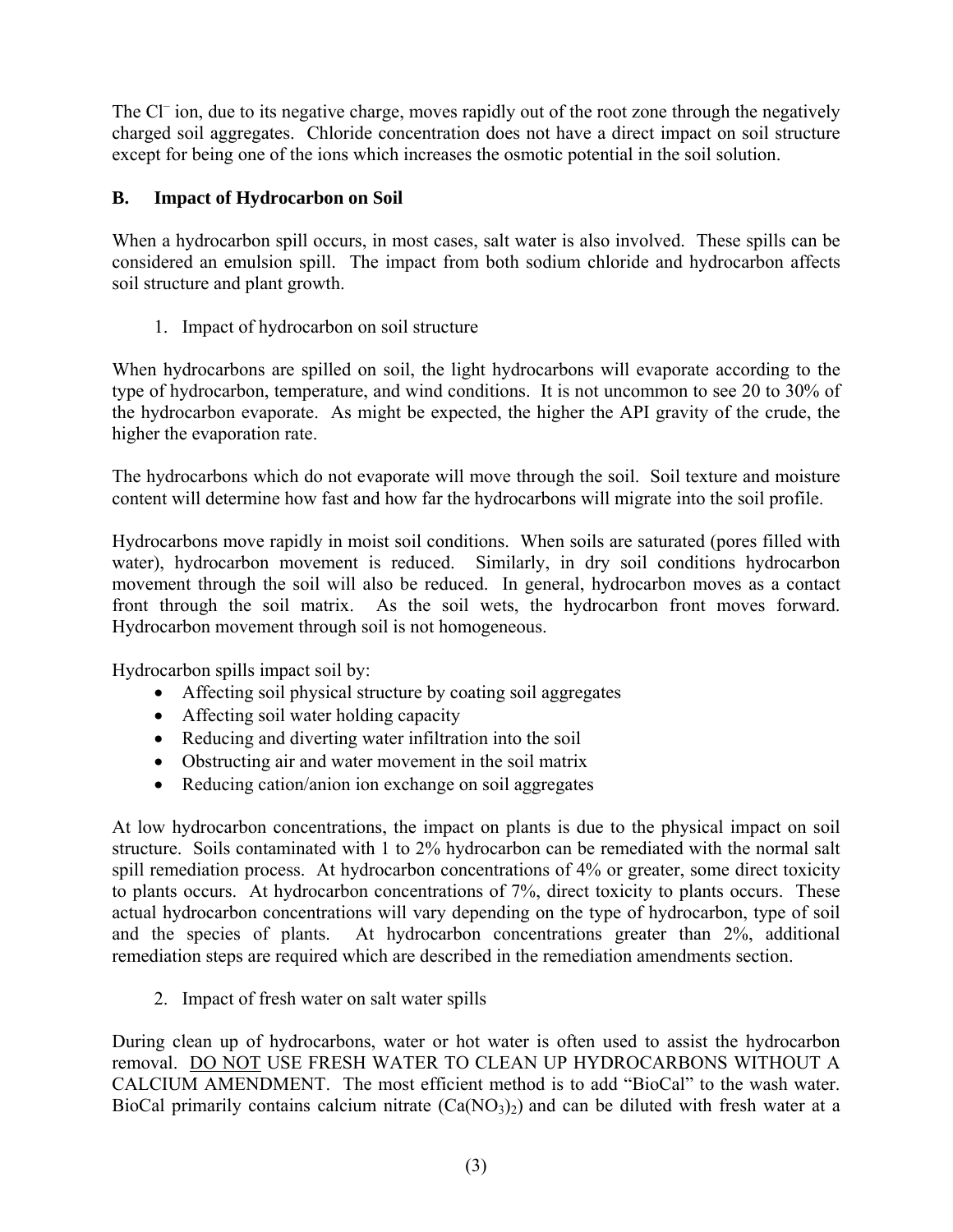ratio of one part BioCal to 50 parts of fresh water. If a large amount of washing is required the mix ratio can be increased to 1 to 100.

The calcium amendment can also be over sprayed with a 1 to 20 BioCal to fresh water solution before and periodically during the hydrocarbon clean up. If Bio Cal is not available, gypsum can be added at 5 tons/acre before hydrocarbon washing is initiated.

NOTE: WASHING EMULSION SPILLS OR RECEIVING RAIN PRIOR TO ADDITION OF A CALCIUM AMENDMENT CAN INCREASE THE RATE OF SOIL DISPERSION. THIS WILL ALSO MAKE REMEDIATION MORE DIFFICULT BY INCREASING AMENDMENT CONCENTRATION AND INCREASING REMEDIATION TIME.

Since BioCal is predominantly  $Ca(NO<sub>3</sub>)<sub>2</sub>$ , the use of BioCal is restricted in environmentally sensitive areas. Do not use BioCal near ponds or water ways. The nitrates in the BioCal mixture are highly soluble.

### **C. Process of Remediation**

The primary goal of remediation is to reduce the amount of soil dispersion caused by the  $Na<sup>+</sup>$ ion. This is accomplished by adding calcium ions. Gypsum is a good source of  $Ca^{++}$  ions in the form of calcium sulfate (CaS04).

As stated earlier, it is important to add gypsum before washing or rainfall occurs on the site.

The first step is to prepare a suitable soil surface to receive the remediation amendments. Under normal conditions, work the top 4 inches of soil similar to a "seed bed." In some areas a layer of hard soil, "hard pan", will be encountered at 6-8 inches into the soil profile. When core tests indicate an impermeable "hard pan," the area should be tilled to 10-12 inches. It is important to have an area below the "active root zone" for flushing of the soluble salts out of the active root zone. For remediation purposes, this is considered below 6-8 inches.

Following the selection of remediation amendments, the amendment material is worked into the soil. In most cases, it is recommended to blend the amendments into the soil by working the top 2 inches of soil. Rototilling or disking are both acceptable methods for this process.

The most critical variable in the remediation process is rainfall. In most remediation processes it takes 12-14 inches of moisture to remediate 10,000 uS/cm of electrical conductivity (EC). This is of particular concern in North Dakota where the annual rainfall is a limiting factor. Ionic exchange can occur during winter months; however, the rate of remediation appears to be slower. This could be a function of temperature reducing reaction rates or the limited water movement under frozen conditions.

It generally requires 3-4 years to complete remediation of a 30,000 uS/cm EC soil. This of course is a general estimate of the time required for remediation. Patience is required for a successful remediation.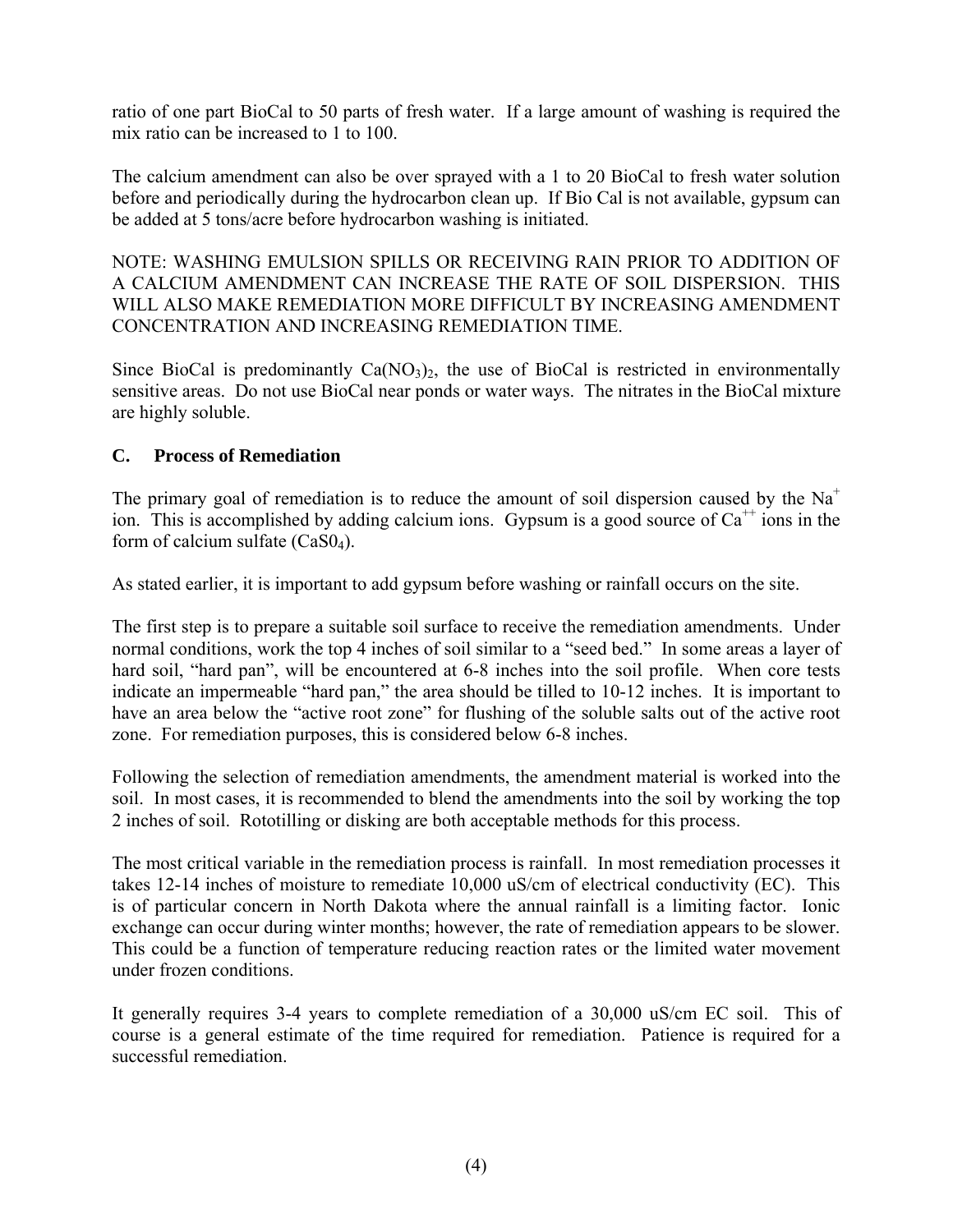### 1. First year remediation

In the first year of remediation, repair to dispersed soil is beginning but may not yet be visually evident. The remediation rate during this first year is slow but accelerates as aggregation of the soil is restored. Close evaluation of the soil will reveal some restoration of the aggregate soil particles and weeds may be present. Soil sampling and testing is generally not required in the first year of remediation.

2. Second year of remediation

In the second year of remediation, aggregation repair is evident and weeds will begin to appear. It may be possible to control weeds by mulching in mid summer to late summer. Weeds should be cut or mulched before seeds are formed.

Late in the second year the site should be sampled and EC and pH analyses conducted. In addition, aggregation and bio-activity should be evaluated. A 40 to 50% remediation improvement at the end of the second year should be expected. If good results are obtained, dormant seeding is recommended. Plant growth on the impacted site will aid the remediation process.

3. Third year of remediation

At the end of the third year the site should be re-sampled and tested for EC, pH, percent aggregation, and bio-activity. A 70 to 90% remediation improvement should be observed. Depending on the site location, the landowner can be allowed to work or plant the site. If the site does not reach 70% of remediation and a cover crop was not planted in year 2, a dormant seeding is recommended. The decision to plant a cover crop and the type of cover crop planted should be approved by the state agencies and the land owner.

4. Fourth year of remediation

By the end of the fourth year, the remediation process should be complete. If the remediation is not complete, additional amendments must be added. Determine the percentage of remediation not accomplished (subtract the current EC reading from the initial EC reading) and reapply this amount of amendment plus 10% to the site. If the EC remediation percentage is not determined, repeat the original amendment at 50% of the original concentration. If the remediation results are not successful it may be beneficial to review the history of the site and the original evaluation data.

### **II. SITE EVALUATION**

Proper protocol must be followed to identify and report spill occurrences involving salt water and/or hydrocarbon. The area supervisor or environmental technician must follow the prescribed procedure and rules to document the event. Each government agency and operator will have specific reporting procedures. Comprehensive and accurate record keeping is imperative during the remediation procedure.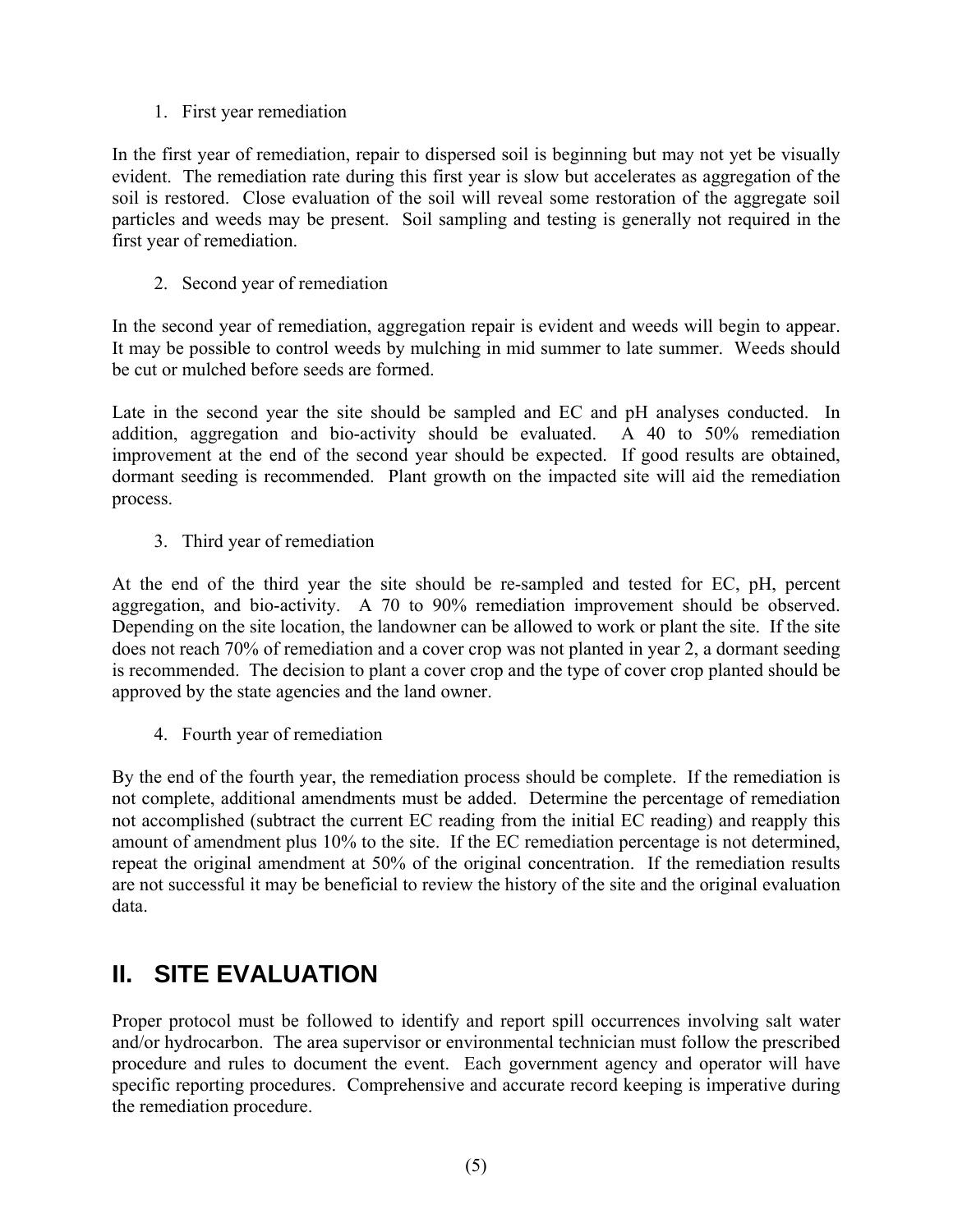Several examples of forms used in the remediation processes are provided in the appendices. These forms are provided as templates and can be modified as necessary.

### **A. Measurement of the Site**

The process of remediation should begin as soon as possible following an incident. Any precipitation at the site prior to placement of amendments will increase the difficulty of an effective remediation. A thorough evaluation and accurate record-keeping are critical to remediation success. Measurement of the site should include the following steps:

- Determine the size of impact area by measuring the perimeter. The recommended method utilizes a global positioning system (GPS) unit. If a GPS unit is unavailable, a surface wheel will suffice.
- Rule of thumb: When measuring the perimeter, take the perimeter measurement 2 feet out from the impacted area to streamline irregularities in its shape.
- Calculate the square footage of the impact area.
- One acre = 208.71 ft x 208.71 ft = 43,560 sq ft.
- Secure area if necessary (fencing or flags).
- Document the initial site with pictures if possible.

### **B. Type of Impact**

Generally speaking, oil and gas environmental impacts can be viewed as either current or historical. With the exception of initial response, the approach to their respective remediation procedures is similar. However, in many cases, the historical site may be more difficult to remediate due to age of the impacted site.

Oil and gas environmental impacts are listed below by type. Some cases may require special remediation procedures:

- Salt water (brine)
- Hydrocarbons
- Salt water and hydrocarbons (emulsion)
- Erosion
- Weed control chemicals
- Old pits
- Decommissioning of site removal of base construction material

### **C. Area Topography**

Site grade and direction should be recorded in both the permanent record and site sketch. Special attention should be devoted to topography adjacent to the impacted site at potentially sensitive areas.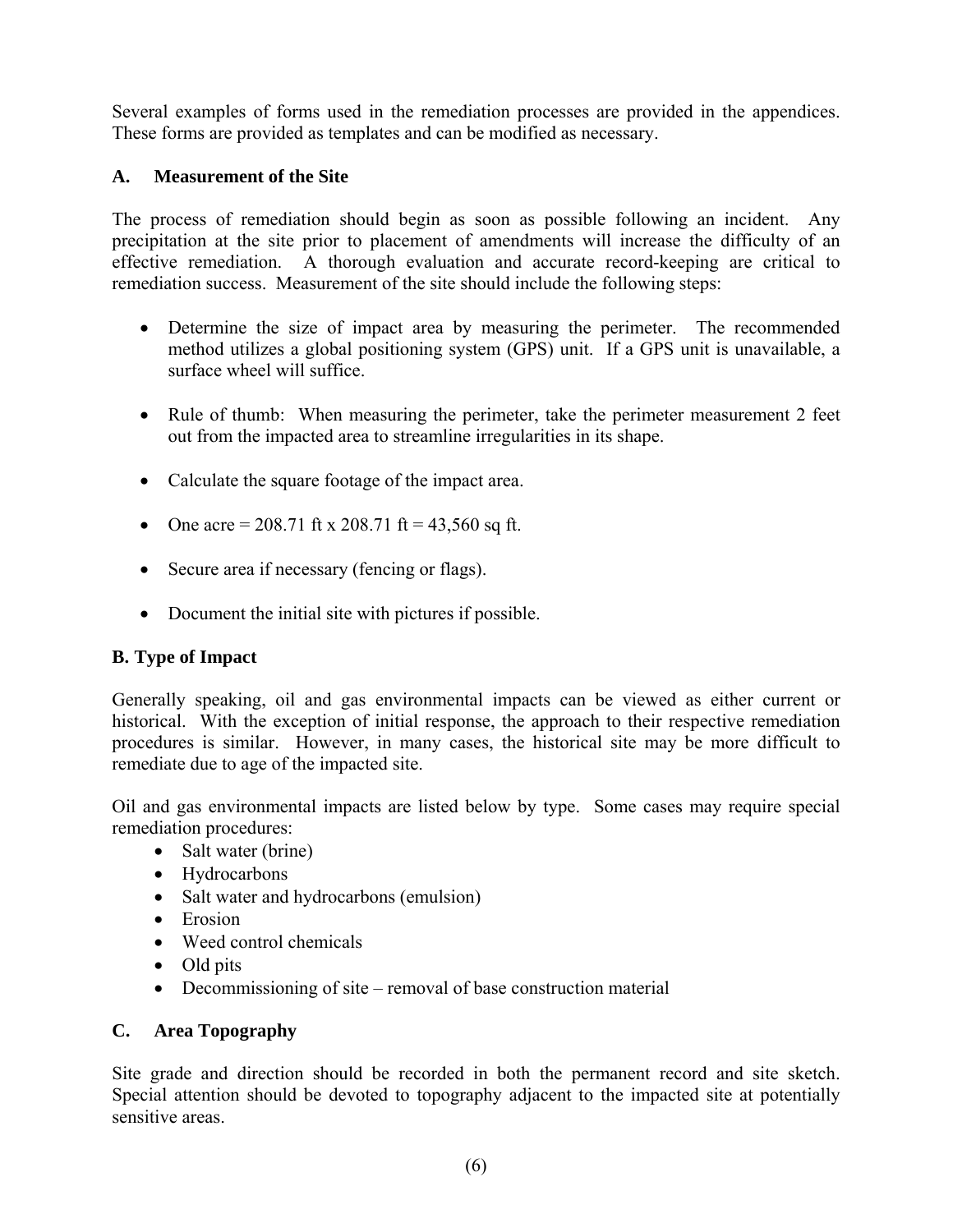Determine site grade and direction:

- Flat <  $1\%$
- Slight  $1 2\%$
- Moderate  $2 5\%$
- Steep  $>5\%$

Examine the surrounding topography; record hills, valleys, bodies of water, and other significant land features.

Note how to access the impact area.

Communicate with the landowner regarding your remediation plans and address any landowner concerns.

Identify any erosion problems.

- Repair major erosion trails.
- Determine erosion causes and establish erosion prevention program if required.
- In most cases (accidental spills), it may not be possible to repair erosion trails before amendments are placed. Repair erosion problem during remediation.
- In historical remediations, site erosion and lease cover material should be addressed before amendments are applied.

### **D. Soil surface**

Identify the general land use such as crop, summer fallow, pasture, etc., and the type and amount of plant growth.

Identify predominant soil types:

- Sand
- Silt
- Clay

Note whether scoria, gravel, or heavy clay removal is required. Will vary by location.

Before a decision is made to remove soils due to salt or hydrocarbon contamination, the following factors should be considered:

- Soil test results and depth of salt penetration if contained in top  $1 2$  inches removal may be the best option.
- Soil removal (and replacement) is generally recommended for soil conductivities exceeding 35,000 uS/cm.
- Consider sensitivity of area and time required to remediate.
- Hydrocarbon contamination depth and concentration.
- Replacement soil should have an electrical conductivity below 1,000 uS/cm.

Note uniformity of site. This information will be useful in determining sampling procedure.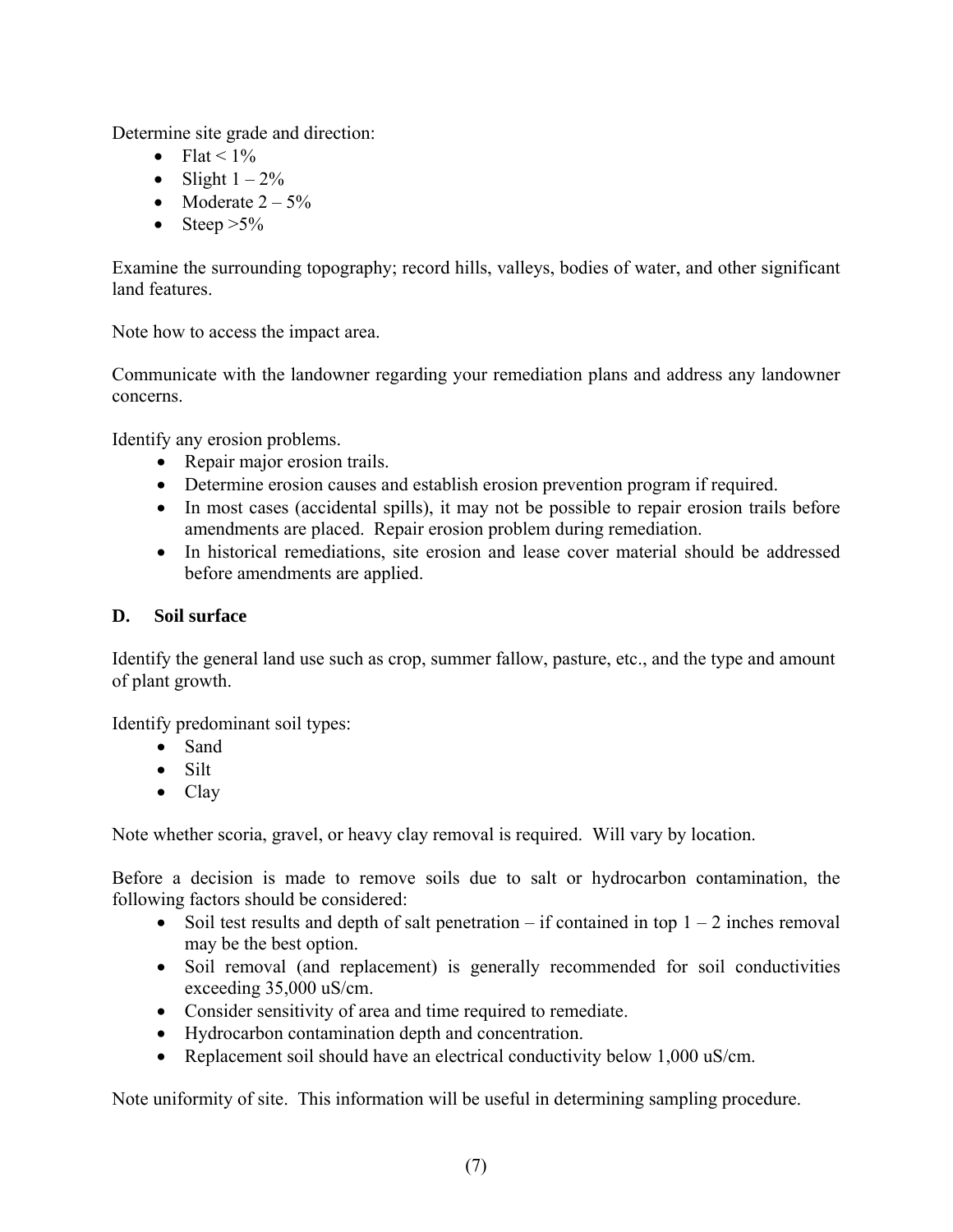### **E. Record Keeping**

Samples of record keeping forms are located in the Appendices.

Note: Accurate record keeping is critical to remediation success.

## **III. Soil Sampling**

Three major factors must be considered when developing a sampling procedure for an impact site: number of samples, uniformity of soil surface, and method of obtaining samples.

### **A. Number and Location of Samples**

- 1. Number of samples
	- 1/3 acre, 14,520 sq  $ft = 3$  site samples, one control
	- 2/3 acre, 29,040 sq  $ft = 4$  site samples, one control
	- 1 acre,  $43,560$  sq ft = 5 site samples, one control

Obtain the control sample first, approximately 150 ft from the area of impact. The control sample should represent the area soil. If in question, take an extra control sample and average the EC readings.

2. Site uniformity

Adjust sample number according to site uniformity. Non-uniform features may include heavy clay, sand, heavy scoria, vegetated vs. non-vegetated areas, grade, and other areas significantly different from control:

- More than three non-uniform features add one sample point.
- Less than three non-uniform features reduce one sample point in sites greater than two thirds acre.

### **B. Procedure for Taking Soil Samples**

The technique for taking soil samples must be standardized from sample to sample and site to site. A standard procedure will enable accurate comparison of accumulated data.

- One inch diameter coring tube cut is the most useful soil sample. Sample depth is 6 inches  $(0 - 6$  inch sample).
- If coring tube is not used, cut an 8 inch deep face with a tilling spade and use a spatula or garden trowel to obtain sample. The sample should be 6 inches deep, 1/2 inch wide and 3/8 inch thick.
- Select sample points to best represent the soil surface of the impact area. Mark location with flags or GPS. Mark location on site map. Sample the non-uniform area if it represents 1/4 of the site area.
- Place the soil sample in a pre-labeled plastic bag. Label bags with pertinent identifying information including: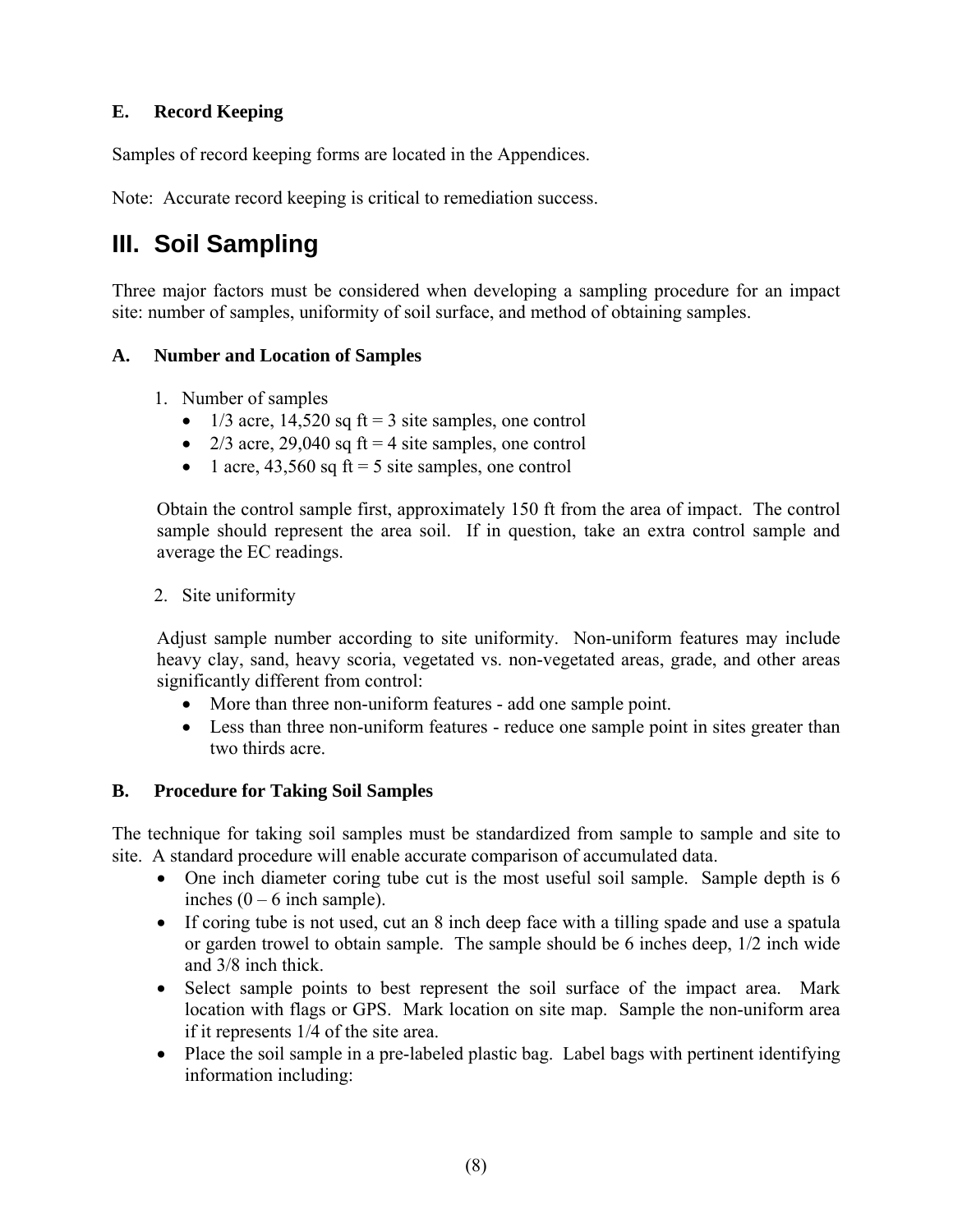**Site**  Date Sample ID number Technician's initials

- Roll the bag, eliminating any air trapped within. Do not leave samples in the sun.
- Conduct EC and pH tests within 72 hours if possible. Record results as you complete each analysis.

## **IV. Procedure for Conducting Physical Evaluation of Soil**

Four physical evaluations of the soil will aid in determining the impact of the incident. In addition, these evaluations will aid in determining the proper remediation procedure and in monitoring remediation progress.

### **A. Percent Aggregation**

Determine the amount of aggregation by using the top 1-2 inches of the soil profile.

- Poor no aggregation.
- Fair small clumping but majority of loose particles.
- Good Moderate aggregation throughout soil sample.
- Excellent Consistent throughout sample garden quality soil.

### **B. Biological Activity**

Determine, by the sense of smell, the presence and amount of biological activity in the top 1-2 inches of soil. The relative amount of "earthy" odor will quantify the amount of biological activity.

- None No earthy odor.
- Fair Faint earthy odor.
- Good Obvious earthy odor.
- Excellent Heavy earthy odor.

### **C. Clay Content of Soil**

The clay content of the soil can be determined by the "ribbon test," whereby a small amount of soil is squeezed and rolled between the thumb and forefingers to determine the relative clay content of the soil. Soil that remains intact but curls upon itself is considered to contain greater than 50% clay. Although the type of clay will impact the soil quality, clay type is not considered in the test matrix.

- $\bullet$  < 35% normal productive soil
- $35 50\%$  clay soil
- $>50\%$  predominantly clay

### **Note: If it is determined that the soil contains >50% clay, a 20% increase in gypsum should be considered.**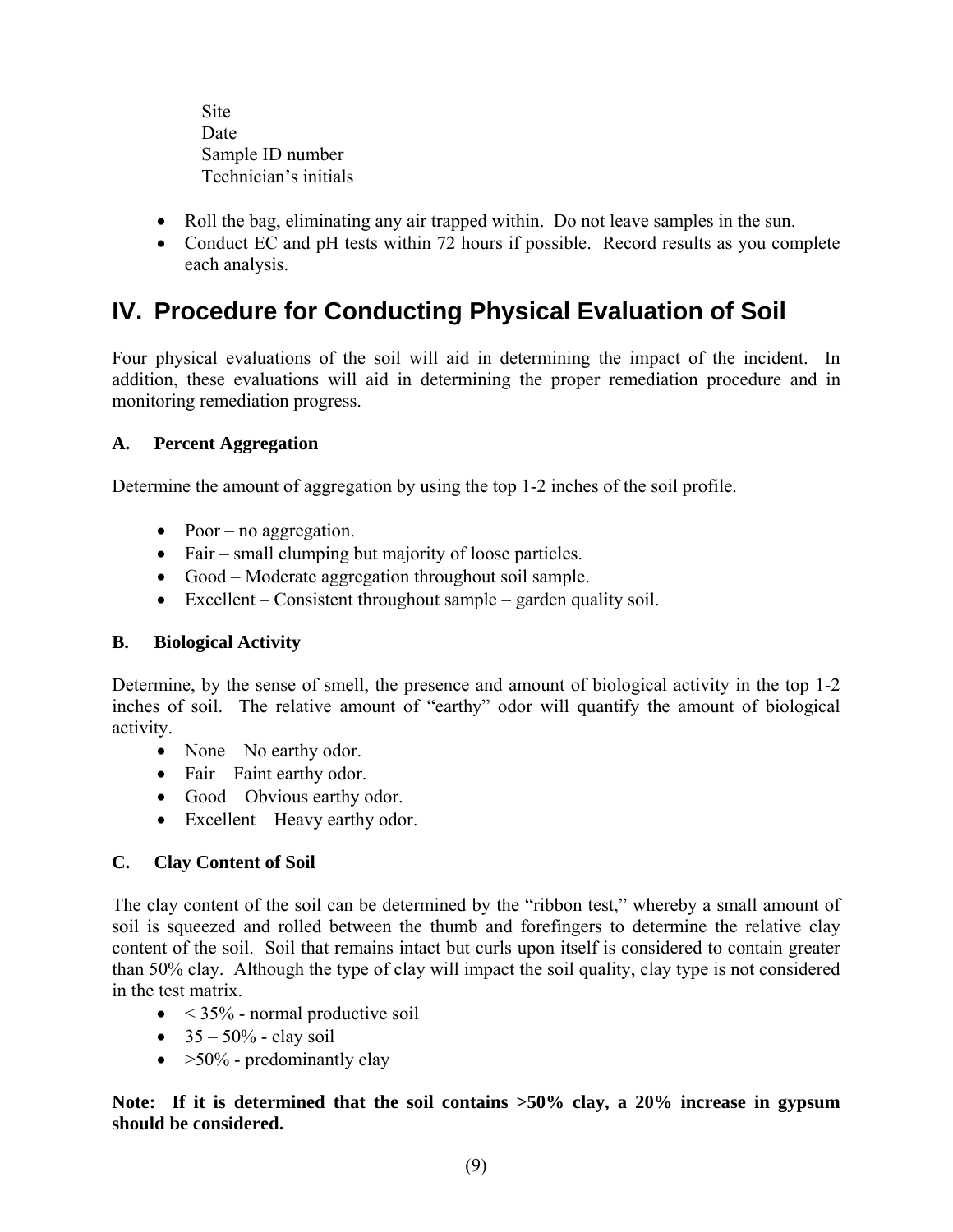### **D. Depth of Topsoil**

Depth of top soil can be determined by measuring the soil profile from the core sample or from the sidewall cut. A thicker topsoil layer is ideal for supporting plant growth.

- Shallow: 1-2 inches
- Moderate: 2-4 inches
- Productive: 4-6 inches

Adjustments:

- Top soil 1-2 inches increase  $\text{Humex}^{\text{TM}}$  concentration by 30%.
- Top soil 2-4 inches increase Humex<sup>TM</sup> concentration by 20%.
- Top soil 4-6 inches no increase required.

## **V. Soil Analytical Tests**

### **A. Analytical Procedure to Determine the Electrical Conductivity (EC) of Soil:**

- Soil sample preparation
	- a) Mix soil sample from 0-6 inch analysis.
	- b) If soil is "wet," reduce soil moisture content by air drying.
	- c) If soil is "damp," proceed with analysis.
- Measure a level tablespoon of soil into 60 ml of distilled water. This will result in a 1 to 5 dilution of soil, one part soil into four parts distilled water. The volume of one level tablespoon is 15 ml.
- Shake mixture for 2 minutes. After mixing, allow sample to stand for additional 2 minutes.
- Prepare the syringe with the millipore filter adaptor and draw the fluid sample (0.5 to 1) ml) into syringe.
- Place the fluid sample onto the instrument sensor and discard the first sample load. Repeat this "flushing" procedure, then test and record the third load.
- Calculate the EC by multiplying the EC reading on the meter by five. **Instrument EC reading x 5 = soil EC**
- Wash the instrument sensor using a dedicated "wash syringe" and distilled water.
- Record results of the test and other information and disable and discard the syringe.
- Repeat procedure for additional depths, if necessary.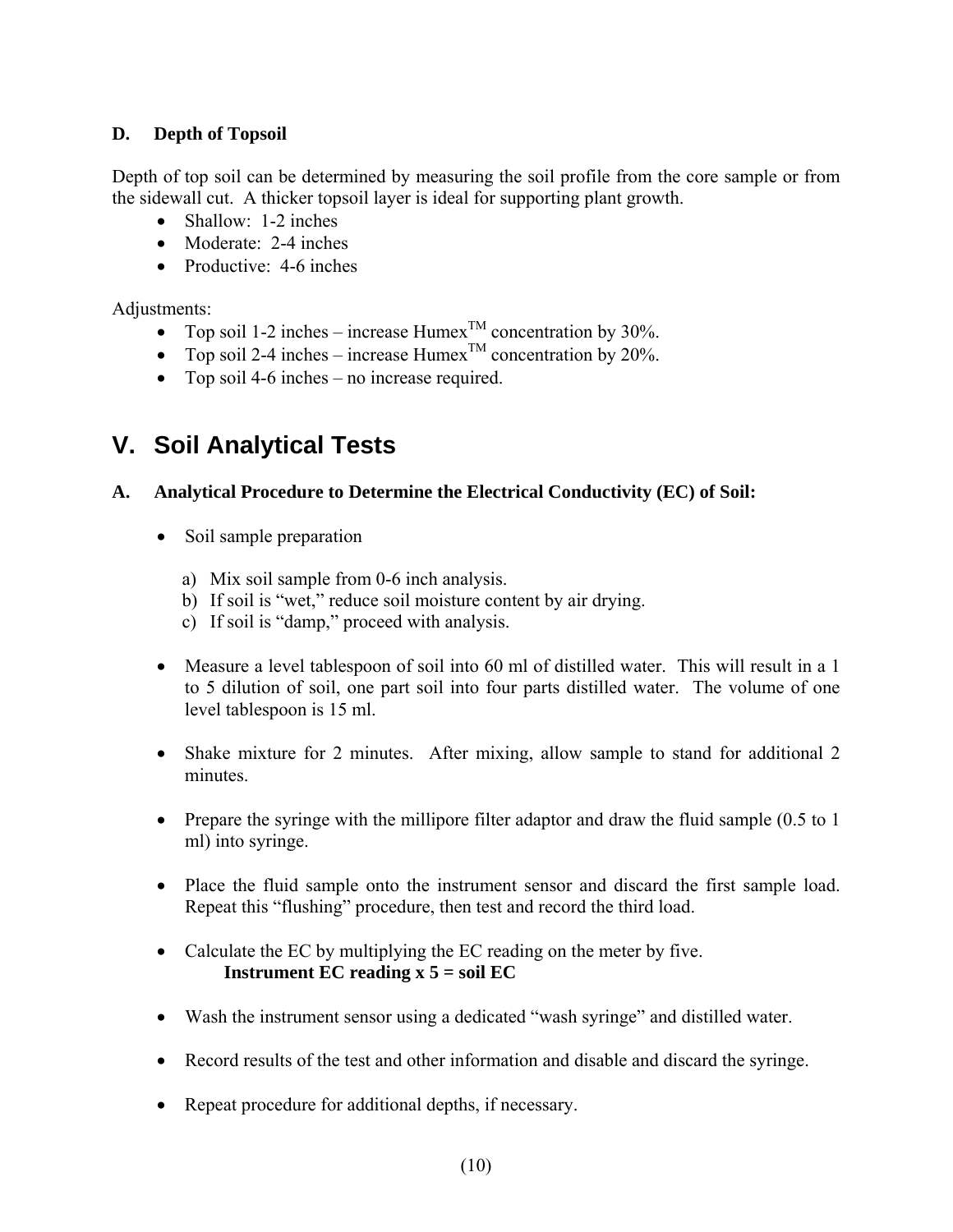Note: Use the same fluid sample to measure the pH. No additional calculations are needed; pH is measured directly by the meter.

Note: Most EC units read as microsiemens per centimeter (uS/cm). In addition, high EC readings may read as millisiemens per centimeter (mS/cm). It should be noted one millisiemen (mS/cm) is equal to 1,000 microsiemens (uS/cm). Either unit may be used, but to compare data, choose one unit for all analyses, and convert all readings to the chosen unit. This remediation guide uses uS/cm.

A siemen is an inverse ohm (conductance  $= 1$ /resistance). The original siemen was measured though a distance of one meter. Most of the field equipment measure one centimeter unit (cm). Although not precise, one millimhos/cm is equal to one millisiemen/cm. For remediation purposes the field guide uses mS/cm or uS/cm.

### **B. Ribbon Test**

- Take a sample of soil, add water, and make a ball (size of a golf ball).
- Work soil like putty.
- Squeeze out a ribbon between the thumb and forefinger.
- Sand will feel gritty, silt is smooth and silky, and clay is sticky and forms a ribbon.
- Ribbon of 2 in. or longer -- heavy clay -- 50% plus clay content.

### **VI. Selection of Remediation Amendments**

### **A. Generic Amendments**

Quantity of required amendments can be selected from the generic table provided. The main criterion used in this table is electrical conductivity (EC) of the soil. The generic table is applicable for soils in most of the oil producing counties of North Dakota. Nevertheless, for some counties, the best results may require minor adjustments to amendment quantities.

To tailor chemical amendments most accurately, a set of guidelines are provided below. If the guidelines are not followed, total remediation time may be longer.

Using the EC values from the soil analysis, select the amount of gypsum and Humex<sup>TM</sup> required. The quantity of amendments is given as pounds/1000 sq ft or tons/acre. Note: there are 43,560 sq ft in one acre. EC values are obtained by calculating the average EC of samples in the impacted area.

The remediation procedure is designed to be completed in 3-4 years.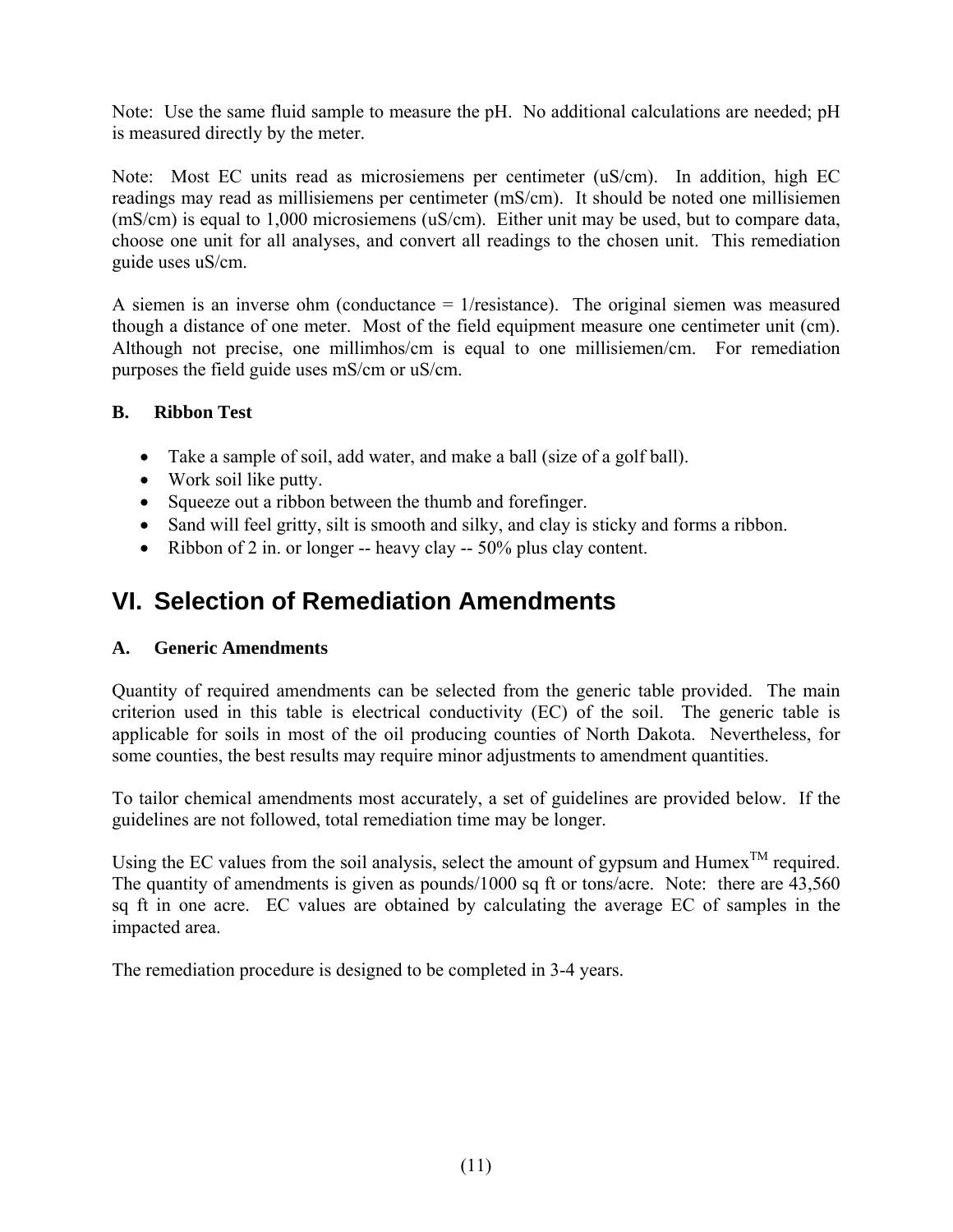| <b>Electrical Conductivity</b> | <b>Gypsum</b>    |           | <b>Humex</b>   |                |
|--------------------------------|------------------|-----------|----------------|----------------|
| EC's (uS/cm)                   | $lbs/1000$ sq ft | tons/acre | lbs/1000 sq ft | tons/acre      |
| $0 - 5,000$                    | 180              | 4         | 100            | $\overline{2}$ |
| $5 - 7,000$                    | 227              | 5         | 136            | 3              |
| $7 - 10,000$                   | 272              | 6         | 180            | 4              |
| $10 - 13,000$                  | 318              | 7         | 250            | 5.5            |
| $13 - 16,000$                  | 364              | 8         | 318            | 7              |
| $16 - 20,000$                  | 450              | 10        | 364            | 8              |
| $20 - 25,000$                  | 450              | 10        | 364            | 8              |
| $25 - 30,000$                  | 450              | 10        | 364            | 8              |

## **GENERIC AMENDMENTS TABLE**

### **B. Site Preparation**

Depending on the impact on the site, soil preparations prior to the addition of amendments may be necessary. On historical sites, removal of scoria or heavy clay cover is often necessary. In some cases, repair of erosion trails and soil replacement may be required. In discharges of hydrocarbon, salt water, or emulsion, the first priority is fluid containment, recovery, and cleanup.

- 1. Initial site preparation
	- Conduct accidental discharge impact assessment and reporting procedure as required.
	- Protect sensitive environments with berms and dikes.
	- Initiate cleanup as soon as possible.
	- Remove scoria if necessary. Remove heavy clay where used as cap material.
	- Apply BioCal or gypsum stabilization amendments as soon as possible (if delay in remediation process seems likely).
	- Spray with  $Ca(NO<sub>3</sub>)<sub>2</sub>$  solution (BioCal diluted with fresh water 30:1). Application rate of BioCal is 2 barrels of  $Ca(NO<sub>3</sub>)<sub>2</sub>$  per acre or treat area with gypsum at rate of 300 lbs/1000 sq ft or 4 tons/acre.
	- Work top 2 inches of soil when possible.

Note: The success of any remediation will be significantly reduced if rain or other heavy precipitation occurs on site prior to the application of appropriate amendments and will increase the time and effort required to adequately restore a site to its original condition.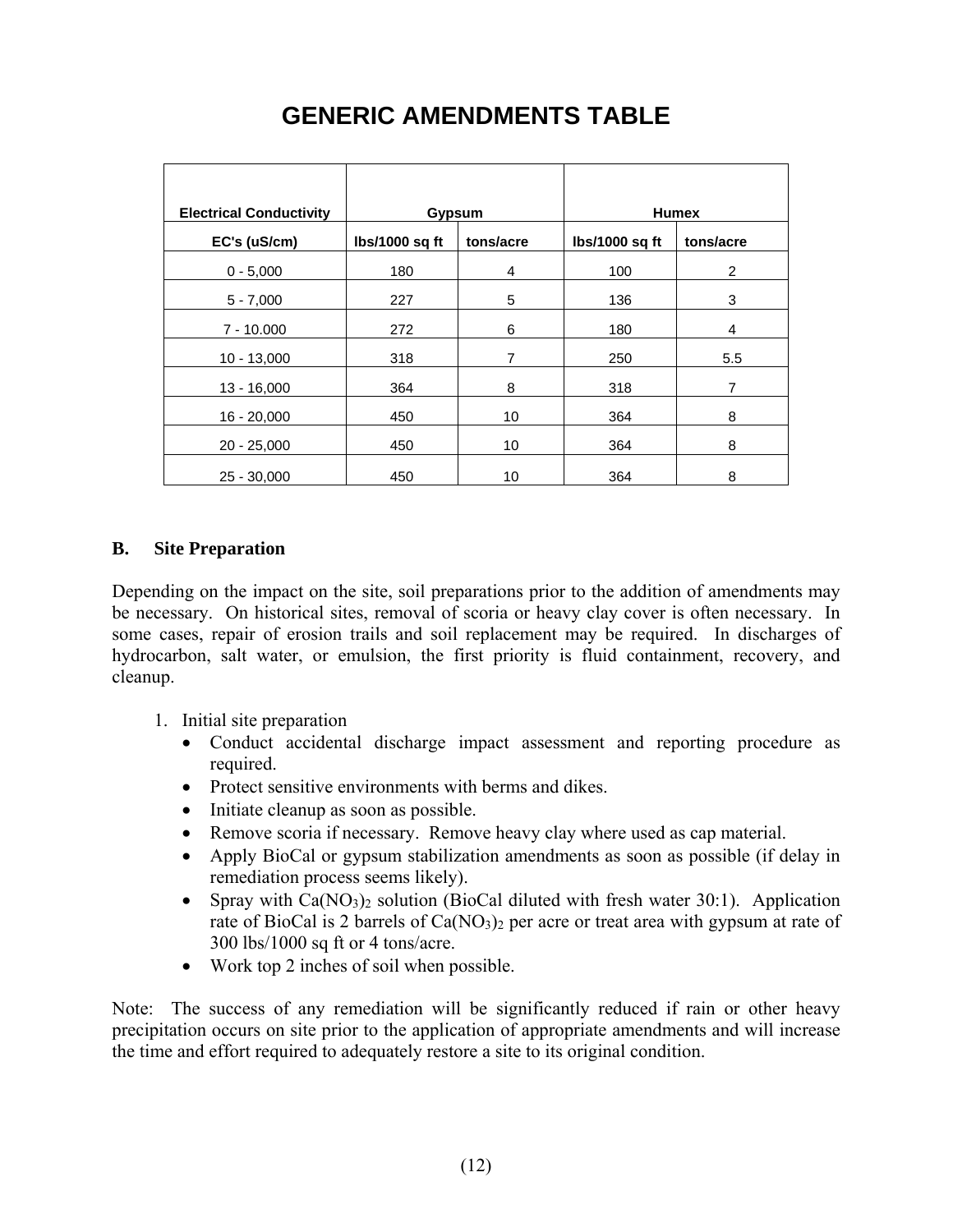### **C. Addition of Amendments**

- 1. Work soil to prepare for remediation amendments.
	- Work soil 4-6 inches.
	- Use disc or rototill equipment.
	- In some cases deeper spiking of the soil may be required to break down "hard pan" area of the soil profile.
- 2. Select amendment treatments from the generic table.
	- Gypsum, agricultural grade if possible.
	- $H$ umex $^{TM}$
	- Fertilizer  $10/20/10/10$  or equivalent in area. (nitrogen, phosphorous, potassium, sulfur)
	- Sulfur if required.
- 3. Work soil to incorporate the amendment material to 2 inches.

### **D. Remediation Amendments**

Except for commercial fertilizer, all amendments are naturally occurring products. The amendments, in addition to remediating the salt or hydrocarbon contamination, will improve the overall fertility of the soil. The generic amendment recommendation may not meet the requirement of every site and may require adjustments for a more tailored fit. Past experience has shown generic amendments were greater than 80% successful.

1. Gypsum

There are several different grades of gypsum. If possible use agricultural grade gypsum which is more economical but not readily available in North Dakota. Agricultural grade gypsum contains particles ranging from very small dust to 3/8 of an inch. Solubility of gypsum depends on particle size and moisture content of the soil and plays a role in remediation time.

When wallboard gypsum is used, the particle size is uniformly small. Solubility will be more uniform as well. Wallboard grade gypsum will place more calcium in solution per unit of time at a constant moisture level; however, this grade of gypsum is more expensive.

2. Humex<sup>TM</sup>

Humex<sup>TM</sup> is the trade name for leonardite, a naturally occurring mineral closely related to soil humus. Humus is an important element of soil fertility. In addition to improving soil fertility, Humex<sup>TM</sup> can be used to reduce weed killer chemical toxicity. Add Humex<sup>TM</sup> according to the Generic Amendment table presented previously.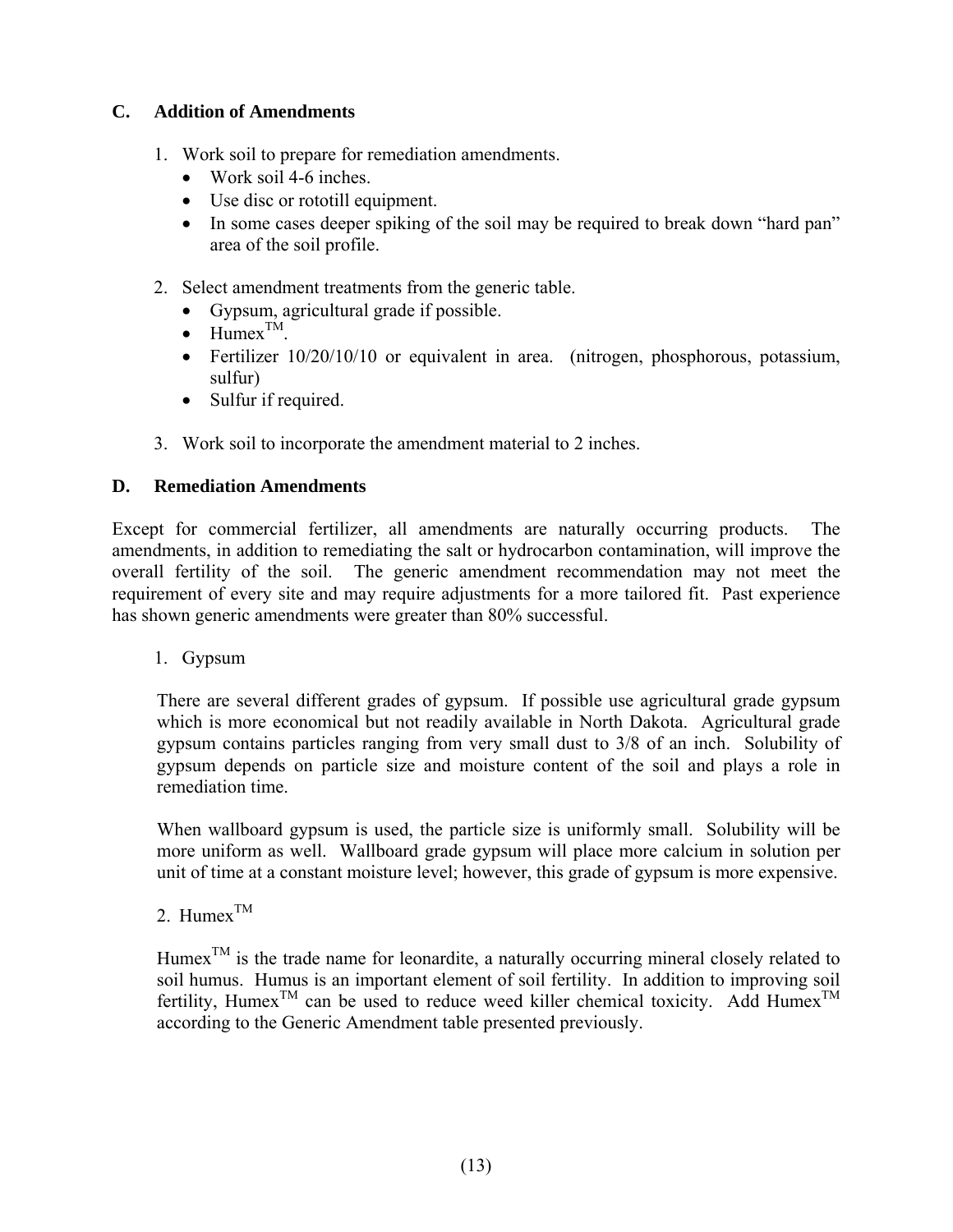3. Fertilizer

Fertilizer stimulates microbial growth and increases rate of hydrocarbon biodegradation.

Fertilizer should initially be applied at a rate of 5 lbs/1000 sq ft or 220 lbs/acre. Use 10/20/10/10 or equivalent (nitrogen, phosphate, potassium, sulfur). If hydrocarbon contamination is above 1%, increase fertilizer to 20 lbs/1000 sq ft or 880 lbs/acre.

If hydrocarbon is visible in the second year of remediation, reapply fertilizer at 10 lbs/1000 sq ft. Work soil to aerate and mix in fertilizer to 4 inches.

4. Sulfur

A small amount of sulfur is included with regular fertilizer but more can be added to reduce pH.

2,200 lbs/acre of sulfur is required to reduce pH by one unit (50 lbs/1000 sq ft).

If pH is greater than 8.7, additional sulfur is needed.

Reduction in pH will increase solubility of gypsum and increase remediation rate.

Note: If sulfur is not used in cases where pH is high ( $>8.6$ ), remediation time will be extended.

### **E. Adjustments of Amendments**

• Clay content

Clay heavy and content greater than 50% - increase gypsum concentration by 20%.

- Depth of top soil Shallow (1-2 inches), increase  $\text{Humex}^{\text{TM}}$  concentration by 30%. Moderate (2-4 inches), increase  $\text{Hume}^{\text{TM}}$  by 20%. Productive (4-6 inches), no increase required.
- $\bullet$  pH  $>8.7$ Increase gypsum by 25 lbs/1000 sq ft  $(1,100 \text{ lbs/acre})$ .

### **F. Winter Remediation**

The objective of remediation of produced fluid spills during the winter is containment and recovery. Very little useful remediation can be accomplished when the soil is frozen. The standard remediation process can commence when the soil is no longer frozen and the soil is dry enough to work with tools.

- Contain and recover as much spilled fluid as possible.
- **NEVER WASH A SPILL WITH FRESHWATER**. Doing so will set sodium (salt) on the clay particles and cause dispersion of the soil and will prolong the total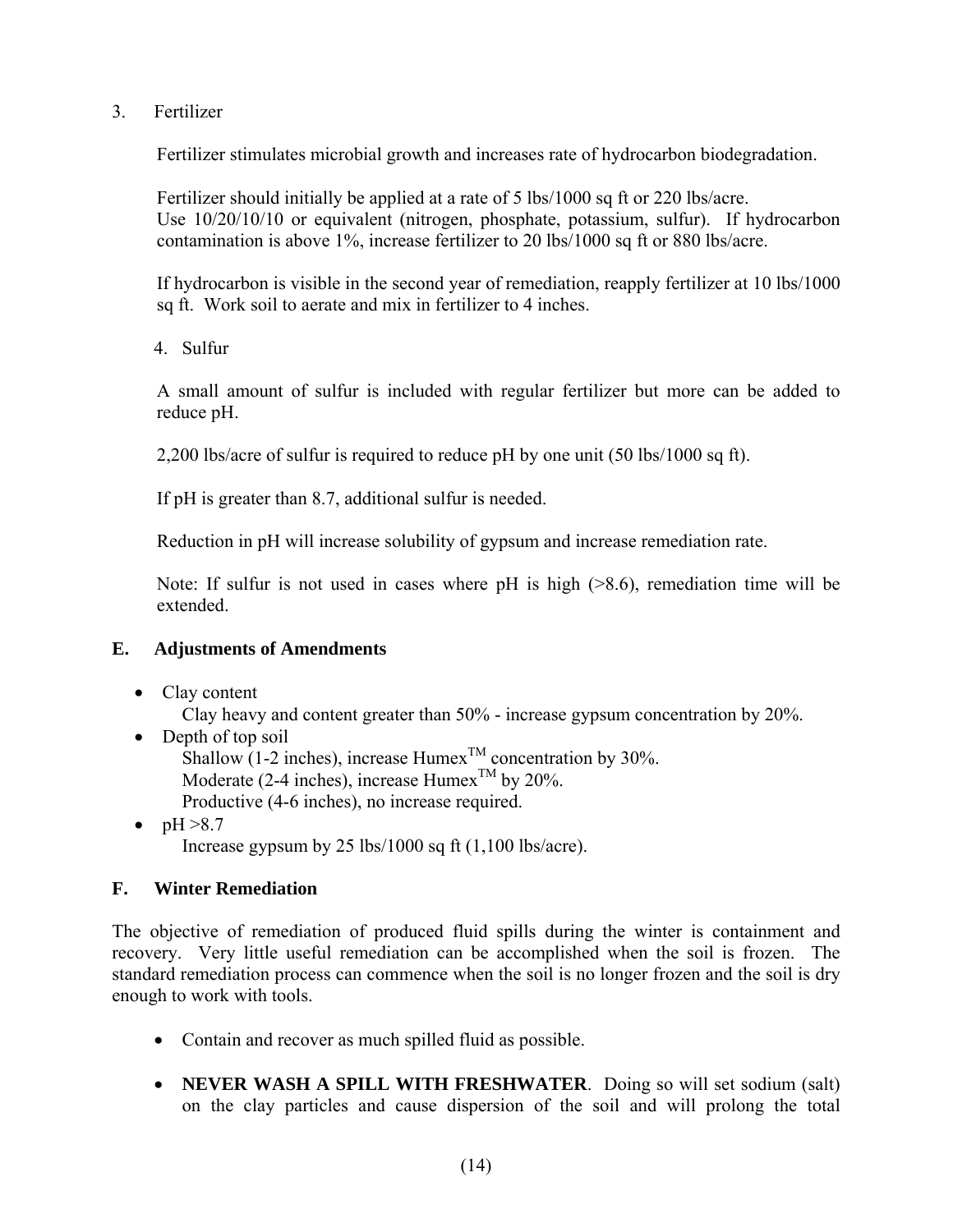remediation process. To increase hydrocarbon recovery, wash area with a 50:1 solution of fresh water and  $Ca(NO<sub>3</sub>)<sub>2</sub>$  (Bio Cal).

- In cases where additional hydrocarbon recovery is not feasible, overspray with a 30:1 solution of freshwater and  $Ca(NO<sub>3</sub>)<sub>2</sub>$  (Bio Cal) at a rate of one 55 gal drum/acre.
- As soon as possible, after the soil has thawed, test the soil. If average soil EC is greater than 20,000 uS/cm, overspray with 20:1 freshwater and  $Ca(NO<sub>3</sub>)<sub>2</sub>$  (Bio Cal) at a rate of one 55 gallon drum/acre.
- When the area is dry and workable, conduct the regular generic remediation.
- Over spraying with Bio Cal can reduce the gypsum requirement by 30%.

### **G. Hydrocarbon/Salt Water Spill Remediation**

- Conduct initial containment, recovery, and cleanup as required.
- If hydrocarbon concentrations are less than 1%, no additional treatment is required.
- If hydrocarbons are greater than 1%, follow generic amendment table with the following adjustments:

Increase Humex<sup>TM</sup> by 30%.

Increase fertilizer by 20%.

 Work area to 4 inches two to three times per year until remediation is complete. Evaluate once per year. If required, repeat the Humex<sup>TM</sup> and fertilizer treatment and work soil two times per year.

When hydrocarbon contamination is  $>5\%$  the remediation should be on a case by case basis.

### **VII. ALTERNATIVE REMEDIATION OPTIONS**

### **A. Soil Removal**

• When the average EC of the 0-6 inch samples is greater than 35,000 uS/cm, soil removal and replacement may be more economical than treatment.

Additional EC measurements are required to determine precisely where the salt contamination is located within the soil profile. Use the same soil analysis procedures as presented previously; the only difference is that specific soil profile intervals are being tested.

Test EC at 0-1 inch Test EC at 1-2 inches Test EC at 2-3 inches Test EC at 6-7 inches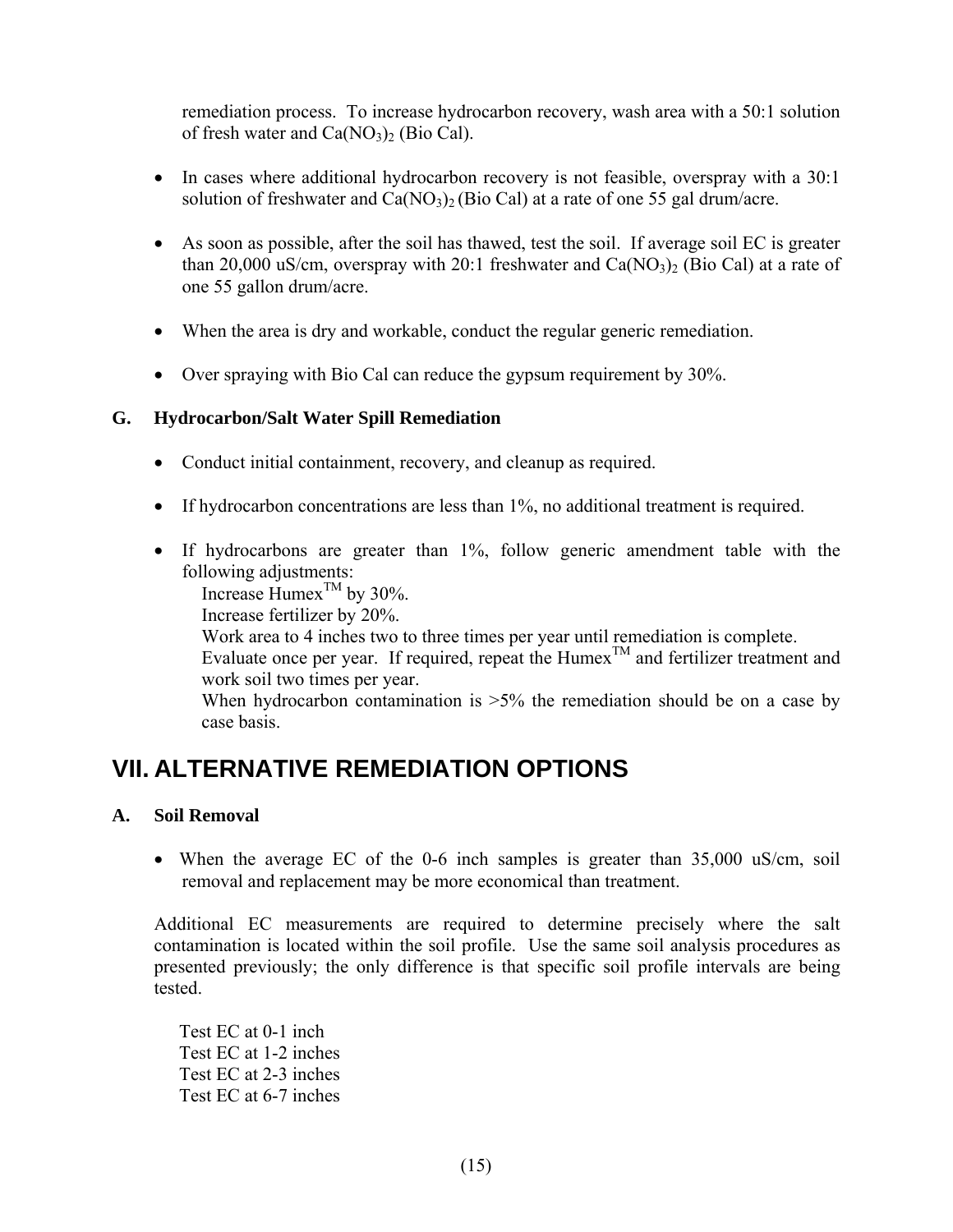If the EC tests indicate the majority of the salt is concentrated in the top of the soil profile, removal and replacement is the remediation of choice.

• When removal and replacement remediation is used, the quality of the soil replacement is important. Electrical conductivity of replacement soil should be 1,000 uS/cm or less. Test the replacement soil at the source before the soil arrives at the site.

Note: Landowner's consent is required for soil replacement.

### **B. Manure Amendments**

Manure can be successfully applied as an amendment if a supply of 6 to 8 year old manure is available. Three inches of manure is equal to approximately 6 tons per acre of gypsum.

- Add 3 inches of manure and work material into top 4 inches of soil.
- Need landowners consent to use manure. In most cases, the manure has to come from the landowner's property.
- Manure can carry numerous weed seed species the number of live weed seeds is reduced by the aging process.
- Manure has a high nitrate content. Do not use manure near ponds, streams, water supplies, and residences.
- Work soil two times in the second and once in the third year to stimulate remediation and bacterial growth.
- Control weeds by mulching or mowing before weed seeds mature.
- Remediation time may be extended by one year if manure is used.

### **VIII. Remediation Monitoring and Closure**

During the remediation process, some monitoring should be conducted to determine the progress of the remediation. In the more difficult remediation sites, some adjustment may be necessary. Note, the remediation process normally requires 3 to 4 years to complete.

### **A. Monitoring**

First year: monitoring is not required. In some cases, weed control may be required. Mow weeds before seeds drop.

Second year: conduct EC analysis, percent aggregation, and bioactivity at the original sample points. A 40-50% remediation improvement should be observed. Make any adjustments if required. Weed control is usually required; possibly  $2 - 3$  times per year. In some cases, cover crop should be seeded as dormant seeding.

Third year: conduct EC analysis, percent aggregation, and bioactivity at the original sample points. A 70-100% remediation improvement should be observed. Record plant type and growth. Make any adjustments required.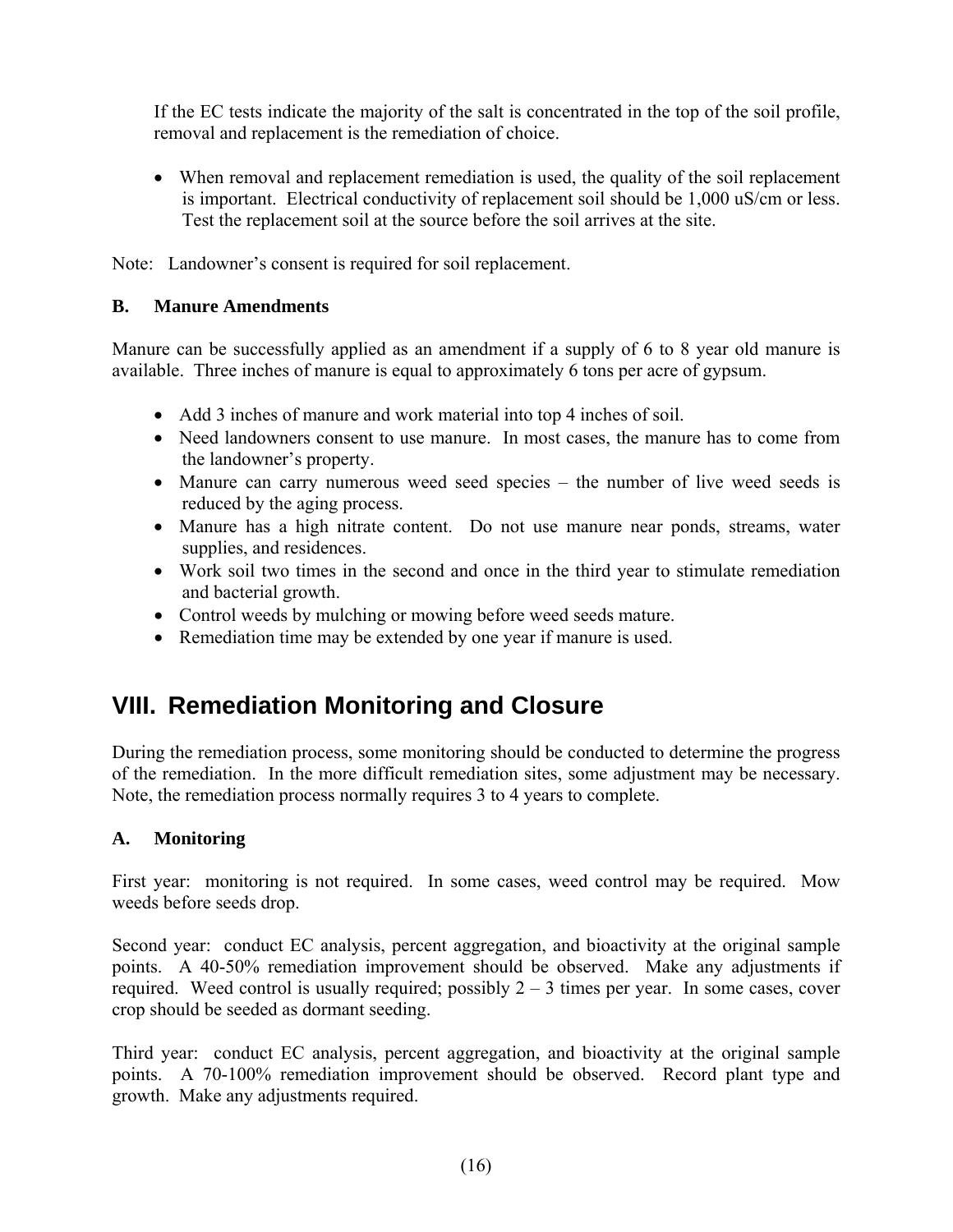Fourth Year: remediation should be complete and all goals of the remediation process achieved. If remediation is not completed, the site requires re-evaluation and causes other than salt contamination should be considered. Additional treatments may be required. Repeat the original amendments at 50% concentration.

- 1. Incident factors affecting remediation
	- Concentration of salt.
	- Concentration of hydrocarbons.
	- Remediation is not a linear relationship to contamination concentration.
- 2. Environmental factors affecting remediation
	- Moisture (minimum requirement of  $12 14$  inches rain per year)
	- Soil type
	- Soil texture
	- Past usage
	- Grade/slope
	- Drainage
	- Temperature

### **B. Site Closure**

- 1. Who determines site closure:
	- a) NDIC representative
	- b) Operator: Environmental Technician, Foremen, and Environmental Coordinator
	- c) Landowner
- 2. Closure Criteria

Evaluation and consensus determine when the remediation has been completed. Criteria used to determine completion of remediation include:

- Plant growth
- Aggregation of soil
- Bioactivity of soil
- Electrical Conductivity (EC)

EC guideline:  $80\%$  of control EC + control EC

| Example: | Control EC  | $600 \text{ uS/cm}$ |  |
|----------|-------------|---------------------|--|
|          | 80% control | $480 \text{ uS/cm}$ |  |
|          | Endpoint    | $1080$ uS/cm        |  |

Endpoint should be achieved in 4 years remediation.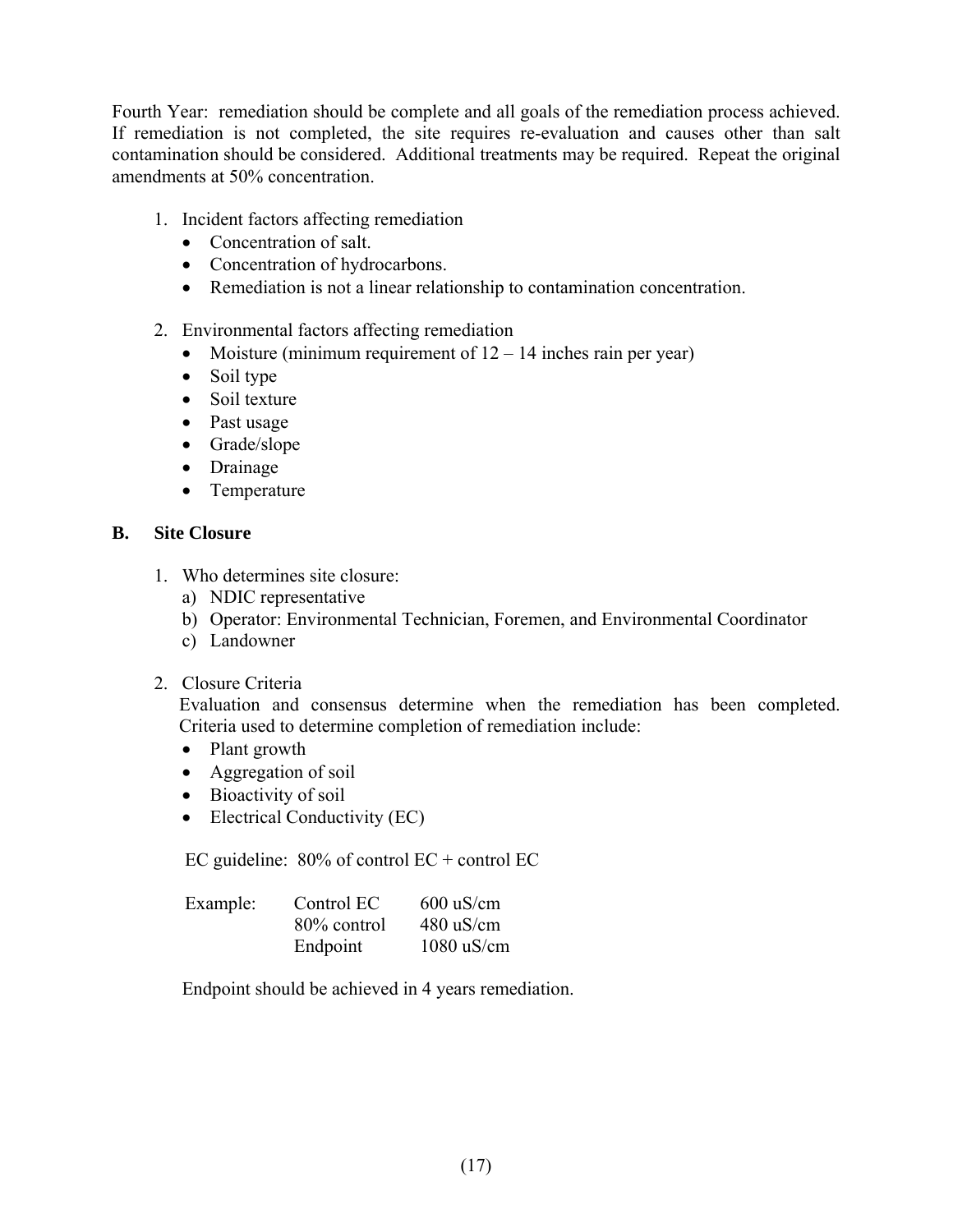### **IX. SUMMARY OF REMEDIATION GUIDE**

#### **Site Evaluation**

 Measurement of site Type of impact Area topography and soil surface

### **Soil Sampling**

 Number of samples  $1/3$  acre – 3 site samples plus one control 2/3 acre – 4 site samples plus one control 1 acre – 5 site samples plus one control Site non uniformity – more than three, add one sample point

### **Take Soil Samples**

 Coring tube or tilling spade 0-6" deep sample Place soil in pre-labeled plastic bag Roll bag to eliminate air, do not leave bag in sun If soil is wet air dry

### **Conduct Physical Evaluation of Soil**

 Percent Aggregation Poor – no aggregation Fair – few small clumps (25%) Good – 60% aggregation Excellent – garden quality soil

### Biological Activity

 None – no earthy smell Fair – faint earthy smell Good – obvious earthy smell Excellent – heavy earthy smell

### Clay Content (ribbon test)

 $<$  35 % – normal productive soil  $35 - 50 \%$  – clay soil 50 % – predominantly clay Depth of Top Soil 1 –2 inches – shallow 2- 4 inches – moderate 4 – 6 inches – productive

### **Soil EC Analysis**

 One tablespoon of soil into 60 ml distilled water Shake mixture for 2 minutes Draw fluid through filter into syringe Place fluid into instrument and test third load Calculate the EC by multiplying by 5

### **Soil pH Analysis**

 Use same fluid as for EC test to measure pH The pH measurement is a direct reading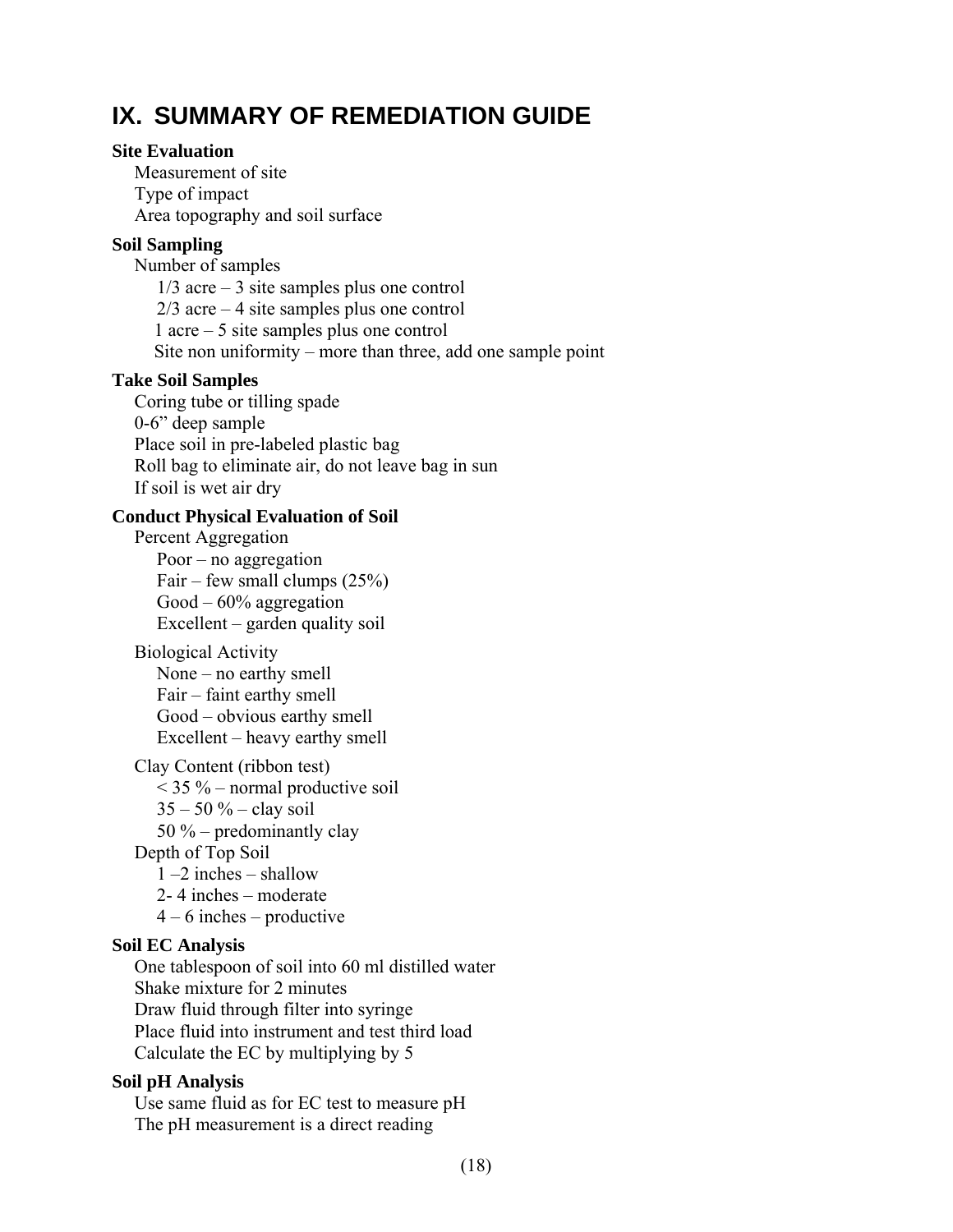## **X. GLOSSARY**

**Acid soil:** A soil with a preponderance of hydrogen ions, and probably aluminum, in proportion to hydroxyl ions. Specifically, soil with a pH value of less than 7.0; for most practical purposes, a soil with a pH value of less than 6.6.

**Adsorption:** The attachment of compounds or ionic parts of salts to a surface or another phase. Nutrients in solution (ions) carrying a positive charge become attached to (adsorbed by) negatively charged soil particles.

**Aggregate, soil:** Many fine particles held in a single mass or cluster. Natural soil aggregates, such as granules, blocks, or prisms, are called peds. Clods are aggregates produced by tillage.

**Alkali soil:** (1) A soil with a high degree of alkalinity (pH of 8.5 or higher) or with a high exchangeable sodium content (15% or more of the exchange capacity), or both. (2) A soil that contains sufficient alkali (sodium) to interfere with the growth of most crop plants.

**Alkaline soil:** Any soil whose pH is greater than 7.0.

**Capillary water:** The water held in the capillary, or small pores, of a soil, usually with a tension greater than 60 cm of water.

**Cation exchange capacity (CEC):** The total amount of exchangeable cations that can be held by the soil, expressed in terms of milliequivalents per 100 grams of soil at neutrality (pH 7.0) or at some other stated pH value. Soil clays and organic matter have a relatively large number of negative charge sites which retain cations in dynamic equilibrium with the soil solution. The number of cation positive charges retained by 100 grams of soil is called the cation exchange capacity.

**CEC:** See cation exchange capacity.

**Clay:** As a soil separate, the mineral soil particles less than 0.002 mm in diameter. As a soil textural class, soil material that is 40% or more clay, less than 45% sand, and less than 40% silt.

**Colloid soil:** "Colloid" refers to organic or inorganic matter with very small particle size and a correspondingly large surface area per unit of mass. Most colloidal particles are too small to be seen with the ordinary compound microscope. Soil colloids do not go into true solution as sugar or salt do, buy they may be dispersed into a relatively stable suspension, and thus, be carried in moving water. By treatment with salts and other chemicals, colloids may be flocculated, or aggregated, into small crumbs or granules that settle out of water. (Such small crumbs of aggregated colloids can be moved by rapidly moving water or air just as other particles can be.) Many mineral soil colloids are really tiny crystals, and the minerals can be identified with X-rays and in other ways.

**Disperse:** (1) To break up compound particles, such as aggregates, into the individual component particles. (2) To distribute or suspend fine particles, such as clay, in or throughout a dispersion medium, such as water. Dispersion is an electro-chemically induced process which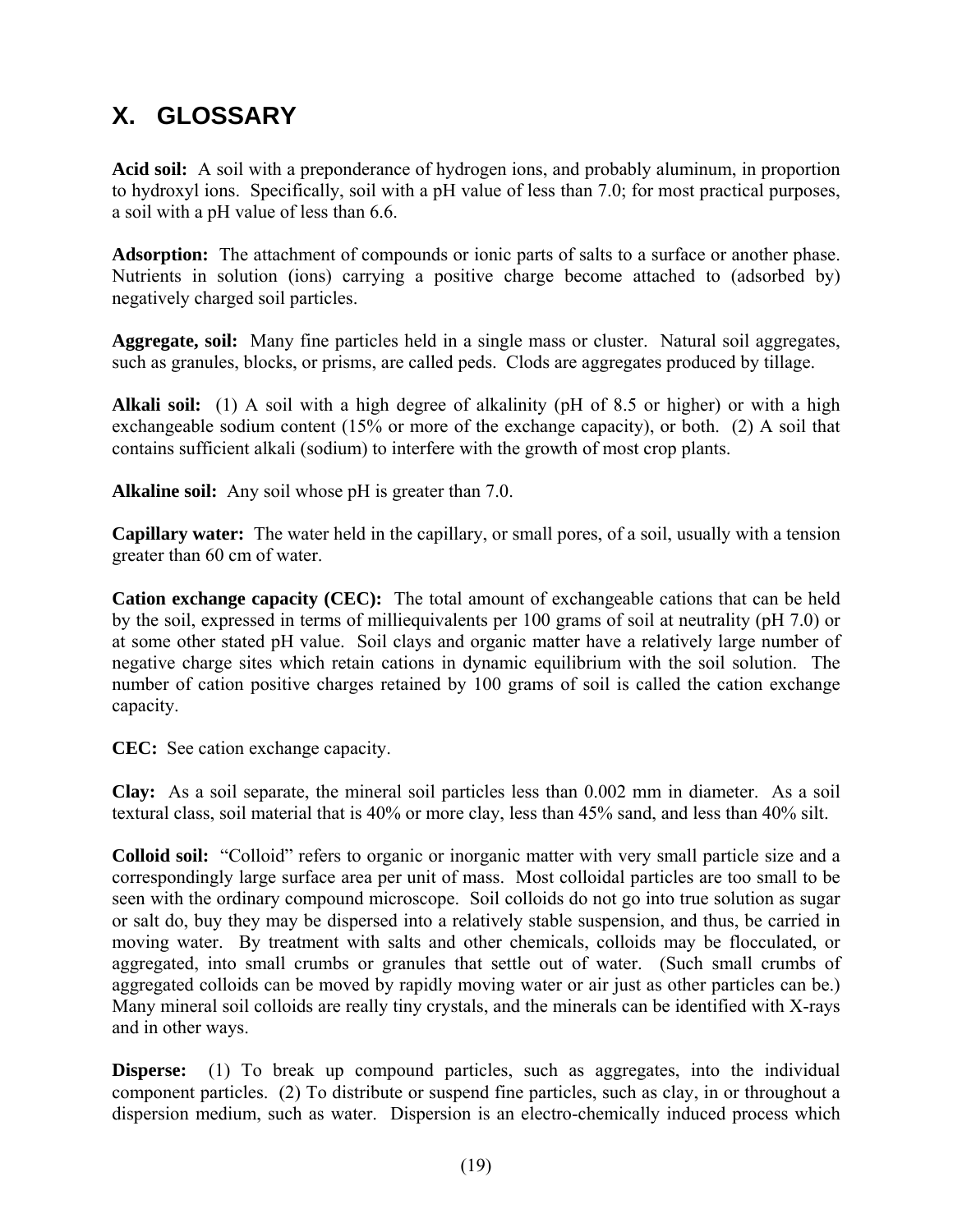results in physical movement of clay particles. Dispersion in soil is the reverse process to aggregation. When freshwater is applied after a saltwater spill, it dilutes and leaches the total salt concentration in the soil solution leaving mostly sodium cations to balance electrically the cation exchange sites. This condition of dilute total salts consisting of predominantly sodium cations causes clay particles to repel from each other and migrate into pore spaces thereby clogging pores.

**Dispersed soil:** Soil in which the clay has dispersed. A dispersed soil consists of discrete soil particles which are not segregated into aggregates or structural peds. The soil macropores become clogged with particles and greatly restrict water and air movement into and through the soil.

**EC:** See electrical conductivity.

**Electrical conductivity (EC):** Conductivity measured directly in reciprocal units of resistance and reported in mmhos/cm. EC is an indirect measure of total dissolved solids (TDS).

**ESP:** See exchangeable sodium percentage.

**Exchangeable sodium percentage (ESP):** The extent to which the adsorption complex of a soil is occupied by sodium. Amount of exchangeable sodium expressed as a percentage of total exchangeable cations. Refer to discussion under exchangeable cation percentage. It is expressed as follows:

$$
ESP = \frac{Exchangeable \text{ sodium (meq/100g soil)}}{\text{Cation exchange capacity (meq/100g soil)}} \qquad x \text{ 100}
$$

Field capacity: Water content of a soil after it has been saturated and allowed to drain freely, usually expressed as a percentage of its oven-dry weight or volume.

**Gravitational water:** Water that moves into, through, or out of the soil under the influence of gravity.

**Hardpan:** A hardened or cemented soil layer in the B or lower A soil horizon.

**Humus:** The well decomposed, more or less stable part of the organic matter in mineral soils.

**Lime, agricultural:** A soil amendment consisting principally of calcium carbonate, but including magnesium carbonate; used to furnish calcium and magnesium and to neutralize soil acidity.

**Loamy:** Intermediate in texture and properties between fine-textured and coarse-textured soils. Includes all textural classes with the word loam or loamy as a part of the class name, such as clay loam or loamy sand.

**Osmotic:** A type of pressure exerted in living bodies as a result of unequal concentration of salts in both sides of a cell wall or membrane. Water will move from the area that has the lesser salt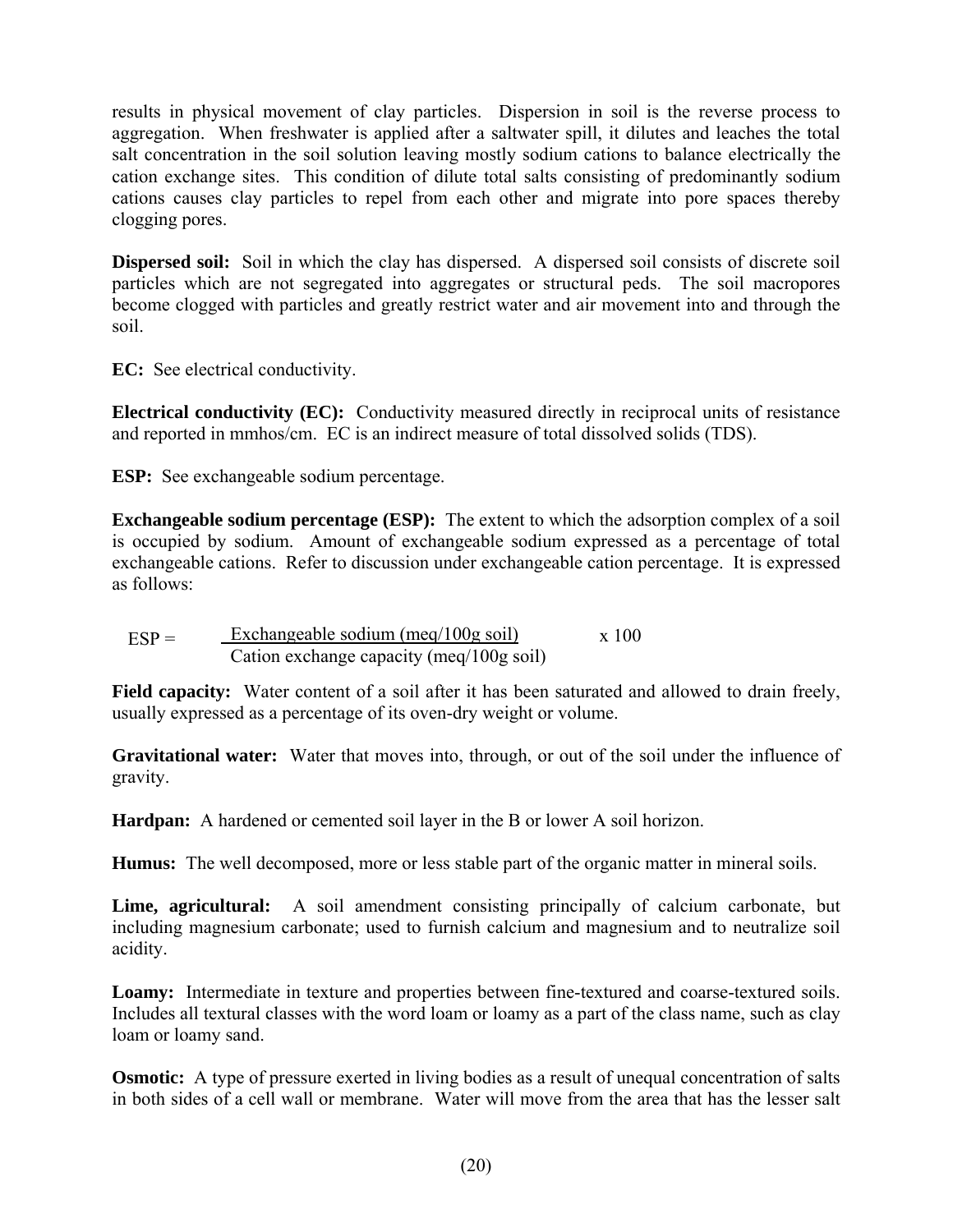concentration through the membrane into the area that has the greater salt concentration; it therefore, exerts additional pressure on its side of the membrane.

**Pans:** Horizons or layers in the soils that are strongly compacted, indurated, or very high in clay content.

**pH, soil:** The negative logarithm of the hydrogen-ion activity of a soil. The degree of acidity (or alkalinity) of a soil as determined by means of a glass electrode or indicator at a specified moisture content of soil-water ratio and expressed in terms of the pH scale (see reaction, soil).

**Pore space:** The total space not occupied by soil particles in a bulk volume of soil.

**Porosity:** The volume percentage of the total bulk not occupied by solid particles.

**Saline-sodic:** (1) A soil containing sufficient exchangeable sodium to interfere with the growth of most crop plants and also containing appreciable quantities of soluble salts. (2) A soil in which the exchangeable sodium percentage (ESP) is greater than 15% and the conductivity of the saturation extract (EC) is greater than 4 mmhos/cm.

**Saline soil:** A nonsodic soil containing sufficient soluble salts to impair its productivity. The conductivity of the saturation extract is greater than 4 mmhos/cm (at  $25^{\circ}$ C) and the pH is usually less than 8.3.

**Salinity:** A term describing water solutions containing dissolved mineral solids. The U.S. Geological Survey has assigned terms for degrees of salinity for waters with the following dissolved-solids concentration ranges:

| Slightly saline   | 1,000 to 3,000 mg/L        |
|-------------------|----------------------------|
| Moderately saline | 3,000 to 10,000 mg/L       |
| Very saline       | 10,000 to 35,000 mg/L      |
| <b>Briny</b>      | over $35,000 \text{ mg/L}$ |

**Sand:** (1) A soil particle between 0.05 and 2.0 mm in diameter. (2) Any one of five soil separates, namely: very coarse sand, coarse sand, medium sand, fine sand, and very fine sand. (3) A soil textural class.

**SAR:** See sodium adsorption ratio.

**Silt:** As a soil separate, individual mineral particles that range in diameter from the upper limit of clay (0.002 mm) to the lower limit of very fine sand (0.05 mm). As a soil textural class, soil that is 80% or more silt and less than 12% clay.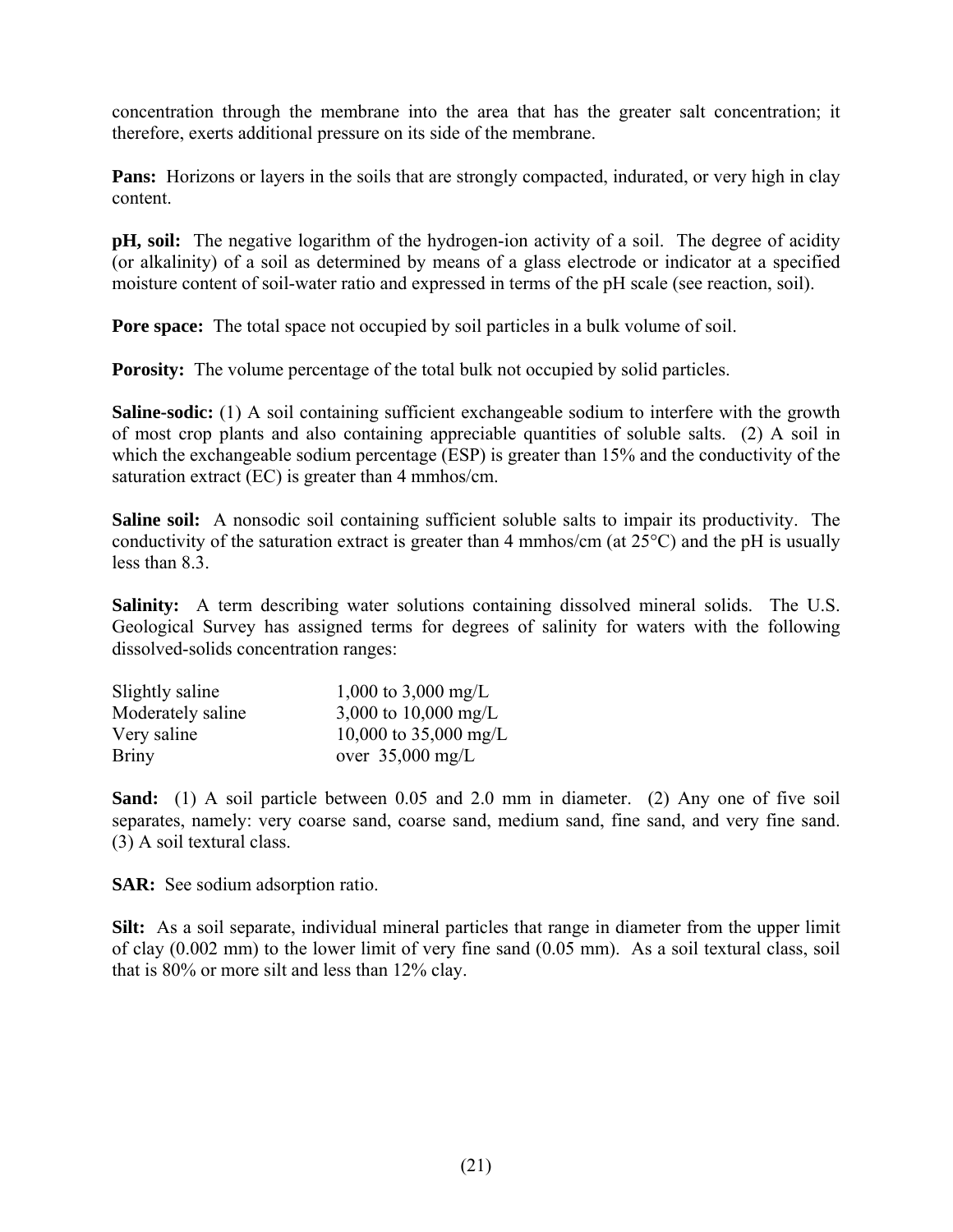**Sodium adsorption ratio (SAR):** The empirical mathematical expression developed as an index of the sodium hazard in soils. The concentrations of sodium, calcium, and magnesium are expressed in meq/L:

$$
SAR = \frac{[Na]}{\sqrt{[Ca] + [Mg]}}
$$

**Soil separates:** Mineral particles less than 2 mm in equivalent diameter and ranging between specified size limits. The names and sizes (in mm) of separates recognized in the U.S. are as follows:

| Very coarse sand | $2.0 \text{ to } 1.0 \text{ mm}$ |
|------------------|----------------------------------|
| Coarse sand      | $1.0 \text{ to } 0.5 \text{ mm}$ |
| Medium sand      | $0.5$ to $0.25$ mm               |
| Fine sand        | $0.25$ to $0.10$ mm              |
| Very fine sand   | $0.10$ to $0.05$ mm              |
| Silt             | $0.05$ to $0.002$ mm             |
| Clay             | less than 0.002 mm               |

**Soil solution:** The aqueous liquid phase of the soil and its solutes that consists of ions dissociated from the surface of the soil particles and of other materials.

**Structure, soil:** The arrangement of primary soil particles into compound particles or aggregates. The principal forms of soil structure are as follows: *platy* (laminated), *prismatic* (vertical axis of aggregates longer than horizontal), *columnar* (prisms with rounded tops), *blocky* (angular or subangular), and *granular. Structureless* soils are either *single grained* (each grain by itself, as in dune sand) or *massive* (the particles adhering without any regular cleavage, as in many hardpans).

**Texture, soil:** The relative proportions of sand, silt, and clay particles in a mass of soil. The basic textural classes, in order of increasing proportion of fine particles, are *sand, loamy sand, sandy loam, loam, silt loam, silt, sandy clay loam, clay loam, silty clay loam, sandy clay, silty clay,* and *clay.* The sand, loamy sand, and sandy loam classes may be further divided by specifying "coarse," "fine," or "very fine."

Note: definition of the terms included in this glossary were excerpted from API publication 4663, Remediation of Salt-Affected Soils at Oil and Gas Production Facilities.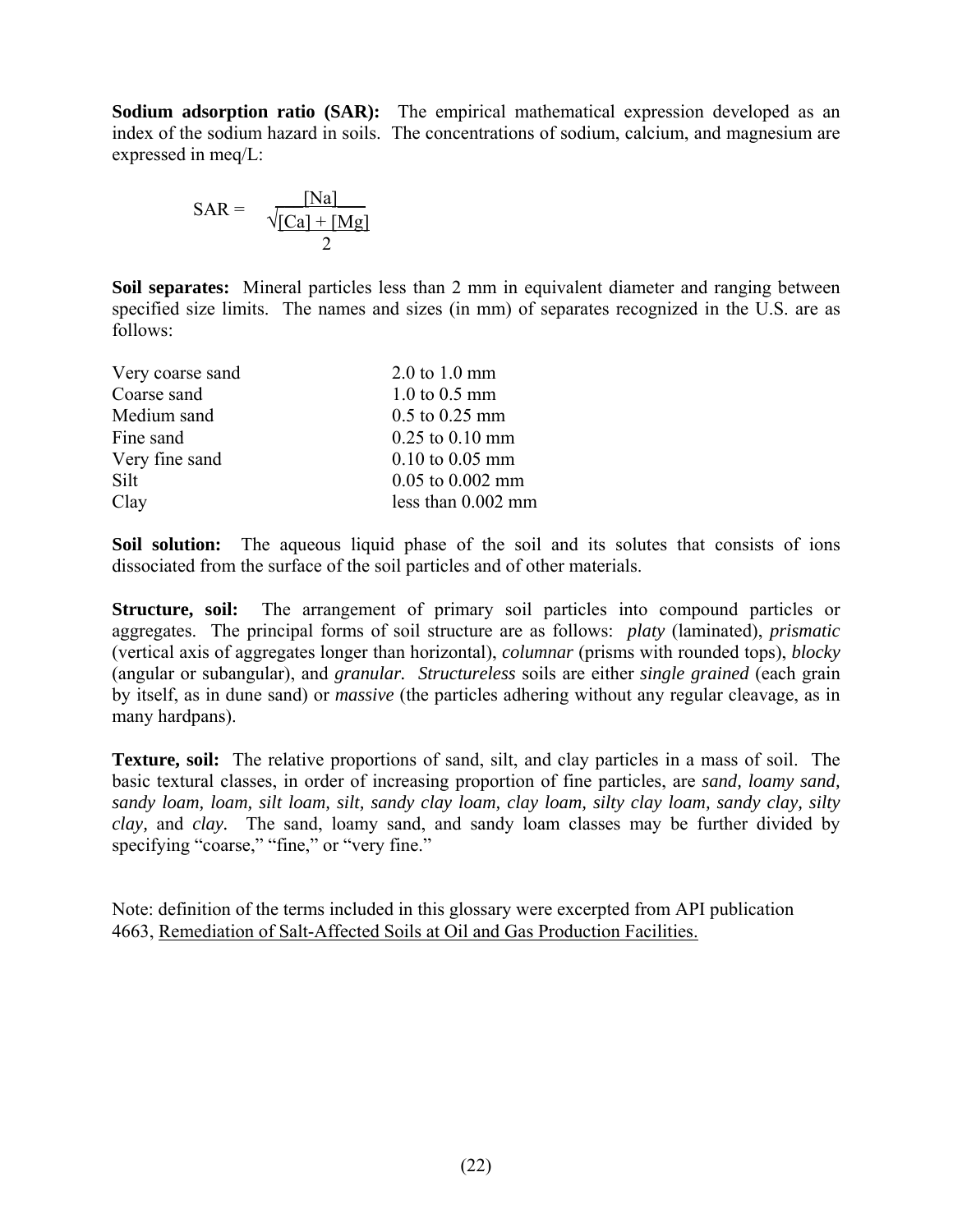## **XI. APPENDICES**

### APPENDIX A

### **Environmental Equipment List**

EC and pH meters Filter Spatulas Measuring wheel Hand-coring tool Plastic, stacking sample cups (for mixing soil/distilled water) Whirl-pak sampling bags – or Ziploc type plastic bags pH buffer standards Wash bottles (distilled water) Hand garden trowel Box to store smaller equipment GPS Vest Logbook/composition book Digital camera Indelible pen (permanent marker or ink pen) Site evaluation and investigation forms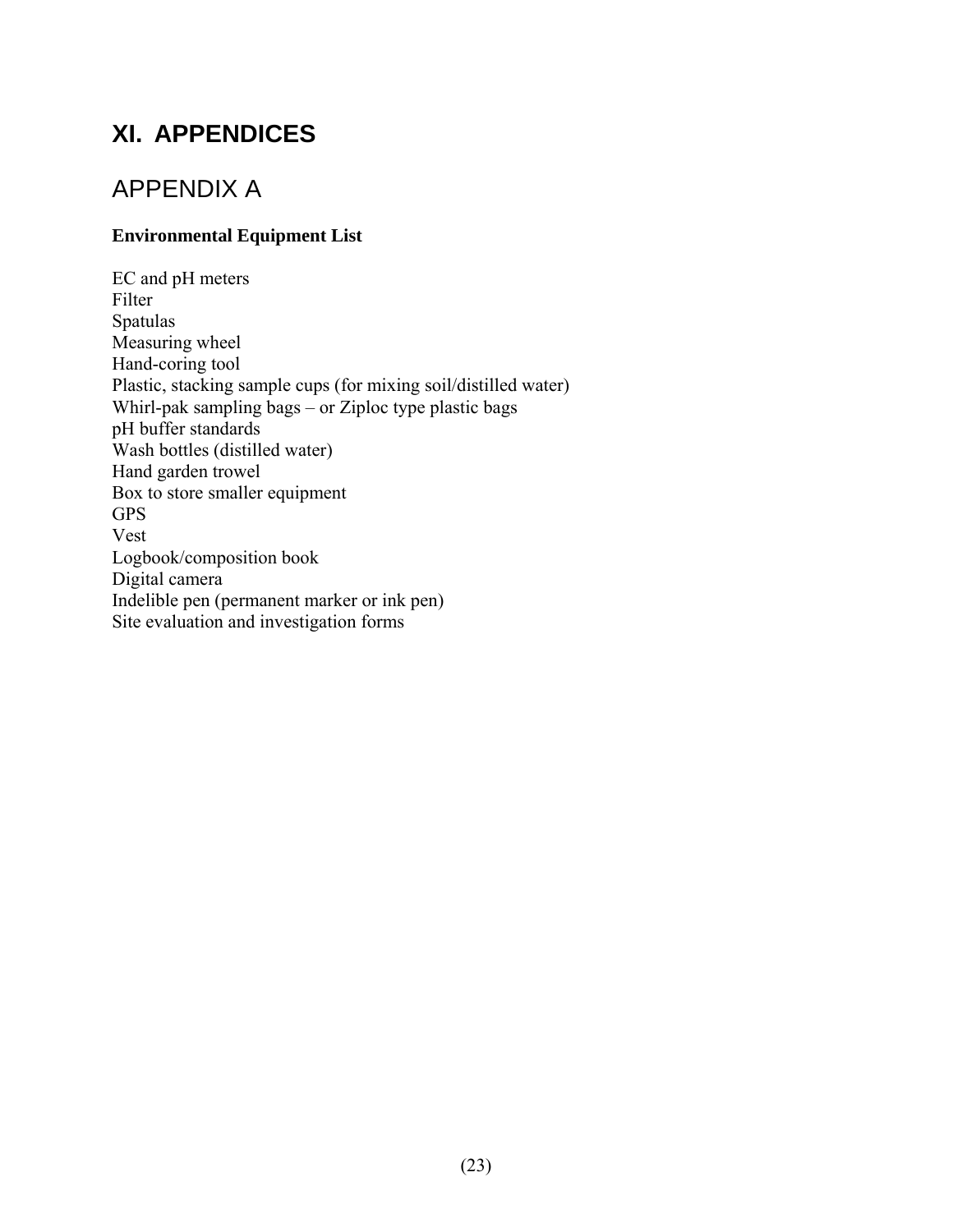## APPENDIX B

### **Analytical Equipment and Amendment Suppliers**

| Product &<br><b>Product Information</b>                                                                                  | Approx.<br><b>Price</b>          | <b>Suppliers</b>                                                                                                                  |
|--------------------------------------------------------------------------------------------------------------------------|----------------------------------|-----------------------------------------------------------------------------------------------------------------------------------|
| <b>EC</b> and pH Meters<br>Cary Twin EC Meter #2205<br>Cary Twin pH Meter #2103<br>pH Pro Meter #2100A                   | \$294.00<br>\$249.00<br>\$169.00 | Spectrum<br>Technologies, Inc.<br>23839 W Andrew Rd<br>Plainfield, IL 50644<br>1-800-323-4340<br>www.specmeters.com               |
| <b>Filters</b><br>National Scientific<br>25 mm Nylon Filters<br>Part # F2500-50<br>Pore size $-5.0$ um<br>$Qty/box - 50$ | \$133.00                         | National Scientific<br>1790 Satellite Blvd<br><b>Bldg 180</b><br>Duluth, GA 30097<br>1-800-332-3331<br>www.nationalscientific.com |
| <b>Soil Sampler Tube</b><br>Cole-Parmer<br>10-inch, hand soil sampler<br>Page 1744<br>$#U - 99027 - 00$                  | \$21.00                          | Cole-Parmer<br>625 East Bunker Court<br>Vernon Hills, IL 60061<br>1-800-323-4340<br>www.coleparmer.com                            |
| <b>LSS Lab Supplies</b><br>17-inch hand soil sampler<br>Page 802 #4BC - 106078                                           | \$33.40                          | <b>LSS Lab Supplies</b><br>PO Box 1368<br>Janesville, WI 53547<br>1-800-356-0783<br>www.lss.com                                   |
| <b>pH Buffer Standards</b><br>Pint size<br>pH 7.0<br>pH 10.00                                                            | \$9.00                           | Cole-Parmer,<br>National Scientific, or<br><b>LSS</b>                                                                             |
| <b>Wash Bottles</b><br>250 ml                                                                                            | \$20.00                          | Any supplier listed<br>above                                                                                                      |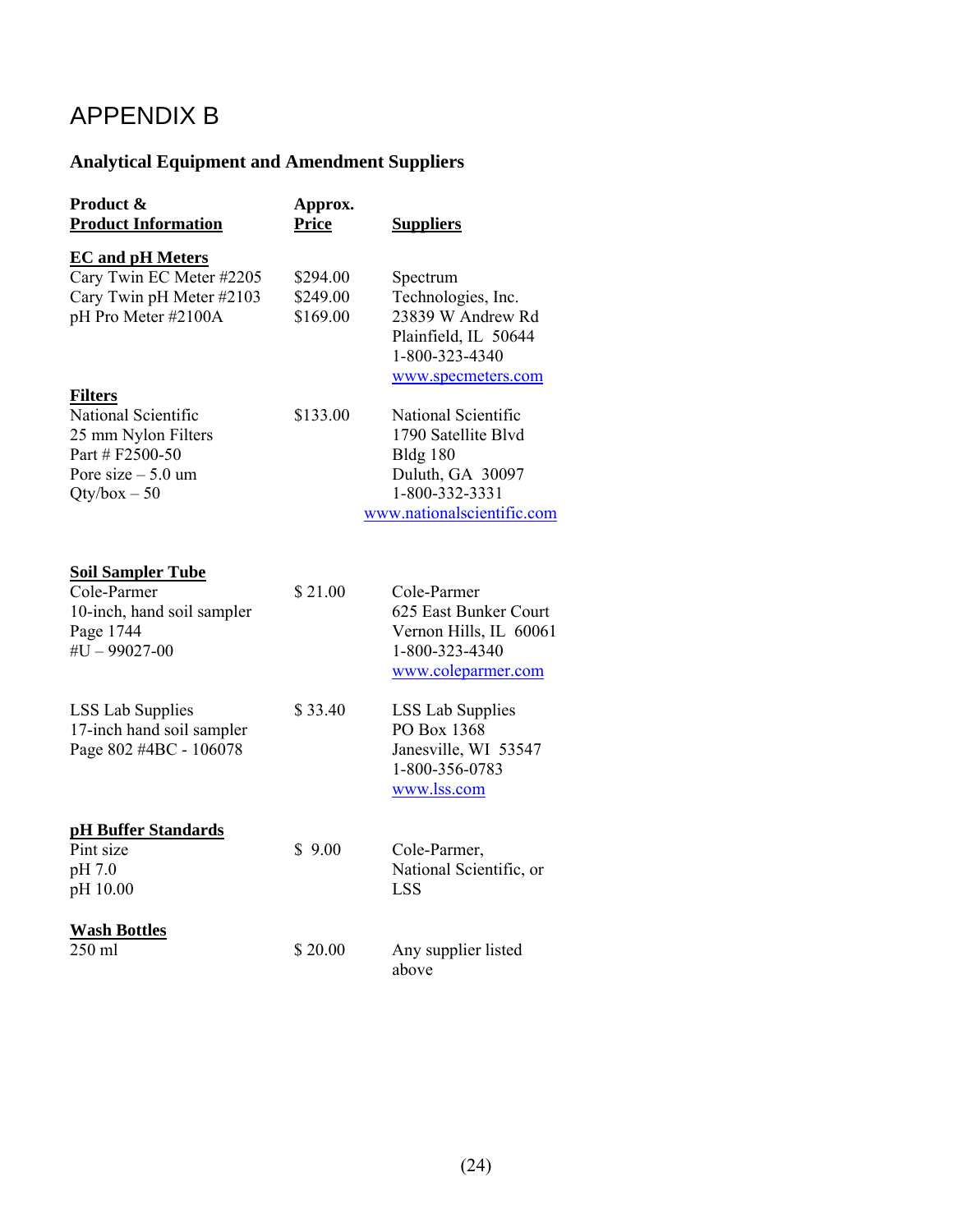### **Miscellaneous**

Tilling spade Hand garden trowel—6 inch blade, narrow and sharp Box to store smaller equipment Plastic containers for mixing soil and distilled water Distilled water Spatulas  $\overline{\text{Measuring wheel}}$ <br>Humex<sup>TM</sup>

GeoResources, Inc. P.O. Box 1505 Williston, ND 58802 (701) 572-2020 www.georesources.net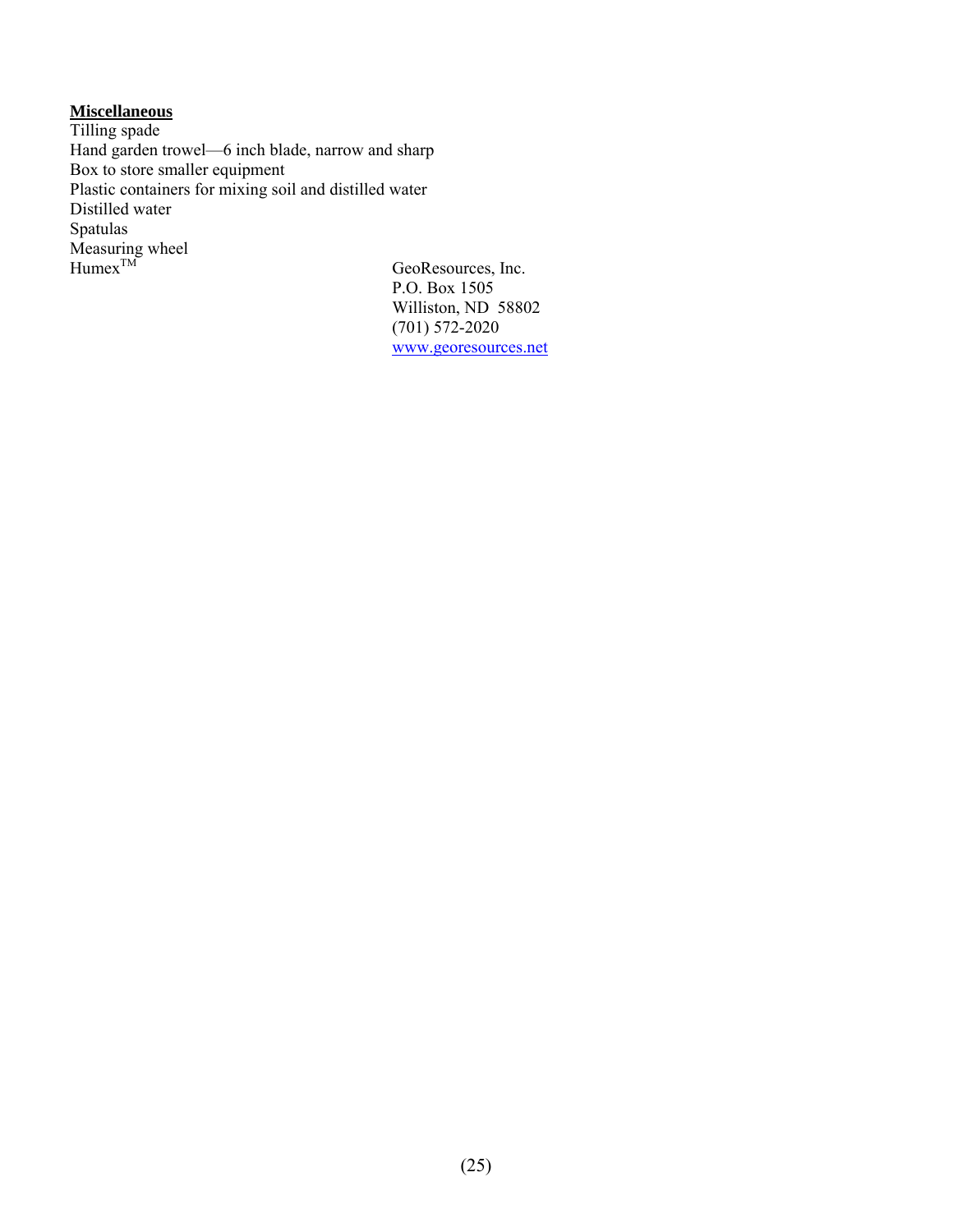## APPENDIX C

#### **References and Additional Resources**

- 1. Plaster, Ed. S. 1992. Soil Science and Management, 3<sup>rd</sup> Edition. Delmar Publishers.
- 2. Brady, N.C. and Weil, R.R. 2002. The Nature and Properties of Soil, 13<sup>th</sup> Edition. Prentice Hall.
- 3. Bohn, H.L. et al. 2001. Soil Chemistry. 3<sup>rd</sup> Edition. John Wiley and Sons, Inc.
- 4. American Petroleum Institute- Remediation of Salt-Affected Soil At Oil and Gas Production Facilities.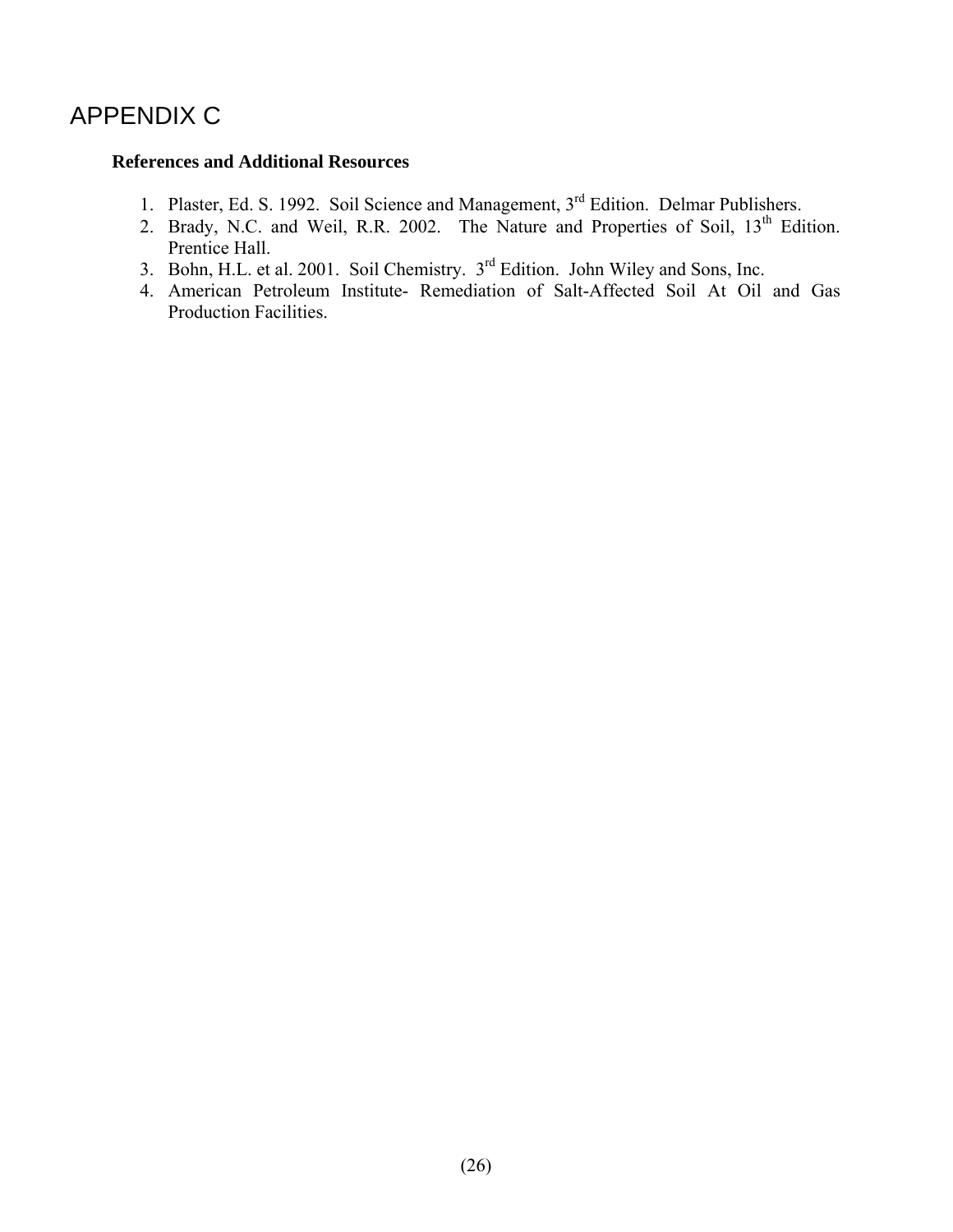## **APPENDIX D**

### **Record Keeping Form Example**

| Hydrocarbon present over one percent: yes / no |                                                                                                                      |                                                                                                                                                                                                                                                                                                                                                 |  |
|------------------------------------------------|----------------------------------------------------------------------------------------------------------------------|-------------------------------------------------------------------------------------------------------------------------------------------------------------------------------------------------------------------------------------------------------------------------------------------------------------------------------------------------|--|
|                                                |                                                                                                                      | Area Impacted (sq. ft.)                                                                                                                                                                                                                                                                                                                         |  |
|                                                |                                                                                                                      | Area H. C. penetrated soil over 10 inches (sq. ft.)<br><u>Letter and the substantial of the substantial of the substantial of the substantial of the substantial of the substantial of the substantial of the substantial of the s</u>                                                                                                          |  |
|                                                |                                                                                                                      |                                                                                                                                                                                                                                                                                                                                                 |  |
|                                                |                                                                                                                      |                                                                                                                                                                                                                                                                                                                                                 |  |
|                                                |                                                                                                                      |                                                                                                                                                                                                                                                                                                                                                 |  |
|                                                |                                                                                                                      |                                                                                                                                                                                                                                                                                                                                                 |  |
|                                                |                                                                                                                      | Special Environmental Endangerment                                                                                                                                                                                                                                                                                                              |  |
|                                                | Remediation                                                                                                          |                                                                                                                                                                                                                                                                                                                                                 |  |
|                                                |                                                                                                                      |                                                                                                                                                                                                                                                                                                                                                 |  |
|                                                |                                                                                                                      | $Gypsum(lbs)$ $\qquad \qquad$ $\qquad$ $\qquad$ $\qquad$ $\qquad$ $\qquad$ $\qquad$ $\qquad$ $\qquad$ $\qquad$ $\qquad$ $\qquad$ $\qquad$ $\qquad$ $\qquad$ $\qquad$ $\qquad$ $\qquad$ $\qquad$ $\qquad$ $\qquad$ $\qquad$ $\qquad$ $\qquad$ $\qquad$ $\qquad$ $\qquad$ $\qquad$ $\qquad$ $\qquad$ $\qquad$ $\qquad$ $\qquad$ $\qquad$ $\qquad$ |  |
| Organic Material                               | <u> 1989 - Johann John Stone, mars eta bainar eta bainar eta baina eta baina eta baina eta baina eta baina eta b</u> |                                                                                                                                                                                                                                                                                                                                                 |  |
| Final Soil Work                                | <u> 1989 - Jan Barbara, martxa al II-lea (h. 1989).</u>                                                              |                                                                                                                                                                                                                                                                                                                                                 |  |
|                                                |                                                                                                                      |                                                                                                                                                                                                                                                                                                                                                 |  |
|                                                |                                                                                                                      |                                                                                                                                                                                                                                                                                                                                                 |  |
| Form Completed<br>by:                          | Date                                                                                                                 |                                                                                                                                                                                                                                                                                                                                                 |  |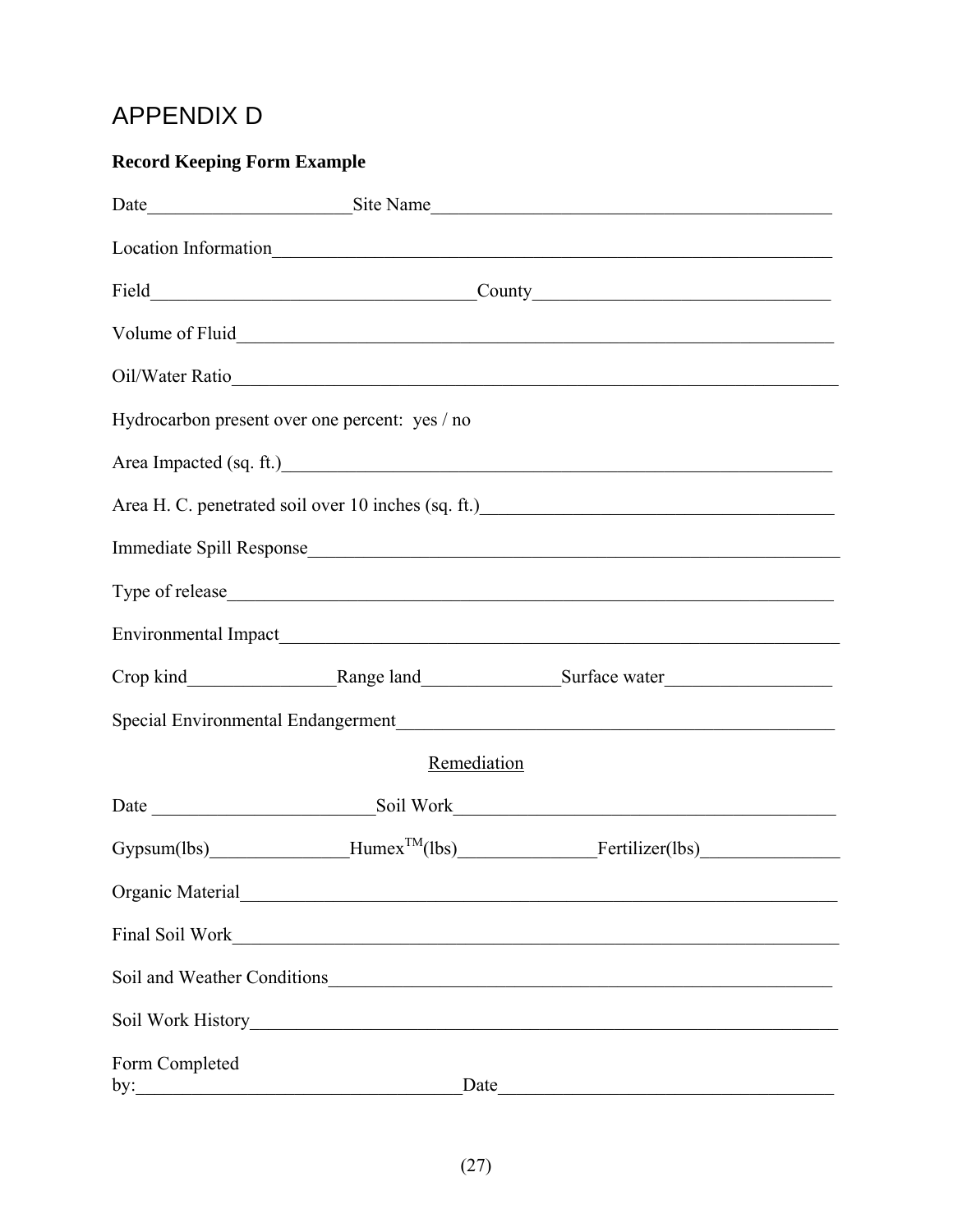## APPENDIX E

### **Soil Properties**

### **A. Physical Components of Soil.**

Soil has four physical components; inorganic solids, organic matter, air and water. The typical proportions of these components in a healthy soil are:

 45% inorganic solids 5% organic matter 25% air 25% water

Depending on the environment, the percentage of air and water in the pore spaces can change in a relatively short time period. In contrast, inorganic solids and organic matter remain somewhat constant but can change over long periods of time.

Although soil appears to be a simple media, it is the most complex ecosystem on our planet. As the world population grows, we are experiencing a high demand on our soils for agriculture use as well as for non-farm use. In addition, our soil quality is deteriorating due to poor agriculture practices.

Soil is a renewable resource but the process is very slow. Due to many factors, agricultural soil is impacted, rearranged, lost, and even destroyed as a functional agricultural media.

Soil fertility is the result of a relationship between physical, chemical, and biological components of soil in an interactive balance. The ratio of one element to another is more important in soil fertility than the level of total nutrients. The key to soil fertility and plant growth is ionic balance among the four physical components in the soil solution.

#### **1. Inorganic Solids**

The inorganic parts of soil are made up of three components: sand, silt, and clay. These solids occur as a mixture of variously sized particles, known as "soil separates," and contain various types of chemical charges. Soils types are classically differentiated by particle size.

|      | Particle Size  | Particle Texture   Chemical |          | Approx. surface   |
|------|----------------|-----------------------------|----------|-------------------|
|      | (mm)           |                             | Activity | Area (sq $ft/g$ ) |
| Sand | $2 - 0.05$     | Gritty                      | Inactive | 0.05              |
| Silt | $0.05 - 0.002$ | Silky                       | Inactive |                   |
| Clay | ${}^{<}0.002$  | Waxy                        | Active   | 5,000             |

The various amounts of each soil separate (sand, silt, and clay) will determine the properties and fertility of soil. Clays and organic matter are chemically active (are negatively charged) whereas sand and silt are not. Organic matter should also be considered a soil separate even though it is not included in particle size classification. Nevertheless, organic matter in soil constitutes a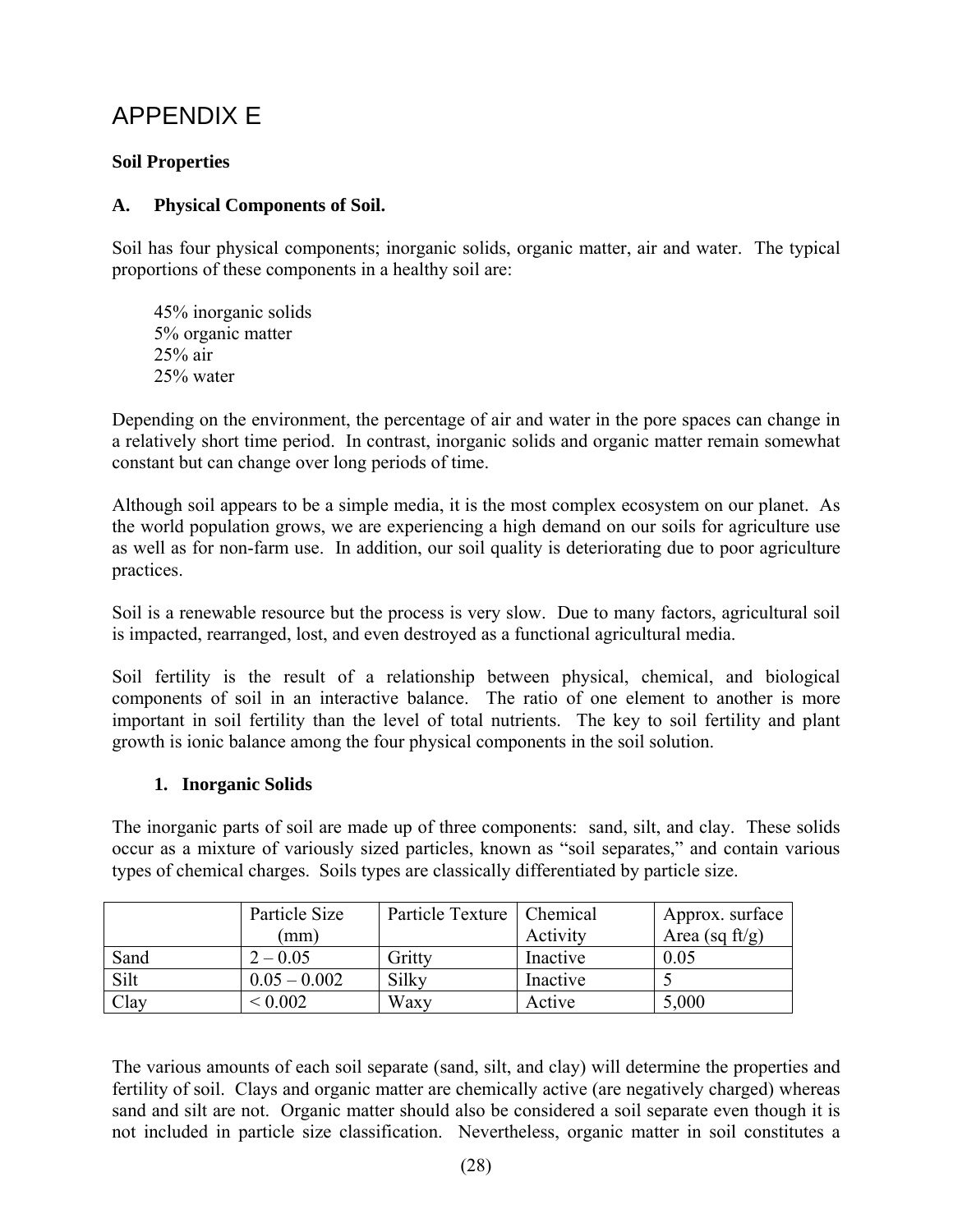major role in soil fertility and plant growth. It is common for fertile soil to contain 5% organic matter.

Soils also contain large-size particles (> 2 mm) like gravel and stones. These larger sized particles are not a major concern unless they occupy large volumes of space in the soil.

The sand and silt particles commonly consist of quartz, mica, and feldspar minerals. These particles are not chemically active and function as a media for plant roots and associated chemical reactions which occur in the water interface of the soil.

Clay particles in soils are negatively charged and chemically reactive. Clays are the focal point of a majority of the chemical reactions in soil chemistry. This is due primarily to the volume of clay as compared to the volume of organic matter in the soil.

A wide variety of clay particles with very different characteristics are found in the soil. The differences in clay type will affect the characteristics of the soil quality.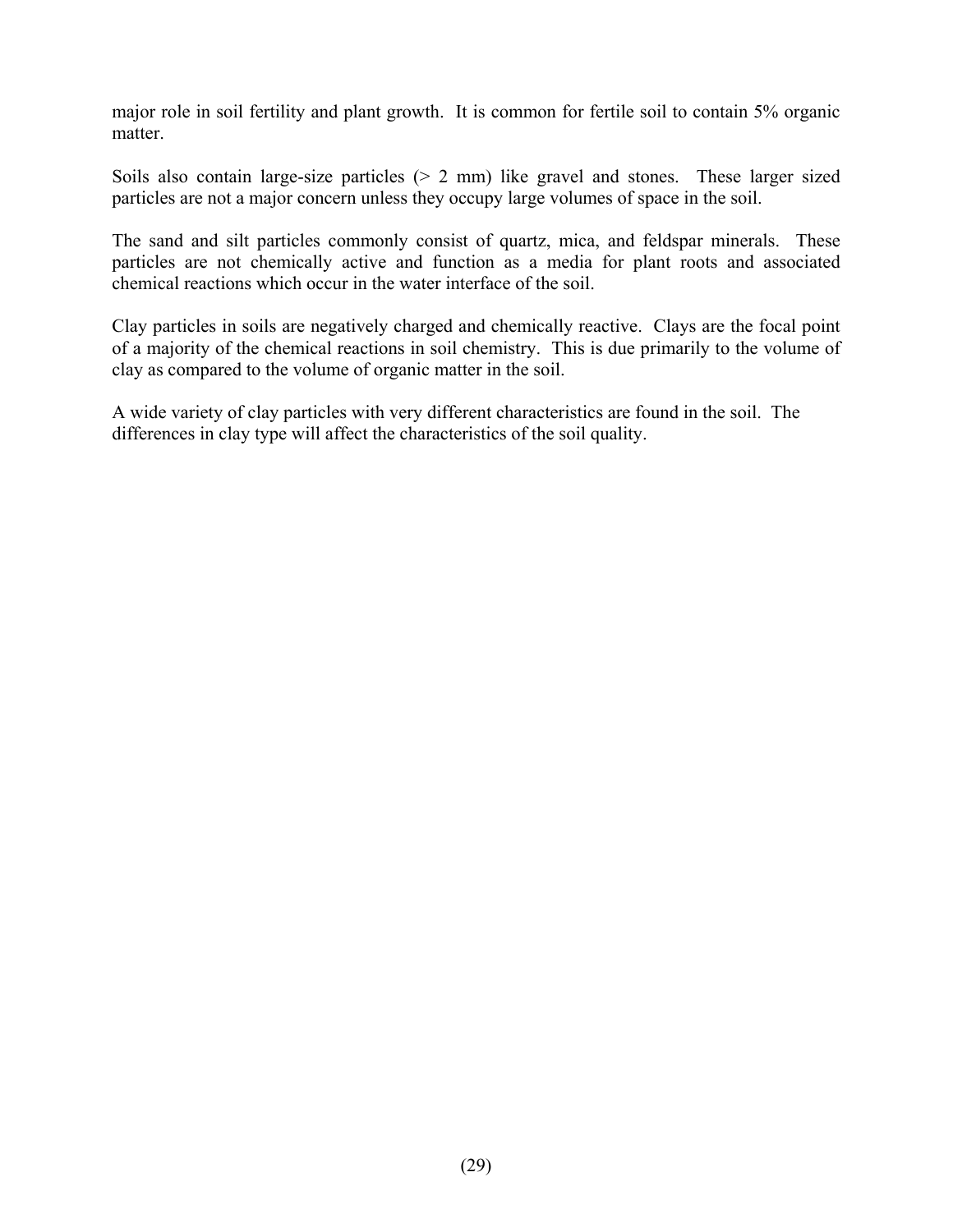### **2. Soil Triangle**



Figure 4 - Textural triangle illustrating the twelve USDA soil classifications.

- Soil with 40% clay it is classified as a clay soil.
- Soil with 50% sand is classified as a sandy soil.
- Soil with equal parts of sand and silt and 20% clay is considered a loam type soil.
- Each soil separate has a broad range.
- Soil texture combinations include: loam, sandy loam, silty loam, and clay loam.

#### **3. Soil Clays**

There are many different clay types and various charge properties. In this remediation guide, clay content is not broken down by clay type and is considered as "total clay."

It is possible to estimate the total cation (-) charges in the soil by determining cation exchange capacity (CEC). The CEC is related to the clay "activity" in soil but its use in soil remediation is questionable. Moreover, since there are no simple in-the-field methods to determine CEC, analyses must be conducted in a laboratory which can take considerable time to obtain. Nonetheless, CEC data has indirect applicability when developing a remediation strategy: in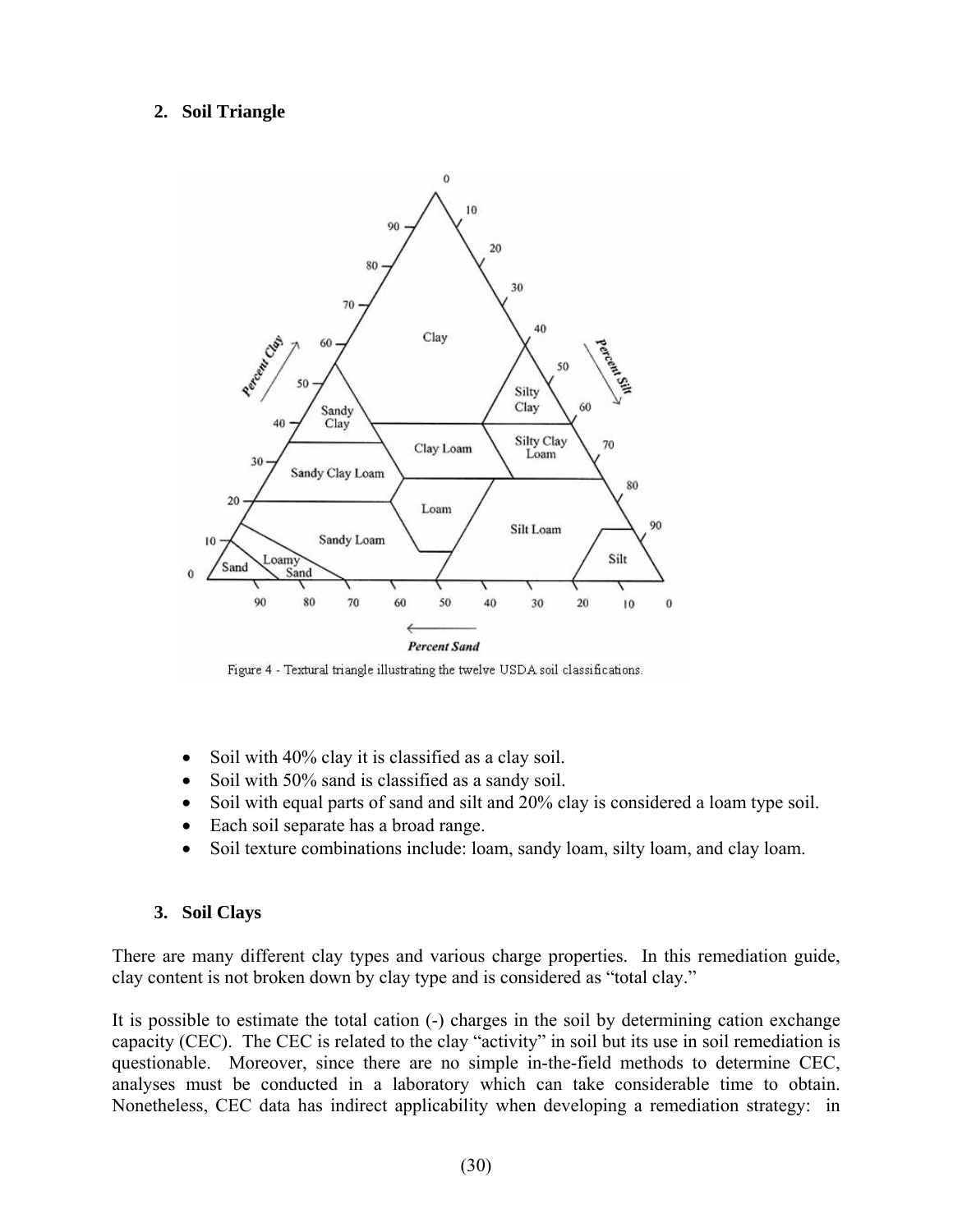most soils, as clay content increases, the CEC will correspondingly increase. Therefore, for the purposes of this guide, amendment volumes are adjusted relative to soil clay content.

### **4. Organic Content of Soil**

Mineral soils like those typically found in North Dakota commonly contain 4 to 5% organic matter. Similar to clays, organic matter is chemically active and normally carries a dominant negative charge. Organic matter can exceed 40% of the total CEC of the soil. Proportionately, organic material accounts for only 5% of the soil volume yet contributes at least 40% of the CEC.

Organic matter is the single most important material responsible for the stability and formation of soil aggregation. In turn, soil aggregation is central to soil fertility. A majority of the nutrients are supplied, stored, or in part produced by the complex organic matter. This material also aids the storage of moisture. Organic matter and humus are considered to be the same material.

The source of a majority of the organic matter found in soil comes from the decomposition of plant tissue. A complex group of microorganisms biodegrade plant tissue to form humus. In addition, certain forms of animal life like earthworms, ants, and centipedes also are involved in the formation of organic matter. Humus is highly colloidal and is amorphous in nature.

The large variety of compounds found in humus is due primarily to the various rates of biodegradation of organic compounds. In the process of forming soil humus, all the nutrients and elements are made available for healthy plant growth. Chemical elements in this process are carbon, hydrogen, oxygen, nitrogen, phosphorous, potassium, sulfur, calcium, magnesium, and a variety of trace elements. Various mineralization cycles continue to drive the process.

The formation of humus (organic matter), although an exceedingly complex biochemical process, is reduced to relatively simple terms. Factors which stimulate the production of humus also increase soil fertility.

An increase in salt concentration in soil will reduce biological activity and reduce the production of humus. To reduce this impact,  $H$ umex $^{TM}$  is added to the soil following a salt water spill event. The Humex<sup>TM</sup> amendment will increase the microbiological activity which will stimulate the production of humus. In addition, the addition of Humex<sup>TM</sup> will help restore the formation of aggregation in the soil. Humex<sup>TM</sup> will also assist the transportation and adsorption of water in the soil.

Humex<sup>TM</sup> can also be used to increase the biodegradation rate of chemicals commonly used for lease weed control.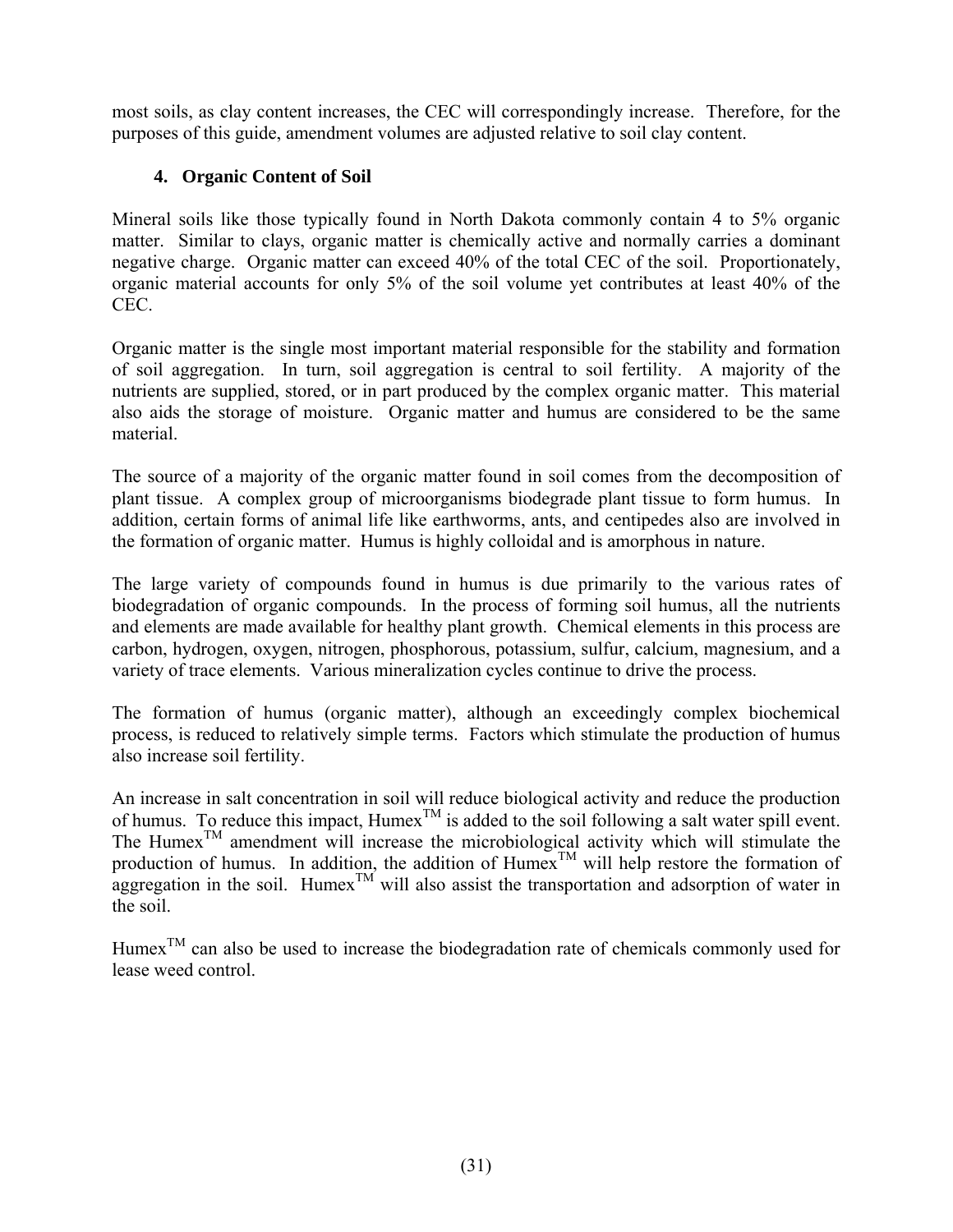### **5. Sand and Silt**

Although sand and silt particles are not chemically active, they do play an important role in the total fertility of soil. In the soil triangle classification, when clay content of soil is 20-30% and sand and silt are 30-40%, an "ideal" loam soil is obtained. Organic matter, although not part of the particle classification, should be 5% of the total soil composition.

Sand and silt together form the bulk of the soil media. Pore spaces between the sand and silt particles allow the exchange and infusion of air and water into the soil root area. A pore space of 50% is considered optimum.

In an ideal mixture of sand and silt, pore spaces provide for easy penetration of roots and unimpeded mixing and exchange of air, water, and nutrients in the rhizosphere (plant root zone).

Determination of the relative proportions of silt, sand, and clay in soil can easily be conducted in the field using the classic "ribbon test," whereby a small amount of soil is squeezed between the thumb and forefingers to determine the relative clay content of the soil. Soil that remains intact but curls upon itself is considered to contain greater than 50% clay. Although the soil content of sand and silt is not directly related to determining amendment concentration, small adjustments may reduce the time required to remediate the site.

Sand particles will feel gritty in a water/soil paste mixture. In contrast, a silt component of soil will feel silky and smooth but will not have structure like the clay particles. Clay will have a waxy feel with the structural strength related to clay content.

An "ideal" soil solids mix consists of:

 $Silt$  40% Sand 30% Clay 25% Organics 5% "plus"

### **B. Soil Profile**

Soil is divided into several horizons depending on the depth from the soil surface. The majority of the remediation will be focused in the top A horizon which is usually 10 inches in depth. The soil profile may also include the top 1 to 2 inches which in prairie, forest, and continuous cropping environments is described as the loose non-organized O horizon. In cropped and cultivated environments, the O horizon is unrecognizable.

In a majority of cases, we are concerned with remediation of the top  $6 - 8$  inches of soil (i.e., the root or plow zone). The major impact of a spill occurs in this "top soil" area where a majority of the plant's roots are active. Roots can penetrate below the 10 inch A horizon. However, the top 6-8 inches of soil will contain the majority of salt and/or hydrocarbon in a spill event. This area also contains the majority of the plant roots and a majority of the biochemical soil interaction. Therefore, remediation will focus on removing the contaminants from the A horizon and restoring the soil to its original productivity.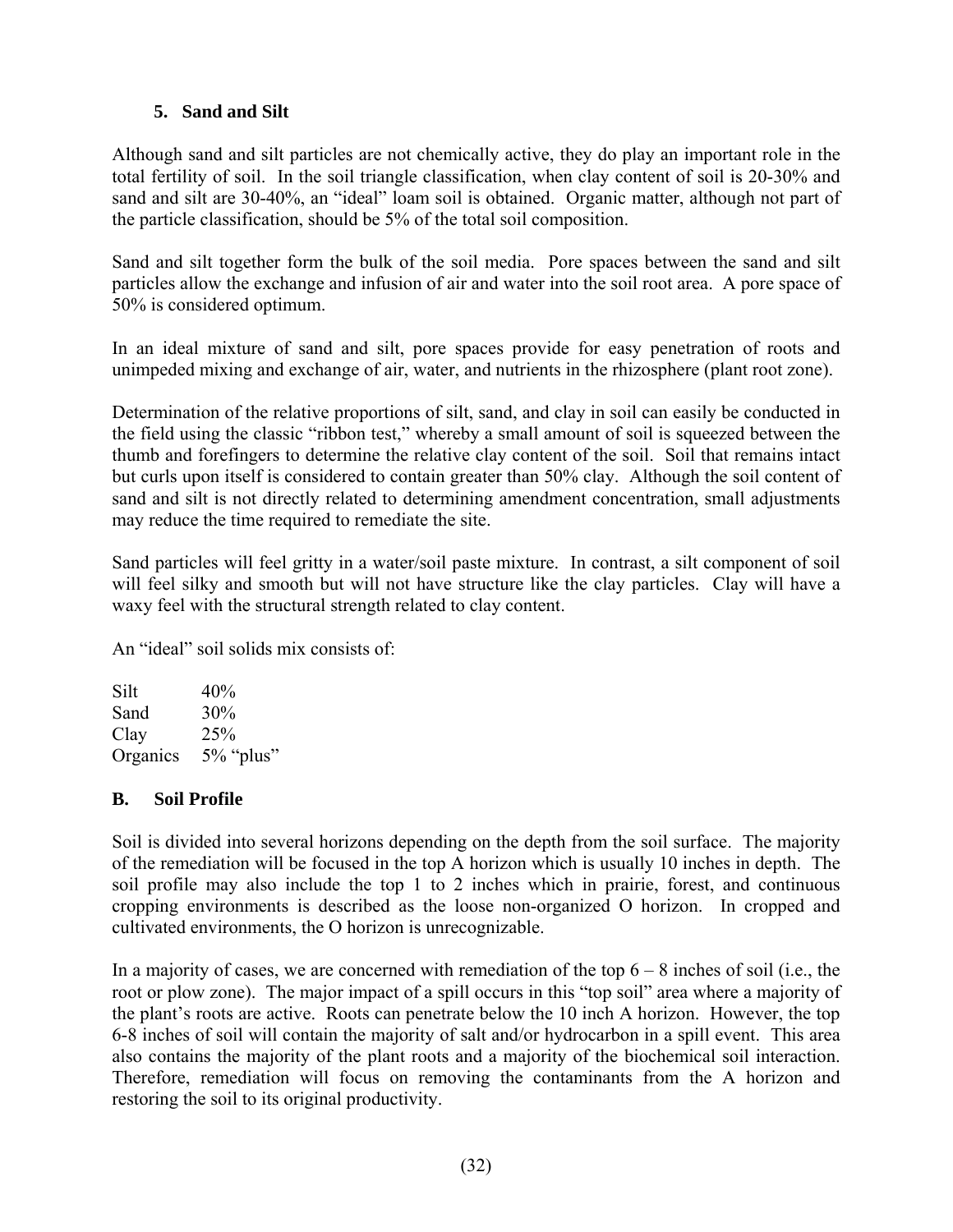# **SOIL PROFILE**



Photo © http://www.mo15.nrcs.usda.gov/.../ images/horizons.gif

Profiles vary from site to site. Remediation involves the top 6 to 8 inches of soil. Soil horizon types and depth influence contamination and thus, the remediation process; however, we will consider this parameter only in spills of significant impact.

#### **C. Soil Aggregation**

One of the most important properties of soil structure is aggregates. The aggregate structures are produced naturally in soil under normal conditions. Aggregates are the bases of soil fertility and plant growth and are formed from a mixture of sand, silt, clay, humus, minerals and bacterial interactivity. The amount of aggregates can be enumerated by visual inspection.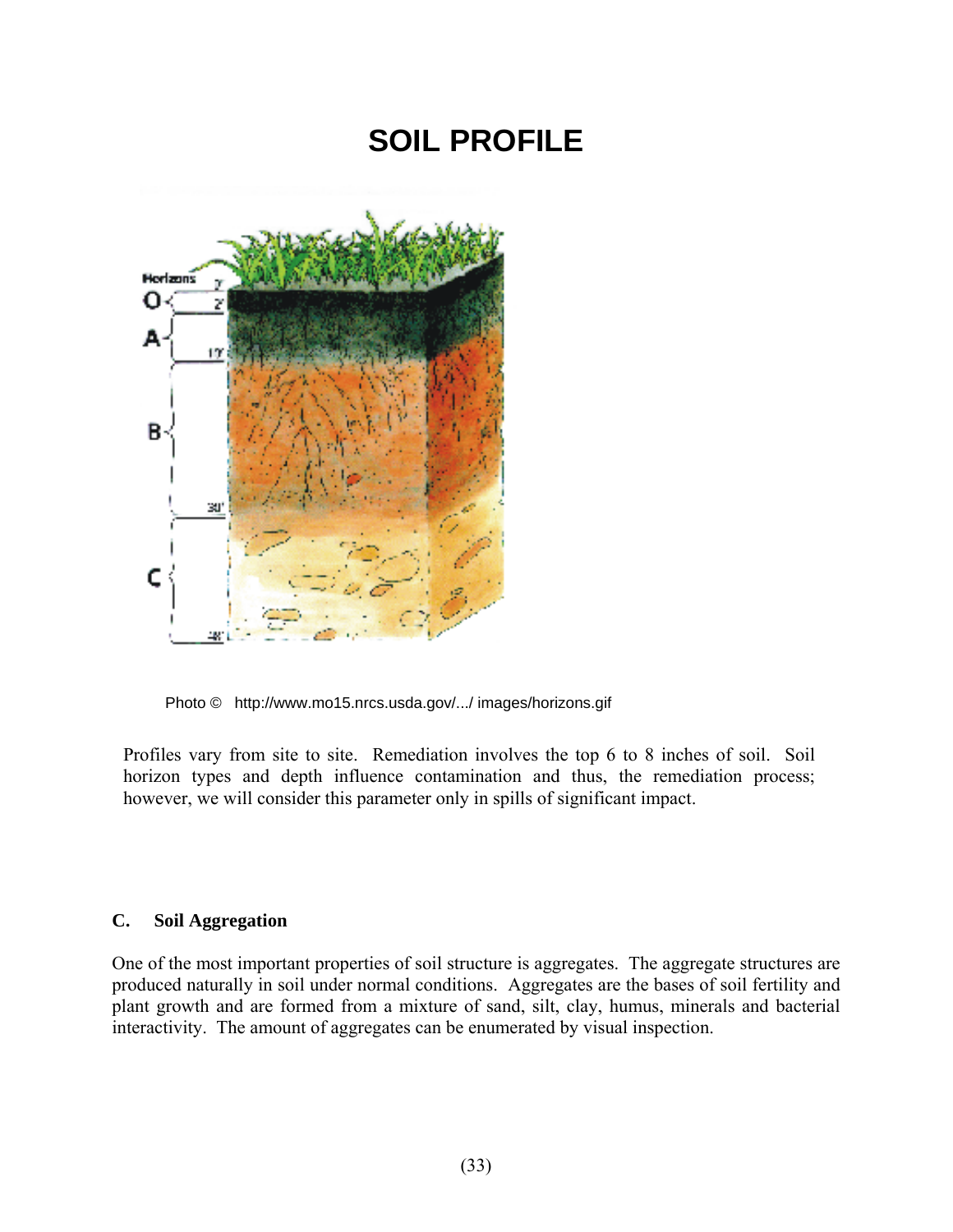Soil aggregation:

- Provides pore spaces for proper nutrient exchange.
- Allows moisture to enter and be stored in the root zone.
- Promotes gas exchange in the root area.
- Provides a stable media for root development.
- Promotes bacterial activity for mineralization cycles.
- Provides a medium for maximum plant development and nutrient uptake.
- Provides an environment where plants can survive adverse conditions.

Aggregation of soil is destroyed by an introduction of high amounts of sodium ions. The high sodium concentrations cause an imbalance in the cation exchange capacity and promote a state of dispersion. When aggregation is destroyed by sodium, dispersion of soil particles occurs. In addition, osmotic stress on the plant root occurs. The osmotic stress reduces the plants ability to obtain water from the soil.

Soil dispersion causes:

- Loss of aggregate structure.
- Loss of pore structure.
- Reduction of air and water movement in soil.
- Reduction of biological activity.
- Reduction of nutrient storage and transfer.
- Increased water run off and erosion.

The major consequence of a saltwater spill is the loss of soil aggregation and the inability of soils to properly mobilize soil moisture due to osmotic stress. In short, dispersion destroys soil fertility.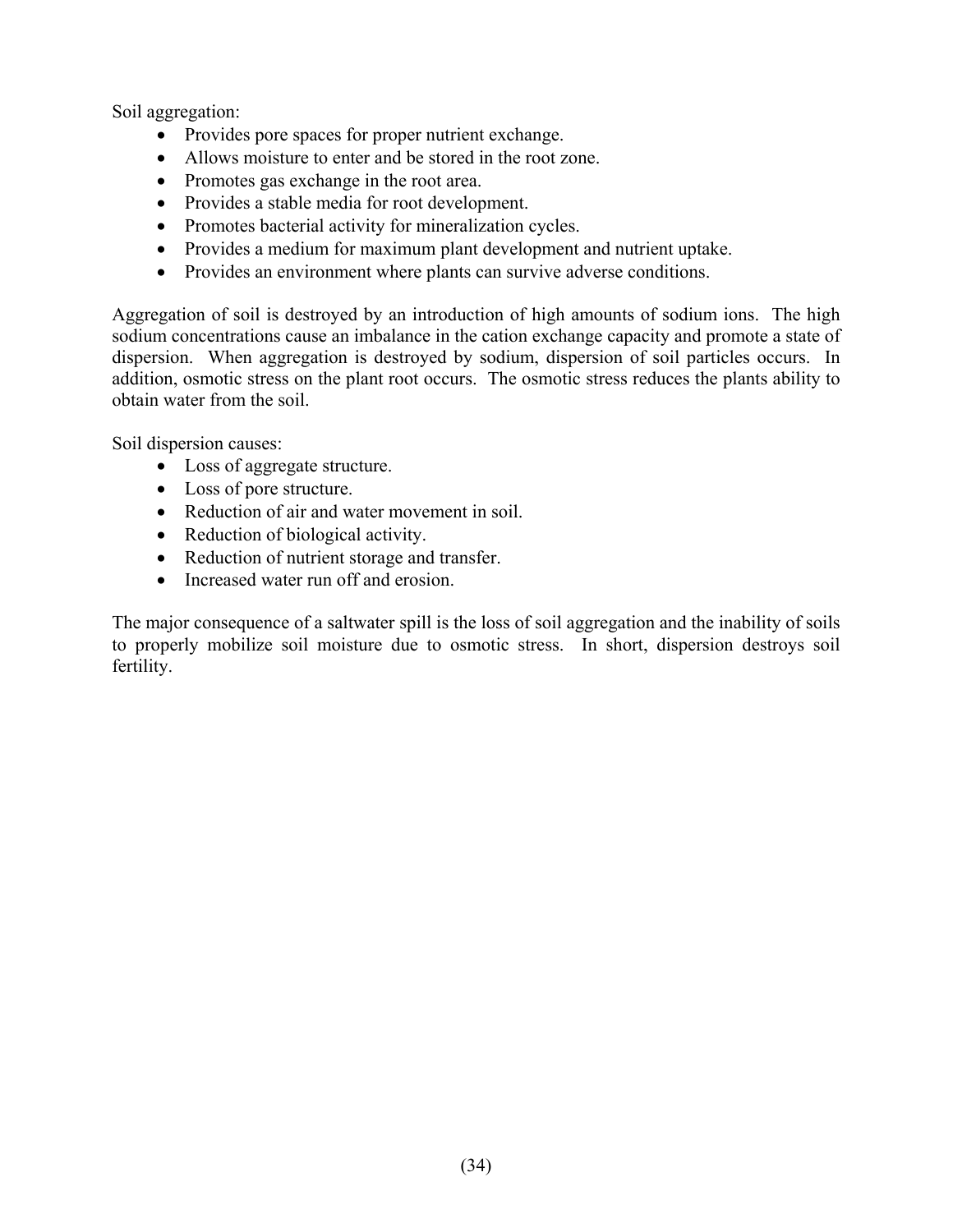

Parts of the A horizon:

- Solids
- Liquids
- Gases

Aggregate/peds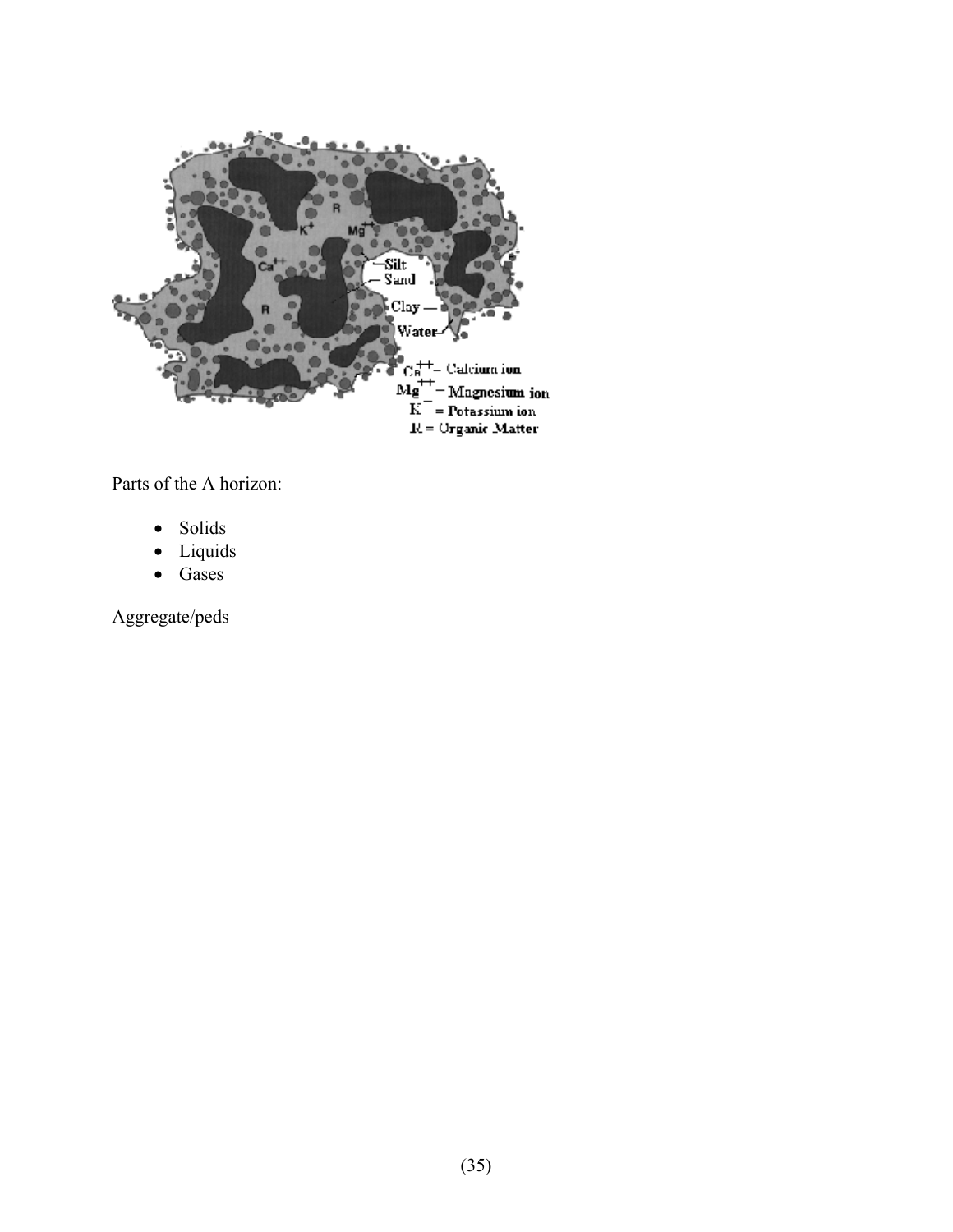

Macropores  $0.80 - 5+ \text{mm}$ <br>Mesopores  $0.03 - 0.08 \text{mm}$ Cryptopores < 0.0001

 $0.03 - 0.08$  mm Micropores  $0.005 - 0.03$  mm<br>Ultramicropores  $0.0001 - 0.005$  m  $0.0001 - 0.005$  mm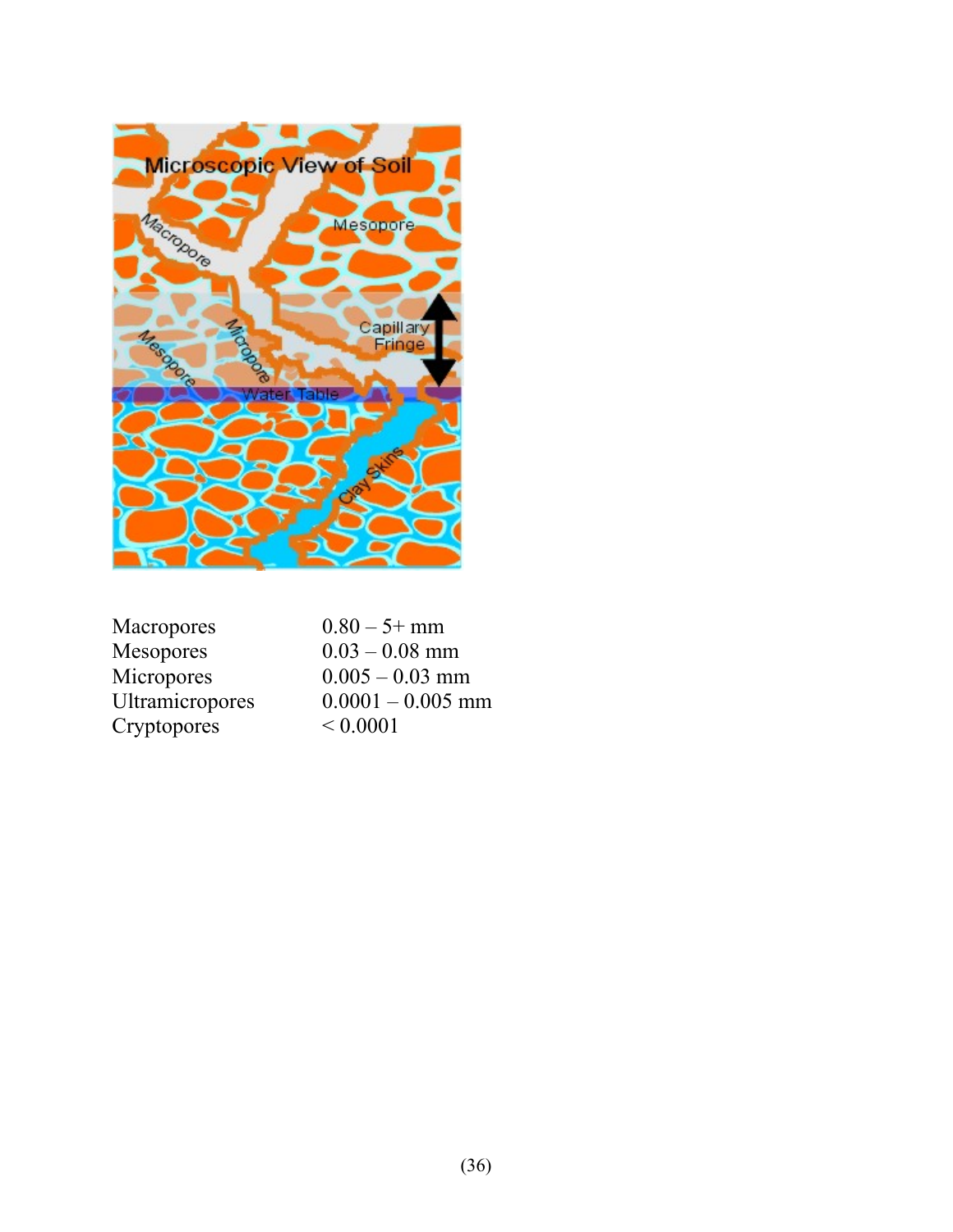Soil aggregates are larger and more stable in native prairie than in cultivated crops.



Factors which hold aggregate in equilibrium:

- Electronic charges
- Microorganism activity in the rhizosphere (bacteria, actinomycetes, mold, yeast)
- Bacterial "glues"
- Organic material humus (clays, iron oxides)
- Balanced water chemistry
- Buffering capacity of soil chemistry

### **D. Soil pH**

The pH value determines to what degree the soil environment is acidic or alkaline. The pH of a solution is the logarithm of the reciprocal of the hydrogen ion concentration where  $pH = log 1/H^+$ and  $H_2O$  is ionized as an  $H^+$  cation (acid) and an OH<sup>-</sup> anion (base).

A pH value between 6.5 and 7.5 is considered optimum for the growth of many plants. Although many plants respond to an optimum pH, this value usually covers a range from 0.5 units below to 0.5 units above the optimum level. It should be noted one pH unit is a factor of 10. Therefore, plants have a fairly broad pH tolerance.

The pH of soil influences the absorption and availability of nutrients to plants. There are two general sources of soil nutrients. Some nutrients are absorbed on colloids and some are available to plants as ions in solution. In both cases the various nutrients are present as ions. In most cases the cations (positively charged ions) are absorbed on colloids and the anions (negatively charged ions) are in solution.

Soil is a highly buffered ecosystem. Hydrogen ions in the soil solution are in equilibrium with negative exchange sites on the soil particles. In cation exchange, hydrogen acts as a reserve pool which continuously supplies hydrogen ions to the soil.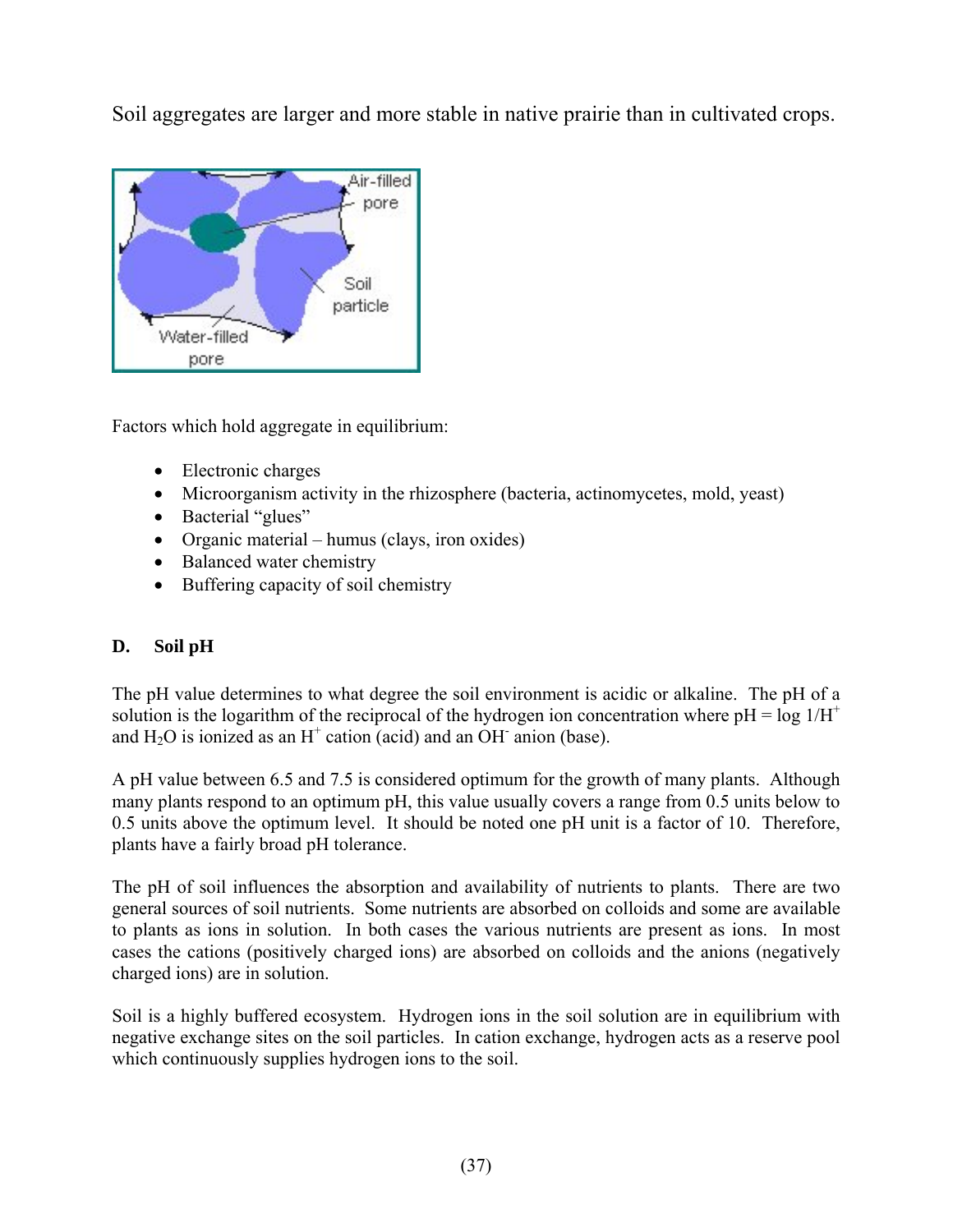In areas of high rainfall, soil tends to be acidic due to the leaching effect on the exchange sites. In arid and semi-arid regions, soils tend to be basic. Basic soils have higher concentrations of calcium, magnesium, and sodium carbonates.

The pH of soil varies significantly in thin soil zones. These variations in pH are due to differences in both macro and micro ecosystems. The microbial population near root surfaces is an example of such an ecosystem. The rhizosphere bacteria population significantly impacts pH this microsystem and thus affects plant growth and the progress of soil remediation. Restoring the rhizosphere bacteria population and activity significantly increases available nutrients to the soil.

Since most soils in North Dakota are basic, the addition of sulfur with fertilizer is an important part of the remediation. As pH approaches 8.7, the addition of sulfur can be justified. To lower the pH of an 8 inch deep loam soil 0.5 pH units, 1,000 lbs of sulfur per acre is required. Sulfur lowers the pH thus increases the solubility of gypsum.

### **E. Soil Moisture**

The volume and movement of water in the soil is the single most important factor determining plant growth. Depending on the plant, water comprises 50% to 90% of the plant tissue. Photosynthesis and nutrient availability depend on water. Water is the solvent in which all chemical reactions take place.

Similarly, water is the most important factor determining remediation of salt water and hydrocarbon spills. Approximately 12-14 inches of rain are required to remediate 10,000 uS/cm of electrical conductivity per year, depending on soil type.

Gravitational force pulls water down through the soil matrix and is the predominant influence on water movement in soil.

Water can also move by capillary action due to hydrogen bonding and the subsequent magnetic attraction of water molecules to one another. Capillary forces can overcome gravitational forces and move water in a direction other than straight down into the soil. Both gravitational and capillary water movement is influenced by soil particle type and distribution in the soil.

Water around soil particles is controlled by adhesive and cohesive forces. "Adhesion water" is held tightly and does not move. In contrast, "cohesion water" is held more loosely on soil particles and can be utilized by plants. Cohesive forces and capillary forces move water against gravitational forces in the root zone to increase water utilization by plants.

The osmotic potential of water becomes important in a saline soil. At high salt concentrations, a higher osmotic potential decreases the movement of water into plants. Additionally, more energy is required to move water into the root at higher osmotic potentials.

Following a rain event, the soil is saturated as soil pores fill with water. Gravitational forces drain water from the root zone. Depending on the soil and amount of rain, the draining process is completed in 48 to 72 hours. As the soil drains, the soil reaches a "field capacity" state. At this point, air will fill the large pores and each soil particle will have a thick film of moisture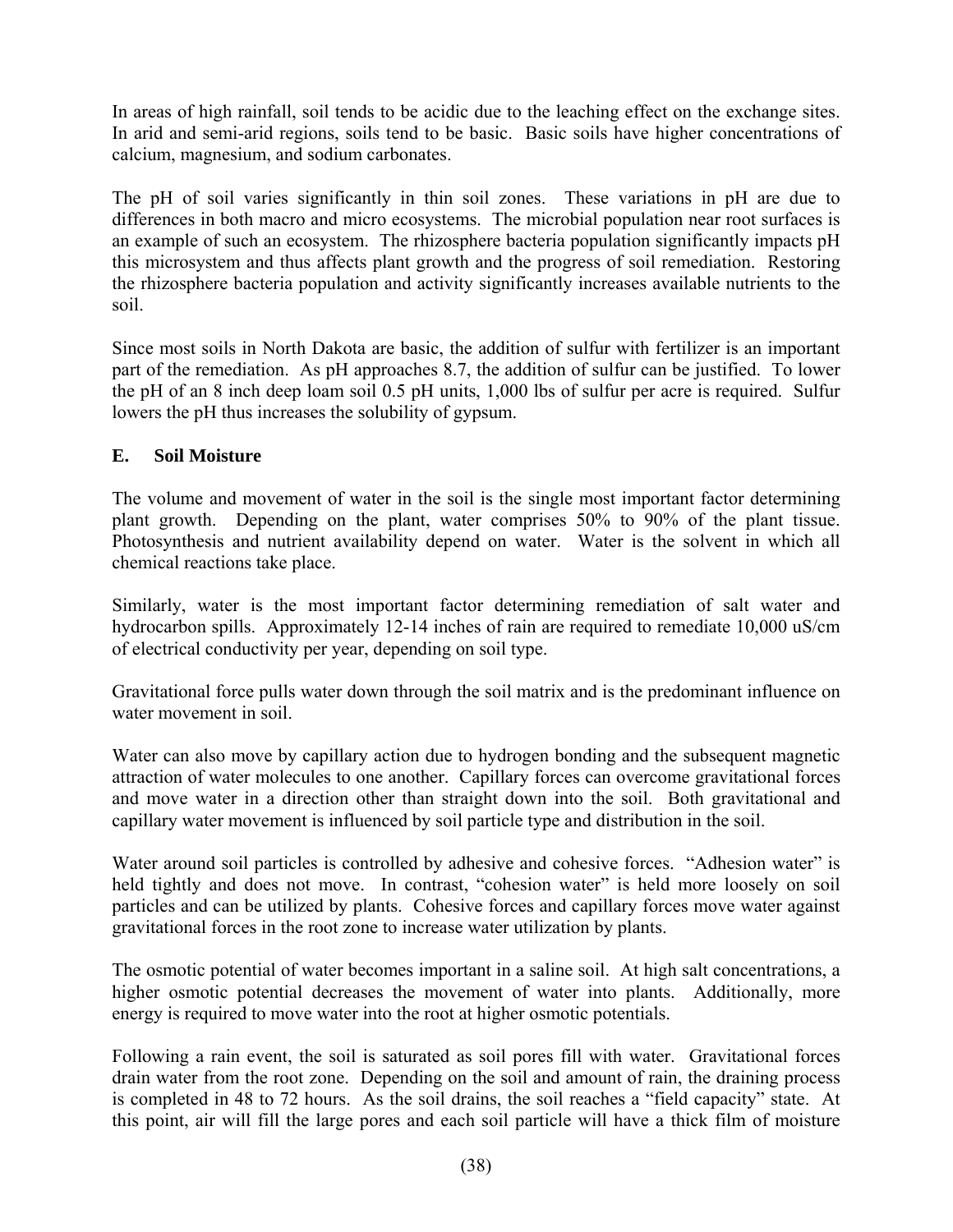(cohesion water). Plant uptake and evaporation will continue to deplete the cohesion water and shrink the soil-water film. As the film becomes thinner it is more difficult for the root to absorb water. As this process continues and capillary water and additional rain fall does not replenish the root zone, a "wilt point" will develop.

During this process of saturation and drainage, calcium ions can replace the sodium ions and remediation can occur. It is important that water move evenly though the soil as it drains out of the root zone. Therefore, pre-work of the soil to produce a "remediation seed bed" to facilitate water drainage out of the root zone is helpful to the total remediation process. Soil texture will determine the "water retention" capacity of a soil. A loamy soil will remediate at a faster rate than a sandy or heavy clay soil.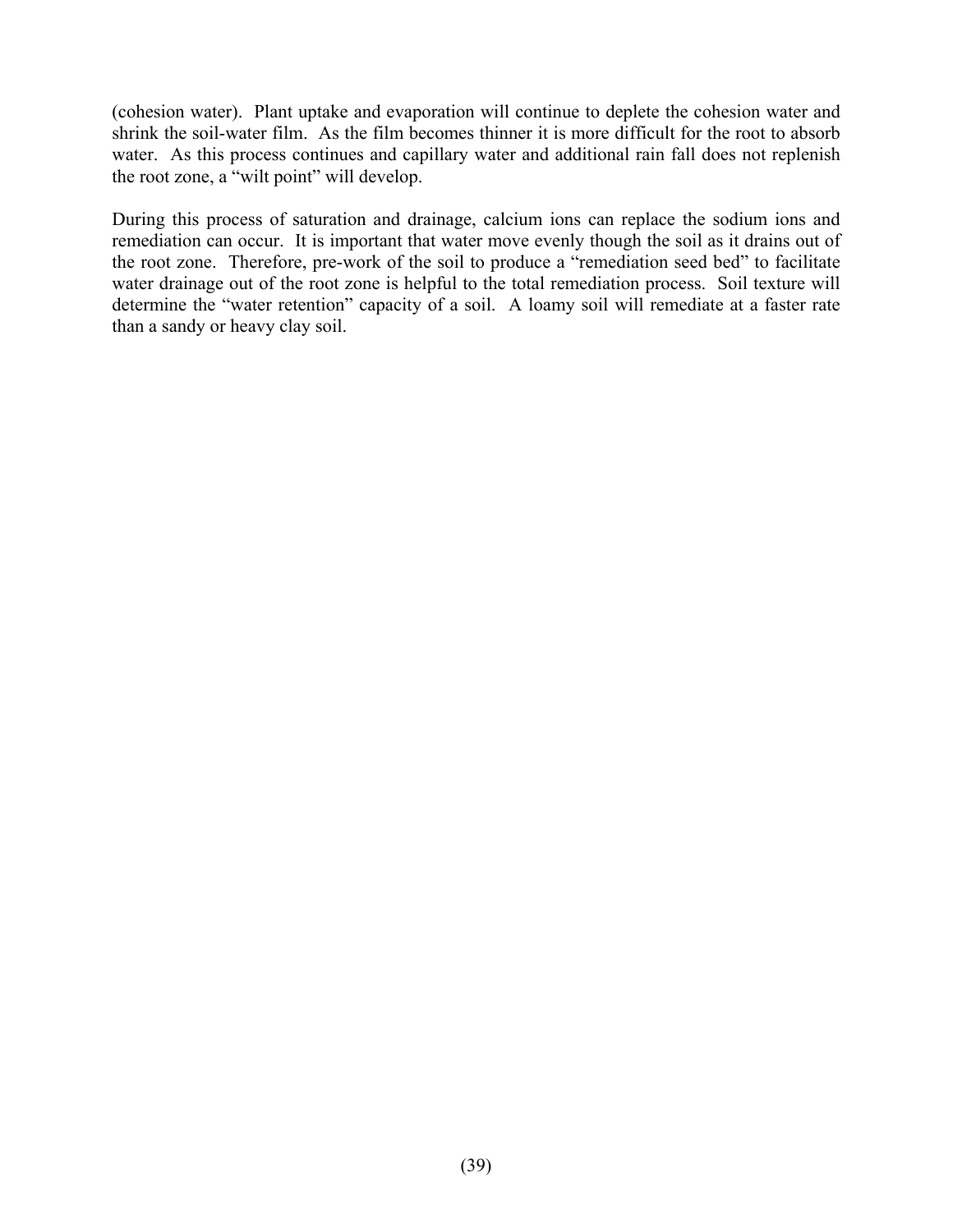### APPENDIX F

### **Soil Chemistry**

### **A. Chemical Elements**

All matter is made up of elements. There are 107 known elements. These elements make up what is known as the periodic table. The atom is the smallest unit of an element. In turn, atoms are made up of three particles, protons, neutrons, and electrons.

Positively charged particles are protons, neutral particles are called neutrons, and negatively charged particles are called electrons. In the configuration of the atom, protons and neutrons inhabit the nucleus, the center of the atom. Around the nucleus in various orbits are the active electrons. Different configurations of the electrons and nucleus will change atomic properties and behavior. The total weight of all electrons, protons, and neutrons make up the atomic weight of the atom. Atoms combine to form molecules. Molecules combine with other molecules to form compounds.

Soils contain all the natural chemical elements of the periodic table. However, only a few elements make up 95 percent of the earth's mass. The majority of the elements in the periodic table are present only in trace and micro amounts.

In soil, there are 17 elements which impact plant growth. The distinction between essential elements and toxic elements is the type of element and concentration of the element.

Most of the elements are present as ions in soil solution and flow to roots in a water solution. Plants have a wide range of tolerance to elements and can select the ions required by the plant. However, in cases of salt water spills, the balance of  $Na<sup>+</sup>$  (sodium) ions and Cl<sup>-</sup> (chloride) ions are now artificially increased. This imbalance impacts both soil structure and plant physiology.

Chemical reactions in soil are rapid compared to water and air environments. As a general comparison, reaction rates in air can be measured in days and years, in water, hours, and in soil, seconds and minutes.

Soils are colloidal, meaning that they are made up of very small particles (1 to 1000 nm). Each colloidal particle has surface area. It is this surface area on which chemical reactions in soils take place. Not surprisingly then, soils have an astoundingly sizeable surface area for chemical reactions to occur.

Although many chemical reactions are possible in the soil/water interface, only a few elements dominate the impact of salt water spills and thus impact the soil remediation process. Water, sodium chloride, and calcium sulfate are the dominant species we are concerned with in salt water spills and the remediation of the impact. The elements of primary importance are:  $H^+$  and  $O_2$  in water, Na<sup>+</sup> and Cl in salt and Ca<sup>++</sup>, S,  $O_2$  in gypsum.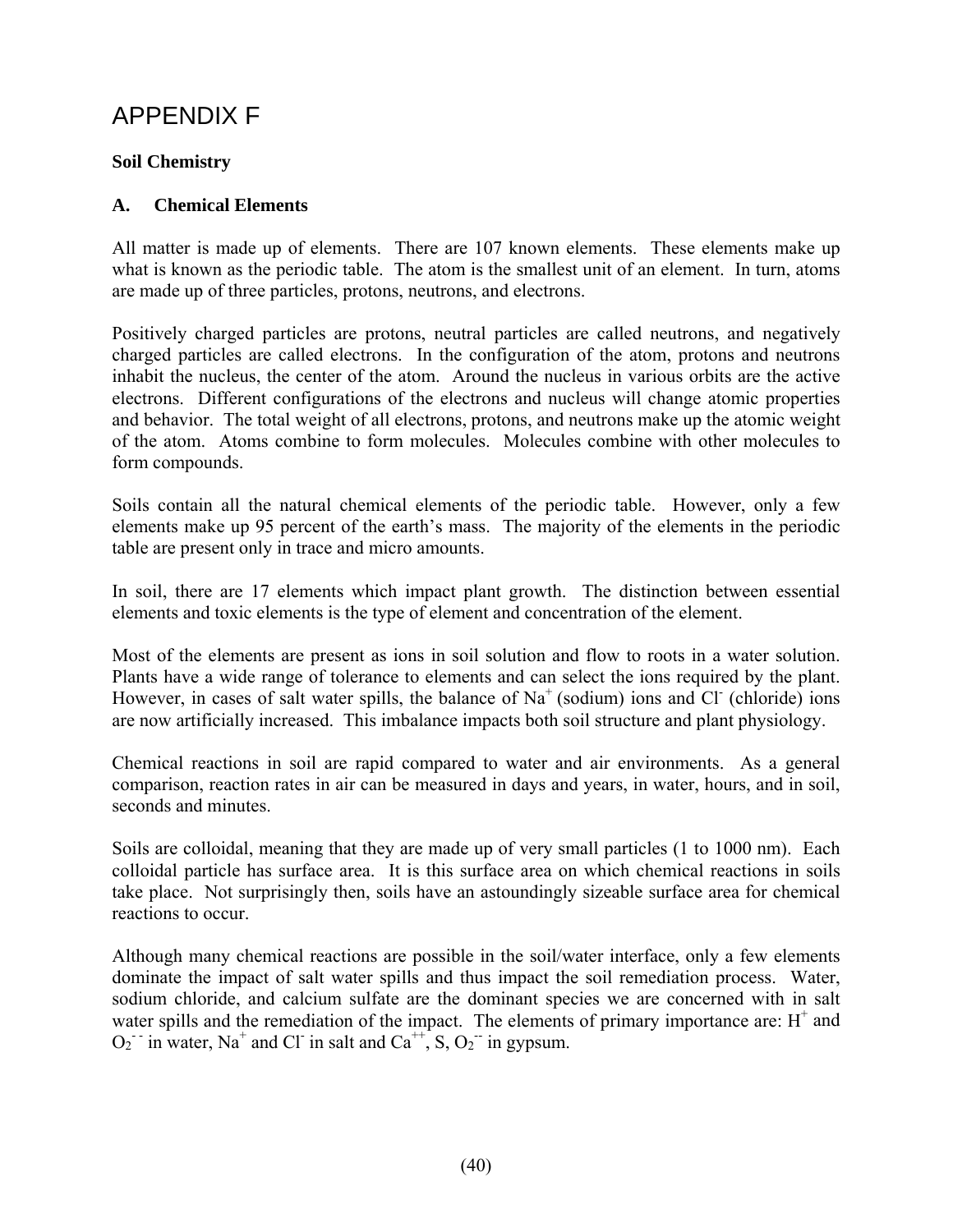Hydrogen is the simplest element in the periodic table. Hydrogen has one electron and one proton as shown below.



From: http://www.airpower.maxwell.af.mil/airchronicles/aureview/1984/jul-aug/roberds.html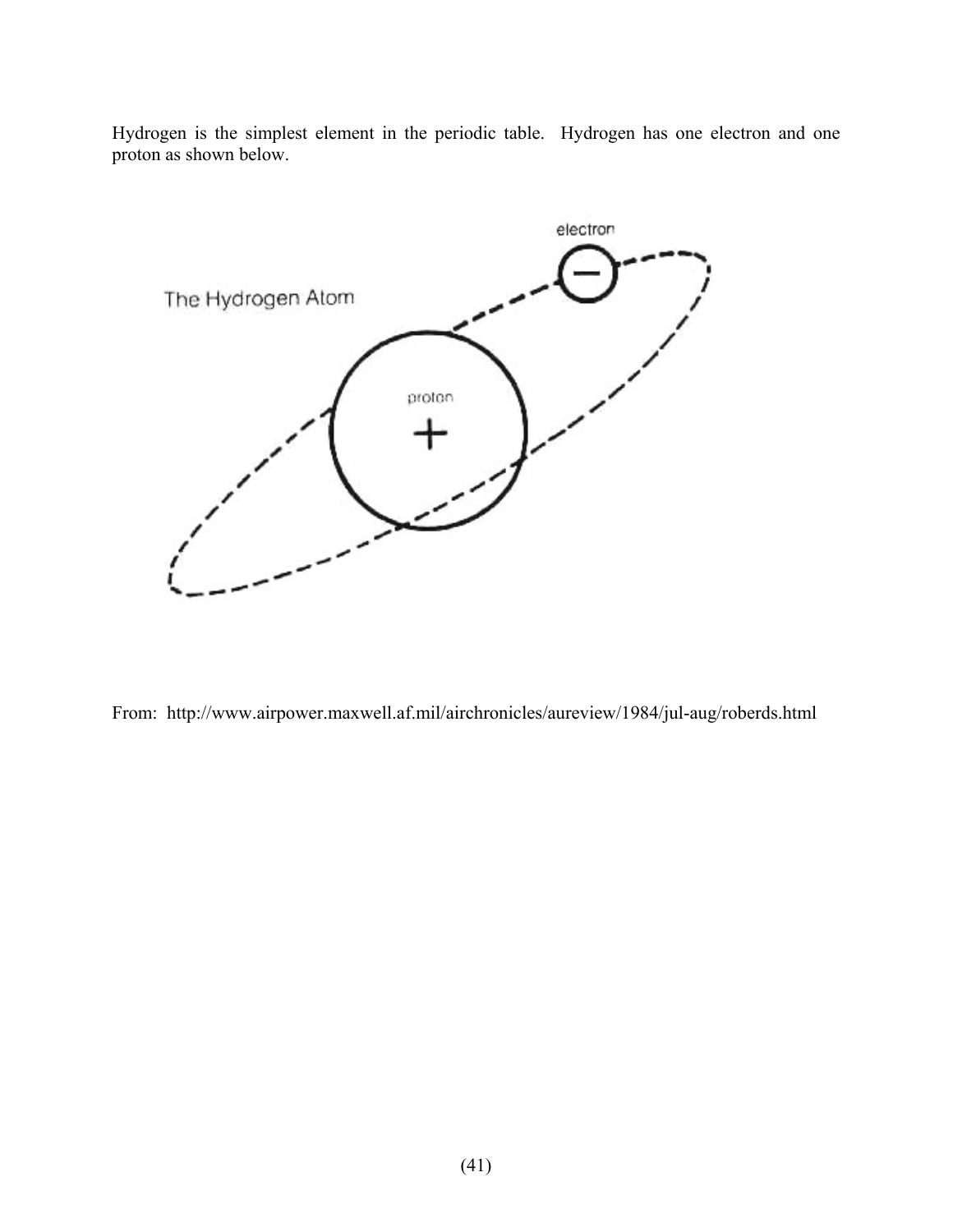An atom is the smallest unit of an element. Atoms are made of three particles:

- 1. Electron a negatively charged particle
- 2. Proton a positively charged particle
- 3. Neutron a neutral particle

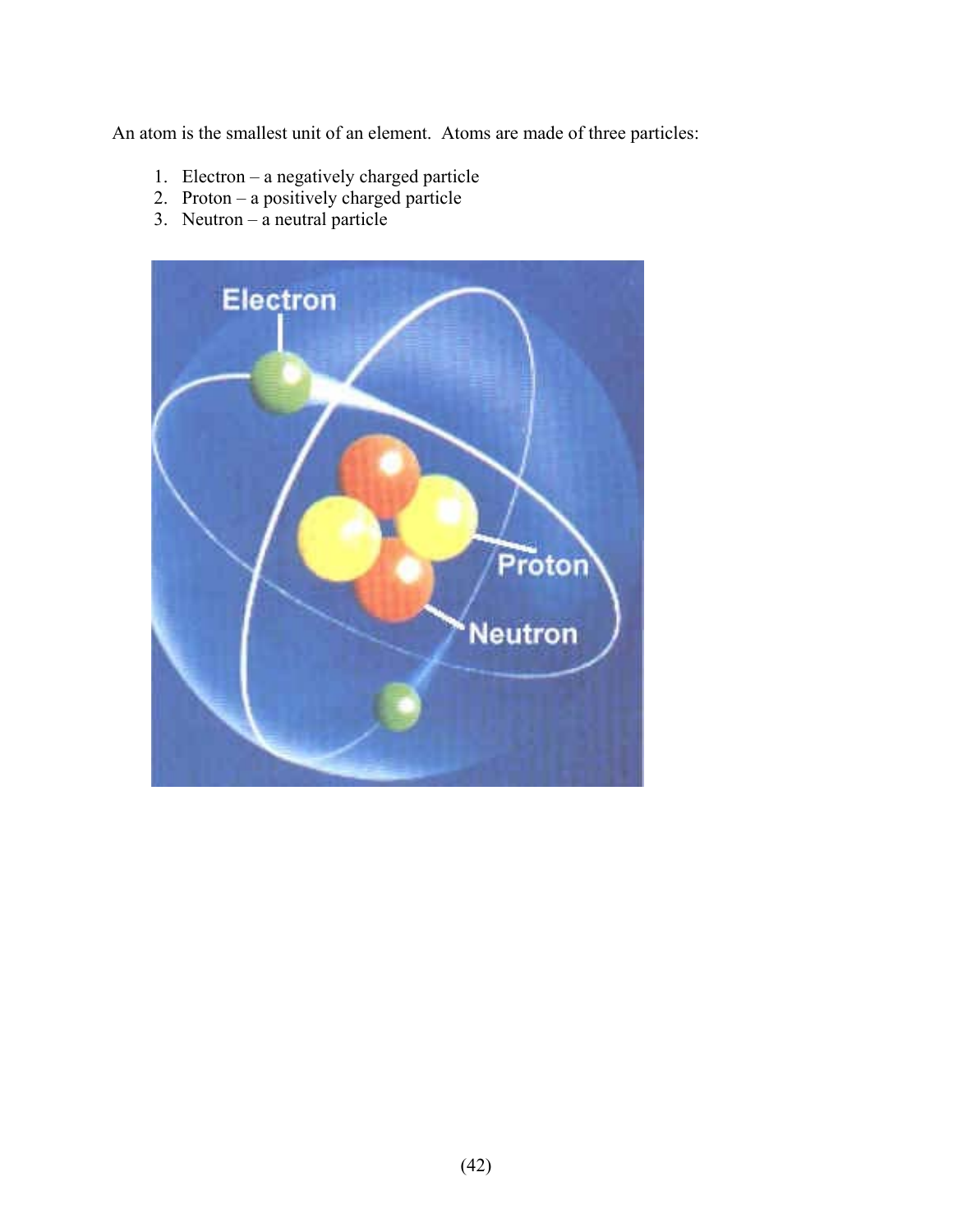Atoms combine to form molecules.

- Molecules form compounds.
- State of ionization: Normal compounds (atoms) have equal numbers of electrons and protons. If an imbalance occurs, the molecules (atoms) become ions.<br> $H_2O = 2H^{2++} + O^{-1}$
- 
- $H_2O =$  protons + anions

# **Water Molecule**

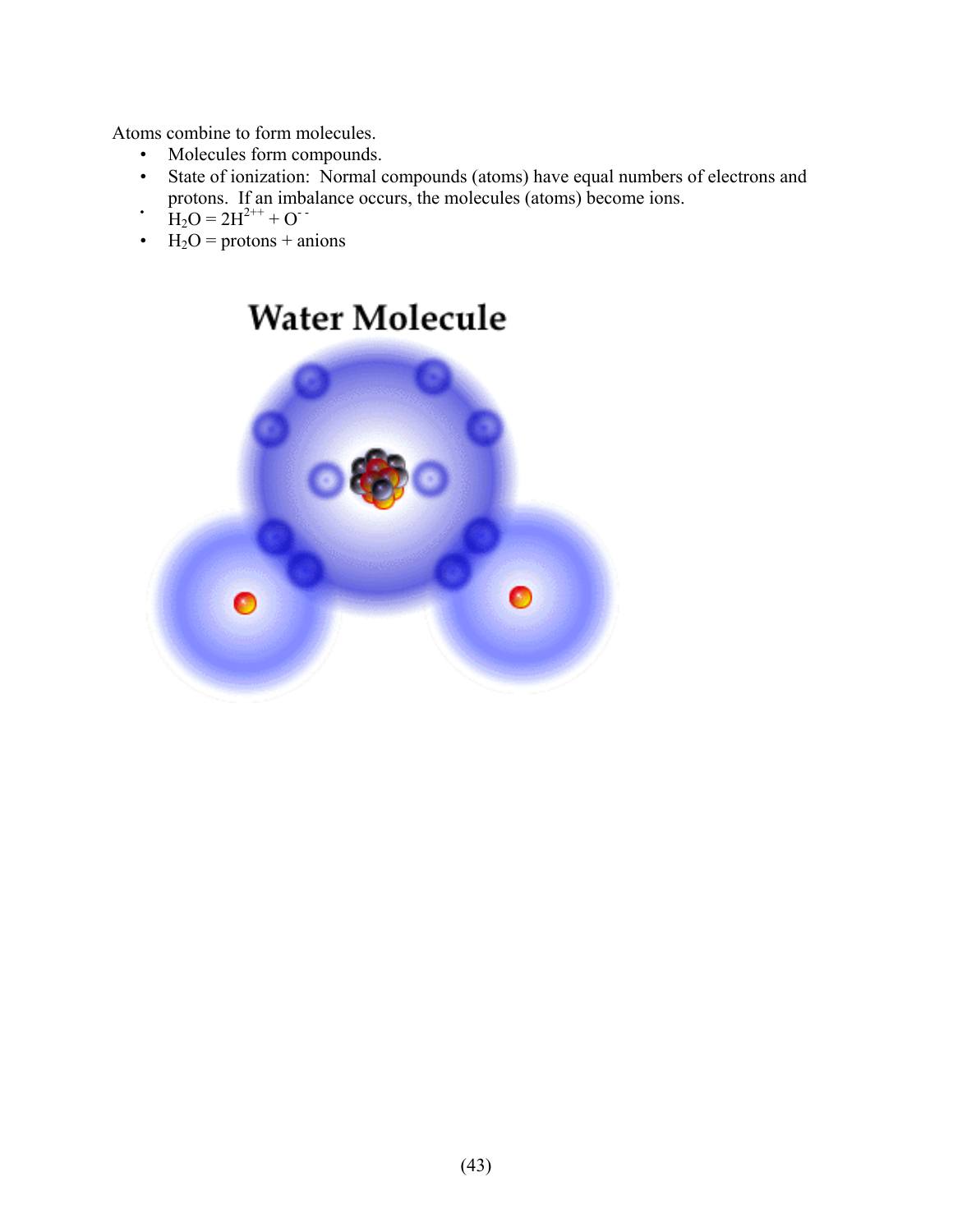### Sodium chloride

| $NaCl =$ | $Na+$        | CF             |
|----------|--------------|----------------|
|          | Sodium       | Chlorine       |
|          | $Na+$        | $Cl^{\dagger}$ |
|          | Cation       | Anion          |
|          | 11 electrons | 17 electrons   |
|          | 11 protons   | 17 protons     |
|          | 10 electrons | 18 electrons   |
|          | 11 protons   | 17 protons     |

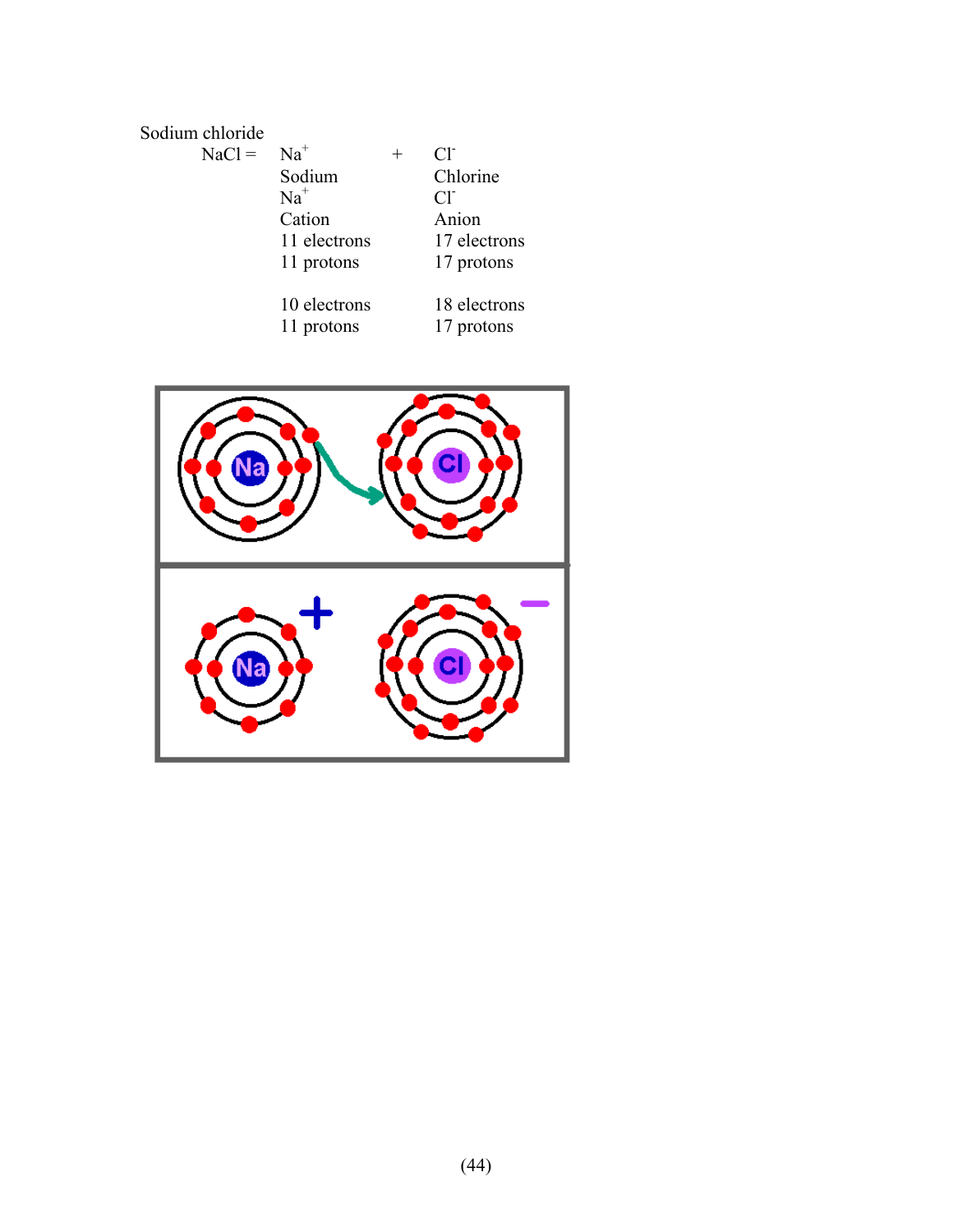### Calcium sulfate

 $CaSO_4 = Ca^{++}$  +  $SO<sub>4</sub>$  $Ca^{++}$  SO4<sup>--</sup> Cation Anion 20 electrons  $S = 16$  electrons 20 protons  $O = 16$  protons  $\Omega$  8 electrons 8 protons

Cations/Anions

Cations (positively charged molecules)

Cation exchange capacity (CEC): the total number of cations absorbed by the soil particles.

Sodium  $(Na^+)$ Calcium  $(Ca^{++})$ Magnesium  $(Mg^{++})$  Potassium  $(K^+)$ Aluminum  $(AI^{++})$  Hydrogen  $(H^+)$ Phosphates  $(P^+, H_2PO_4^{++})$ 

Basic soils:  $Na^+$ ,  $Ca^{++}$ ,  $Mg^{++}$ ,  $K^+$ Sodium has the lowest absorption strength.

Acid soils:  $Al^{+++}$ ,  $H^+$ 

Cations -- continually absorbed and replaced on clay particles.

Soil particles are negatively charged and are in balance with positively charged cations. That resistance/repellency creates spaces between soil particles, creating aggregation.

Anions (negatively charged molecules):

 Chloride Cl- Sulfate  $SO_4$ <sup>-</sup> Carbonate  $CO<sub>3</sub>$ <sup>-</sup> - Bicarbonate  $HCO<sub>3</sub>$ Nitrate  $N0<sub>3</sub>$ 

Anions are mobile. Soils have a low anionic exchange capacity.

### **B. Dispersion In Soils**

Salt water spills impact soils and plants by dispersing soil particles and causing osmotic stress on plants. Soil dispersion destroys soil structure and osmotic stress reduces the ability of plants to utilize water. The negatively charged ions in soil are primarily from clay micelles and organic material.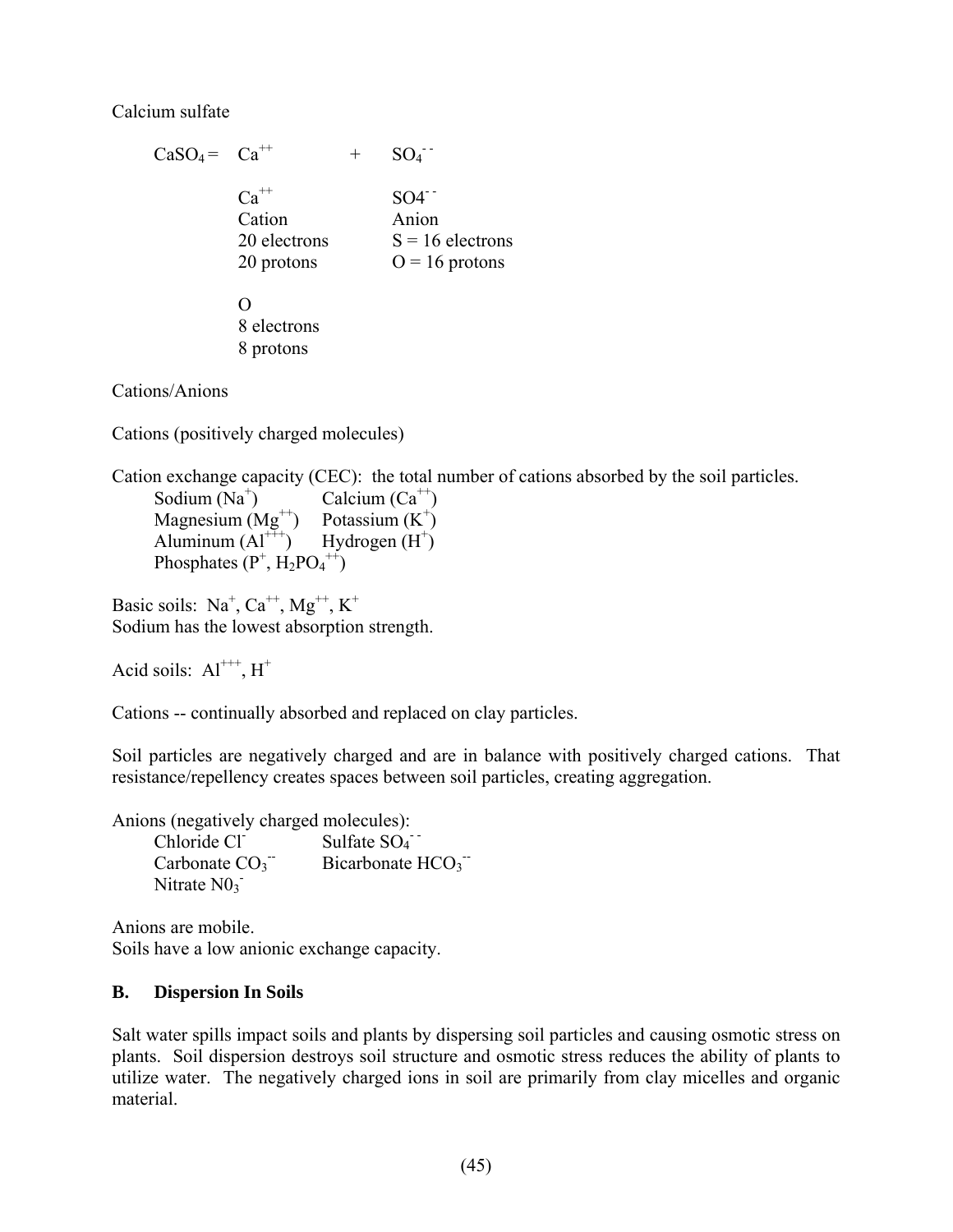- 1. Salt water impact and soil aggregation
- Na<sup>+</sup> ion becomes the dominant cation as compared to  $Ca^{++}$  and Mg<sup>++</sup> ions.
- The larger Na<sup>+</sup> ions break the soil aggregate bonding causing soil to disperse. Na<sup>+</sup> ion has a weak chemical charge.
- Total salt concentration (EC) increases.
- Soil solution has lost its chemical balance due to the high increase in Na<sup>+</sup> and Cl ions.
- High levels of Cl<sup>-</sup>ions can cause direct toxicity to plants. However, chloride ions are negatively charged so they move rapidly through the soil and out of the root zone.
- Rain on soil with high  $Na<sup>+</sup>$  ion concentration will accelerate the dispersion process.
- 2. Salt water impact on osmotic pressure
- As total salt concentration increases the osmotic pressure in the water increases.
- In high osmotic environments, plants must spend more energy to absorb water.
- The soil matrix may have sufficient water but the plants cannot utilize the water, show stress, and wilt.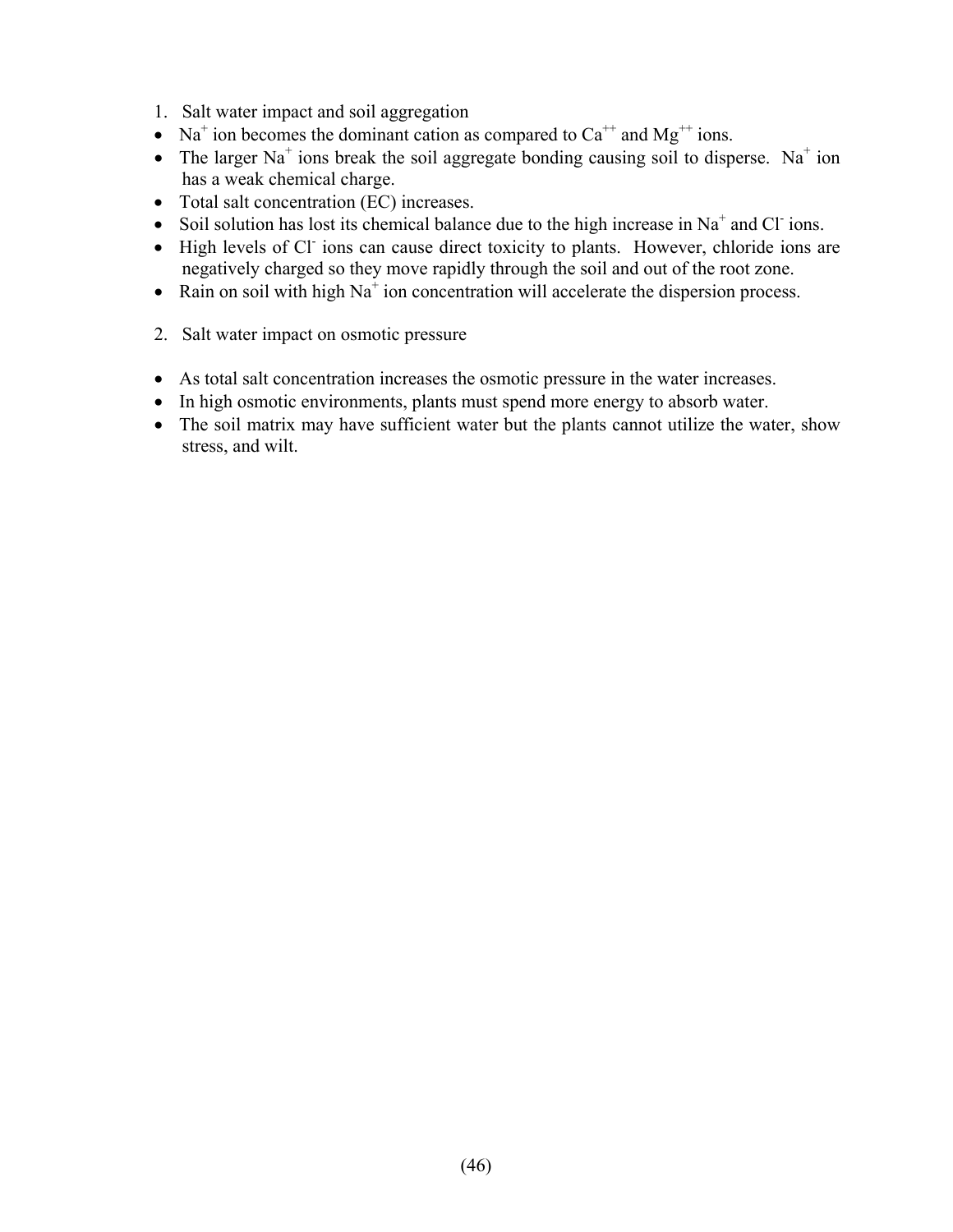# **DISPERSION**

Sodic clay

sodic clay (high ESP)



In a sodic soil; sodium,  $\text{Na}^+$  is adsorbed onto the surface of the clay. It is a large ion with a weak charge. The positive ions bind the negatively charged clay particles together.

sodic clay + water



As water is added to a sodic soil the water is attracted to the sodium. The ions hydrate, forcing the plates apart. The ions' role in binding the clay platelets is overcome, and the clay swells then disperses with water.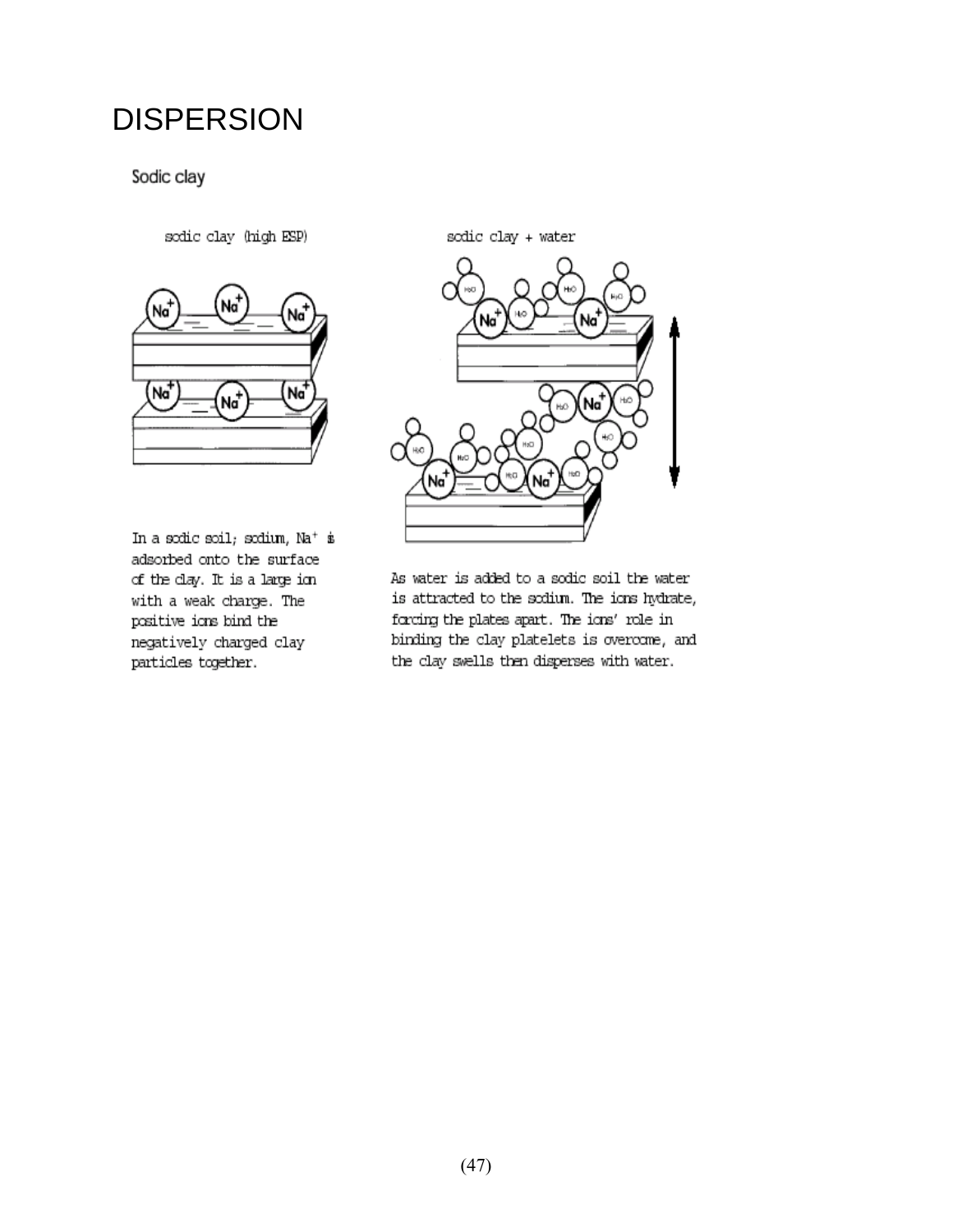# CLAY BRIDGE STRENGTH



#### **Figure 3:**

The sandwich structure of silicate clays.

Layers of silica ions  $(①)$  bridged with two oxygen ions  $\bigcirc$ ), form bonds with other cations ( and ). The strength of the bond differs with the cation. Weak bonds such as those formed with sodium ions cause clay particles to break up in water, clogging soil pores and increasing the mechanical resistance to root growth.

### **C. Acidity and Alkalinity of Soils**

#### 1. pH/acidity/alkalinity

In the soil remediation process, acidity and alkalinity are measured by determining the pH of the soil solution. Although the pH is not a true measurement of acid/base buffered reaction in soil, it does reflect the range of acidity vs. alkalinity.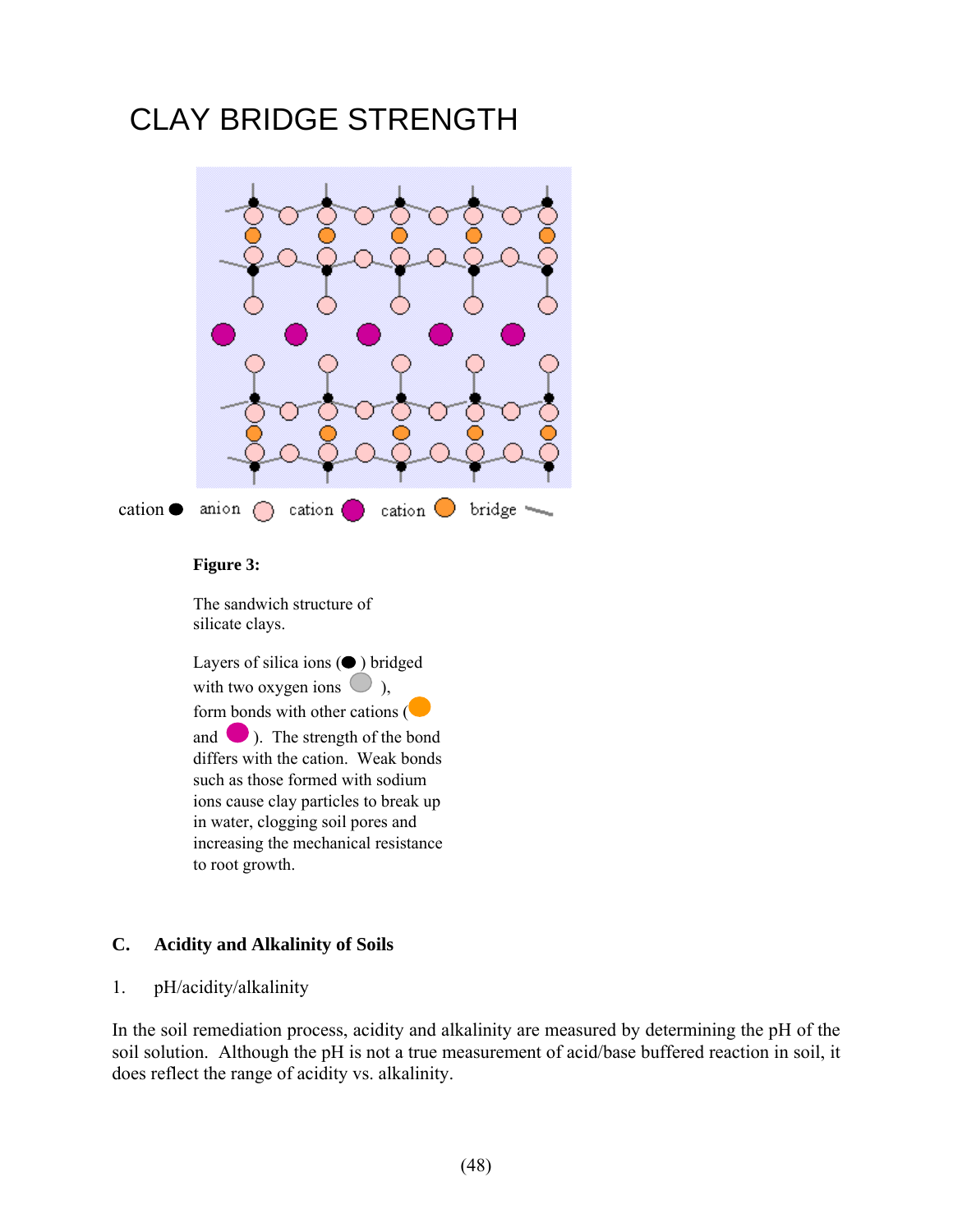A pH meter measures the hydrogen ions in solution. The higher the hydrogen ion concentration, the more acidic the soil and the lower the pH number. As discussed earlier, pH is the logarithm of the hydrogen ion concentration.

The majority of North Dakota soils are basic or alkaline. This is due to the high base saturation of the soil. The calcareous nature of the soil promotes the hydrolysis of the calcium carbonate resulting in a high (basic) pH. The actual pH of a soil with a base saturation below 100 percent depends on the balance between hydroxyl ions and hydrogen ion reaction. If the sodium saturation exceeds 15 percent, the hydrolysis of sodium produces lye. This reaction will increase the pH. High sodium soils are called sodic soils.

The pH of soil will affect the availability of plant nutrients. In the remediation process, pH is not considered a remediation issue until it reaches 8.7. At a pH of 8.7, the solubility of gypsum is significantly reduced and will increase remediation time.

- 2. Sources of alkalinity
	- Predominant cations in soil are  $Ca^{++}$ ,  $Mg^{++}$ ,  $K^+$ , and  $Na^+$ .
	- The hydroxyl (OH) ions are principally carbonates  $(CO<sub>3</sub>)$  and bicarbonates (HCO).
	- Anions originate from the dissolution of such minerals as calcite  $(CaCO<sub>3</sub>)$ .

$$
\text{CaCO}_3 \leftrightarrow \text{Ca}^{++} + \text{CO}_3^-
$$
  

$$
\text{CO}_3^- + \text{H}_2\text{O} \leftrightarrow \text{HCO}_3^- + \text{OH}^-
$$

- In regions of low precipitation (18-20 inches), rainfall is not sufficient to leach away cations formed by mineral weathering.
- 3. Source of acidity
	- Production of H<sup>+</sup> predominantly from soluble  $Al^{+++}$  and  $Fe^{+++}$ .
	- Carbon dioxide produces acids in the root zone from respiration by roots and organic acids from microbial activity.
	- Rainfall generally slightly acidic.

### **D. Amendments in Remediation**

### **Gypsum**

Gypsum is the main remediation amendment. Gypsum is  $CaSO_4^+ + 2 H_2O$  and is a widely distributed mineral in the earth's crust. It has limited solubility in water at 0.24 g/100 ml of water. Calcium  $(Ca^{++})$  in gypsum replaces Na<sup>+</sup> ions on the micelle clays and re-establishes aggregation in the soil.

The initial stages of remediation are the establishment of a soil structure – aggregation. Gypsum is a naturally occurring mineral. Other sources of calcium can be used. Calcite limestone is predominately  $CaCO<sub>3</sub>$ , dolomitic limestone is  $CaMgCO<sub>3</sub>$  and  $MgCO<sub>3</sub>$ , burned lime is CaO, and hydrated lime  $Ca(OH)_2$ ; all can supply  $Ca^{++}$  ions for remediation. Never-the-less, gypsum is the